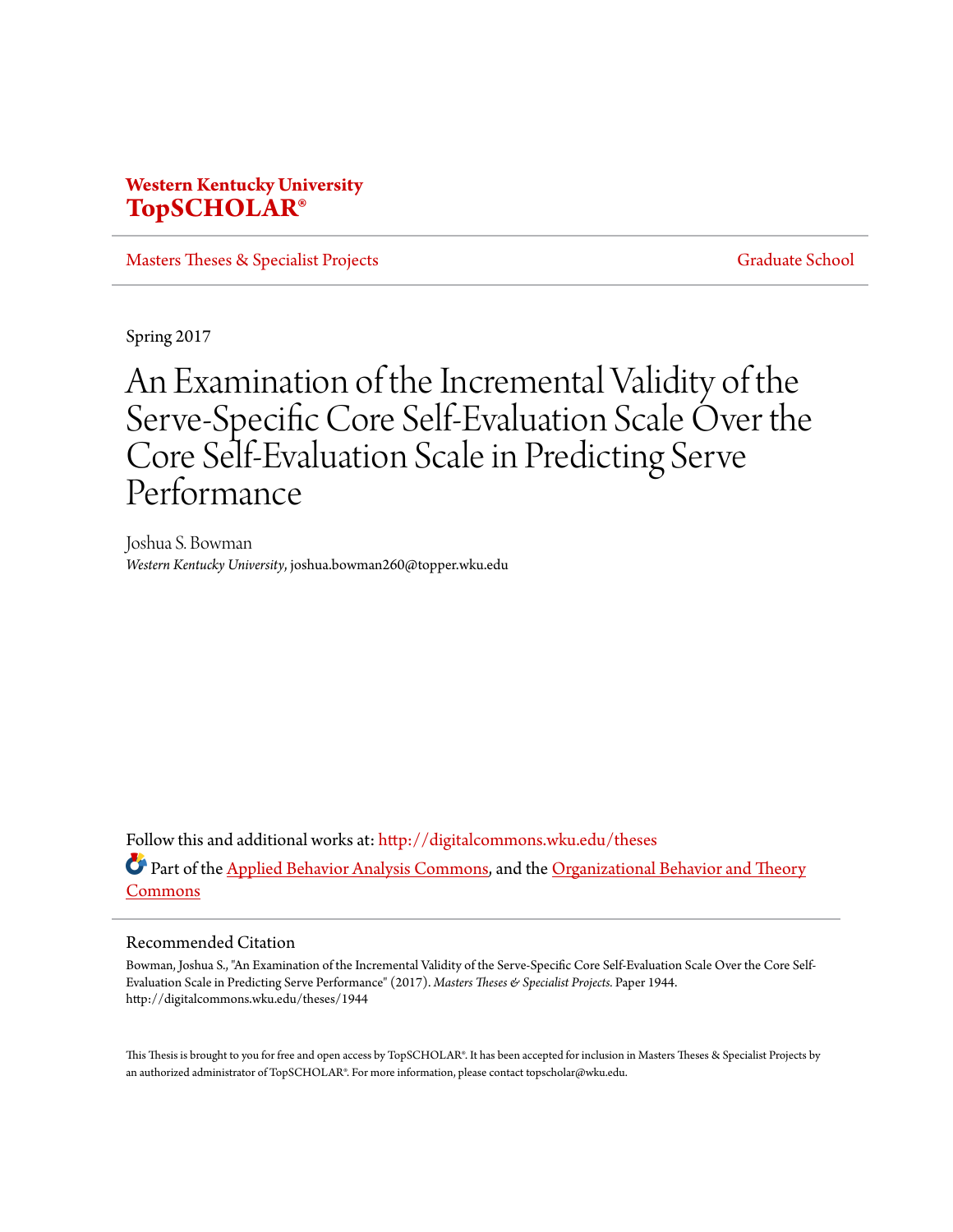### AN EXAMINATION OF THE INCREMENTAL VALIDITY OF THE SERVE-SPECIFIC CORE SELF-EVALUATION SCALE OVER THE CORE SELF-EVALUATION SCALE IN PREDICTING SERVE PERFORMANCE

A Thesis Presented to The Faculty of the Department of Psychological Sciences Western Kentucky University Bowling Green, Kentucky

> In Partial Fulfillment Of the Requirements for the Degree Master of Science

> > By Joshua Bowman

> > > May 2017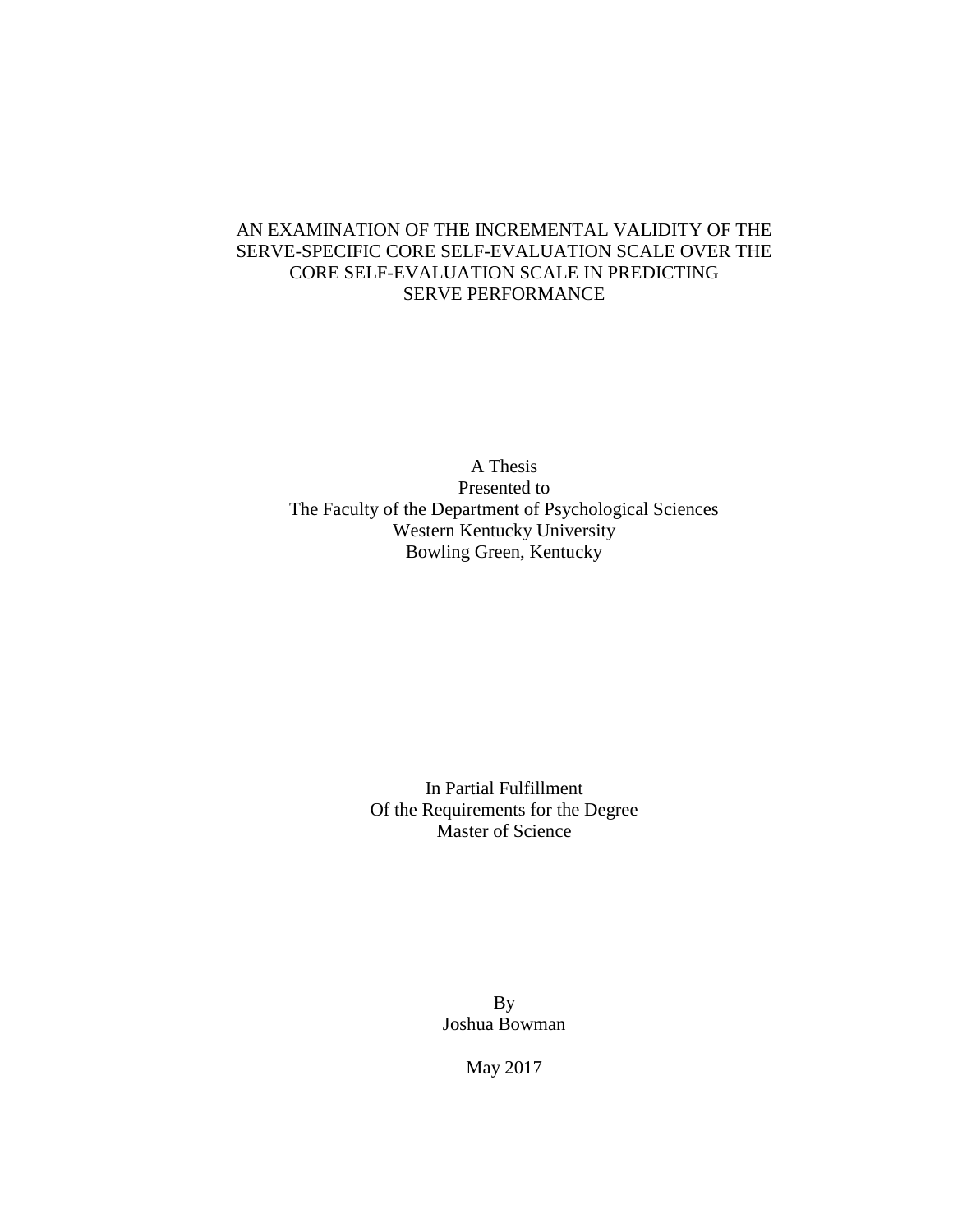### AN EXAMINATION OF THE INCREMENTAL VALIDITY OF THE SERVE-SPECIFIC CORE SELF-EVALUATION SCALE OVER THE CORE SELF-EVALUATION SCALE IN PREDICTING SERVE PERFORMANCE

 $20,20/7$ Date Recommended Elizabeth L. Shoenfelt, Director of Thesis Reagan D. Brown

Andrew S. Mienaltowski

 $4|11|17$ Dean, Graduate School Date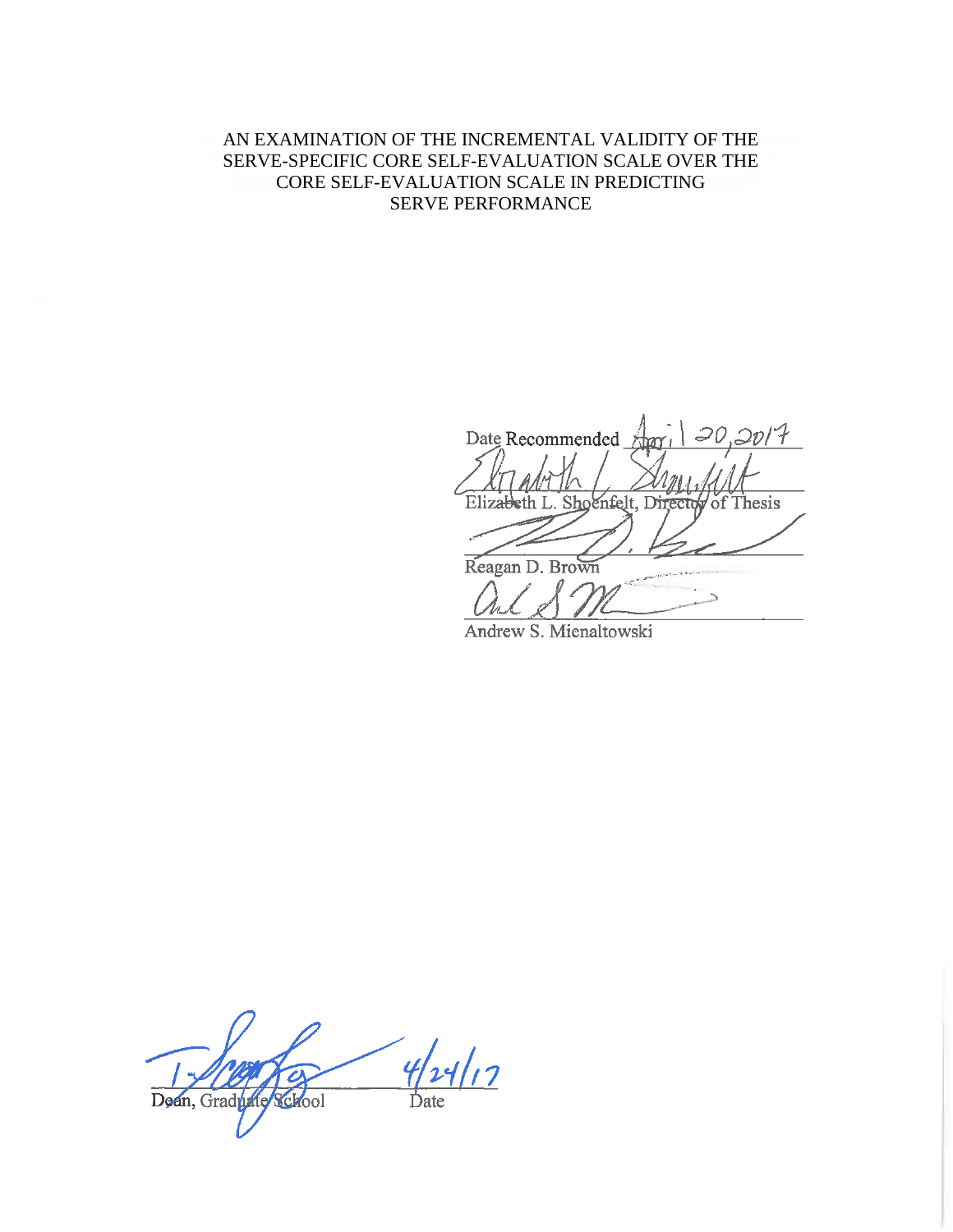I dedicate this thesis to my parents, Steve and Stephanie Bowman, who have devoted their lives to helping my brother and me be successful in all our endeavors. Their love and support has enabled me to achieve more than I ever would without them.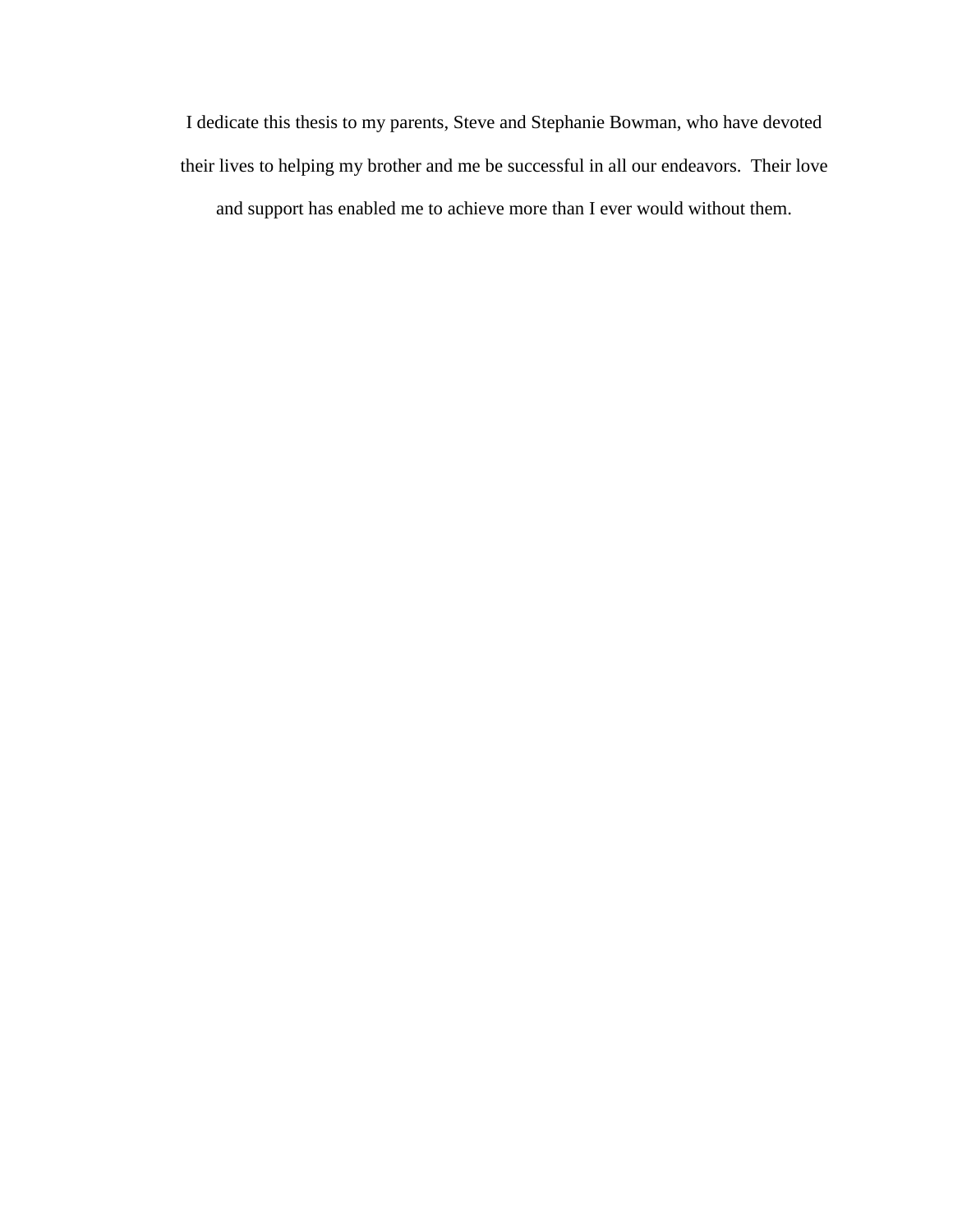### ACKNOWLEDGMENTS

Foremost, I would like to express my sincere gratitude to my advisor, Dr. Betsy Shoenfelt, for the continuous support and guidance on this project, and throughout my graduate education. In working with Dr. Shoenfelt, I feel I have learned many valuable lessons, and developed skills that will be crucial to the success of my career. Additionally, I would like to thank the rest of my thesis committee, Dr. Reagan Brown and Dr. Andy Mienaltowski, for their constructive feedback and expertise on this project.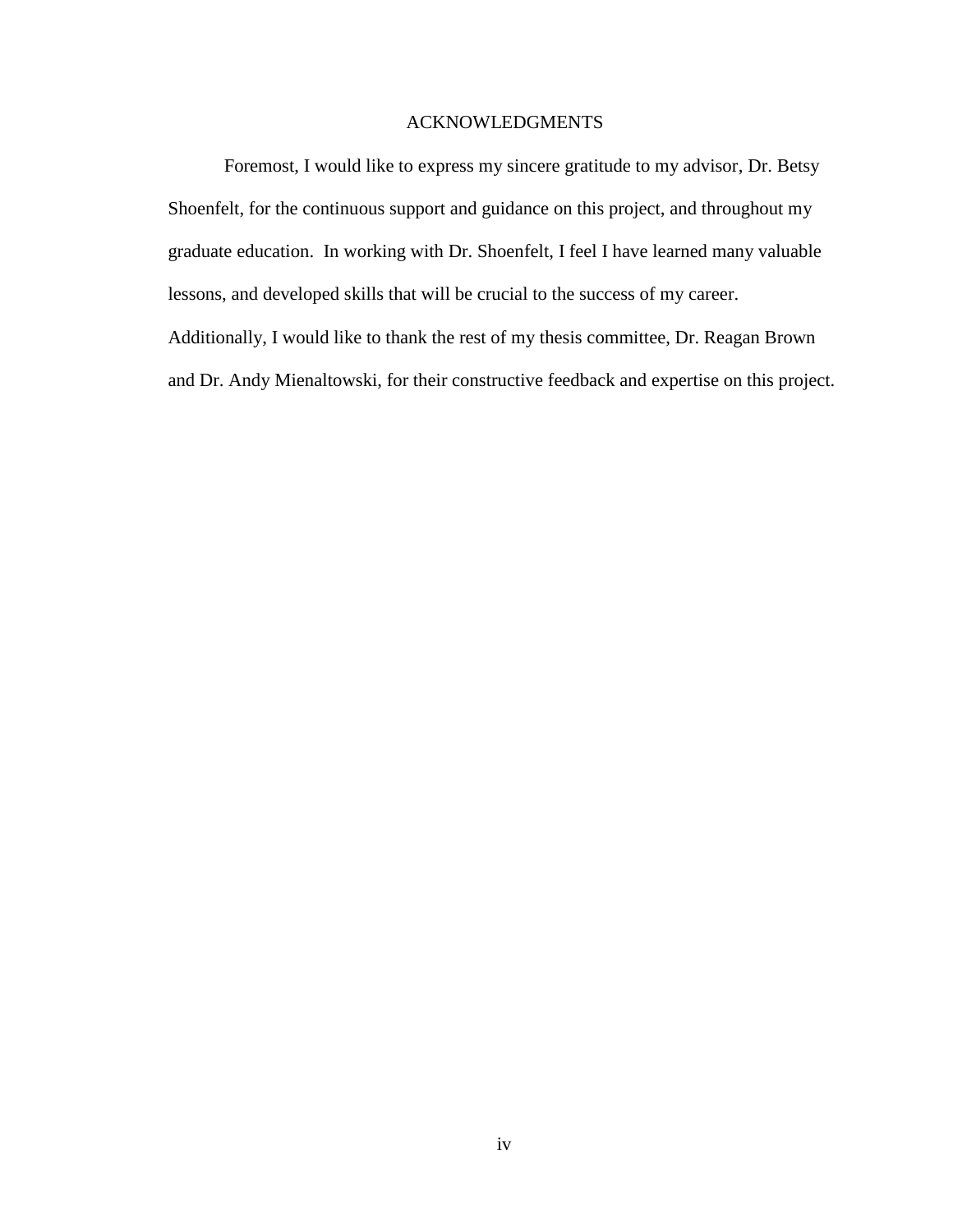### AN EXAMINATION OF THE INCREMENTAL VALIDITY OF THE SERVE-SPECIFIC CORE SELF-EVALUATION SCALE OVER THE CORE SELF-EVALUATION SCALE IN PREDICTING SERVE PERFORMANCE

Joshua Bowman May 2017 40 Pages Directed by: Elizabeth L. Shoenfelt, Reagan D. Brown, and Andrew S. Mienaltowski Department of Psychological Sciences Western Kentucky University

This study examined the relationship of the serve-specific core self-evaluation scale (SS-CSES) with serve performance of inter-collegiate volleyball athletes. The SS-CSES is a modified version of the core self-evaluations scale (CSE). It was hypothesized that SS-CSES would be related to serve performance, that SS-CSE would be more related to serve performance than CSE, and that SS-CSE would have incremental validity over CSE when predicting serve performance. Responses to the two scales and selfassessments of server performance were collected online through self-report questionnaire. Additionally, NCAA serve statistics were collected by the researchers. Results indicated that SS-CSE was a stronger predictor of performance than CSE, and all other hypotheses were supported.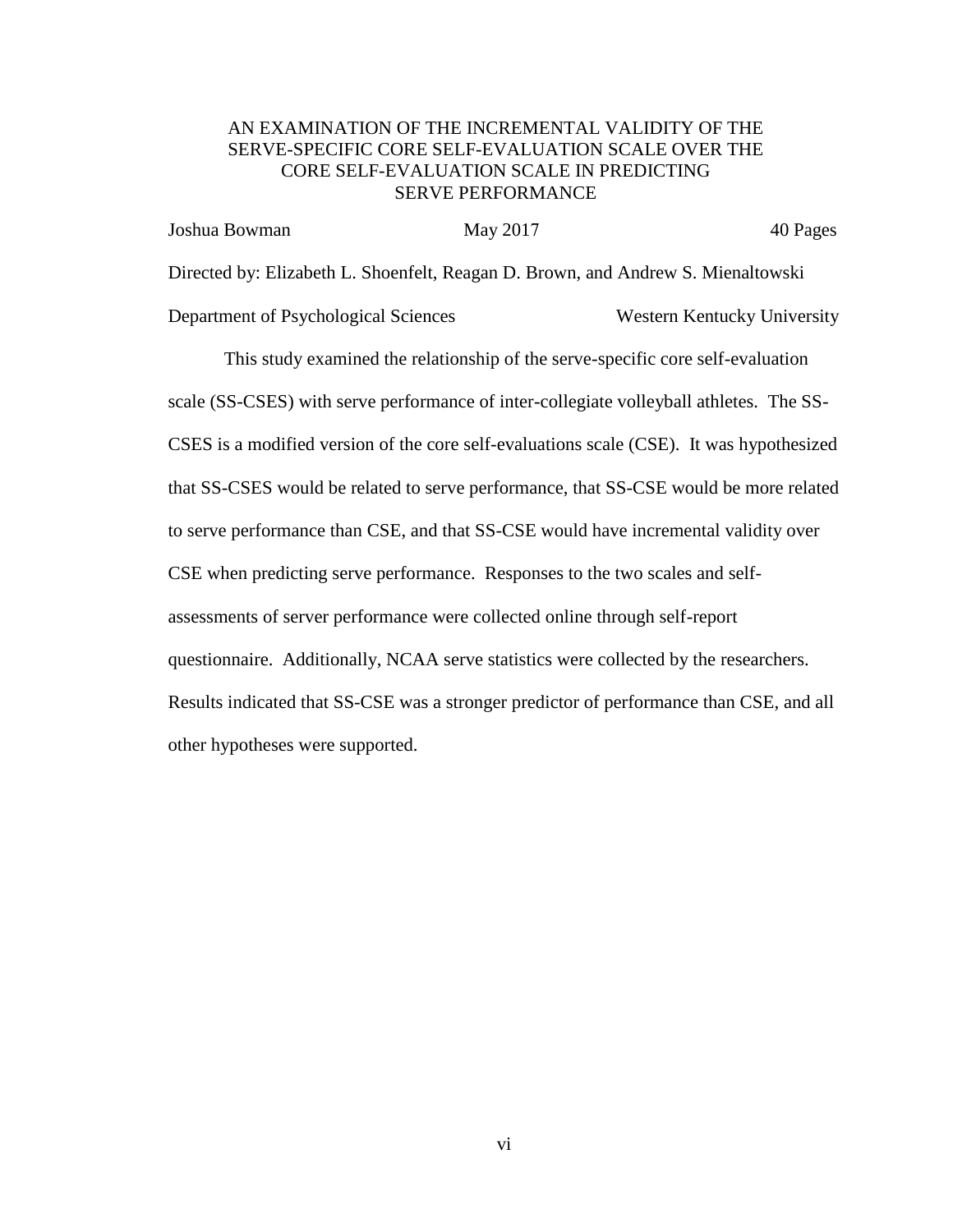### **CONTENTS**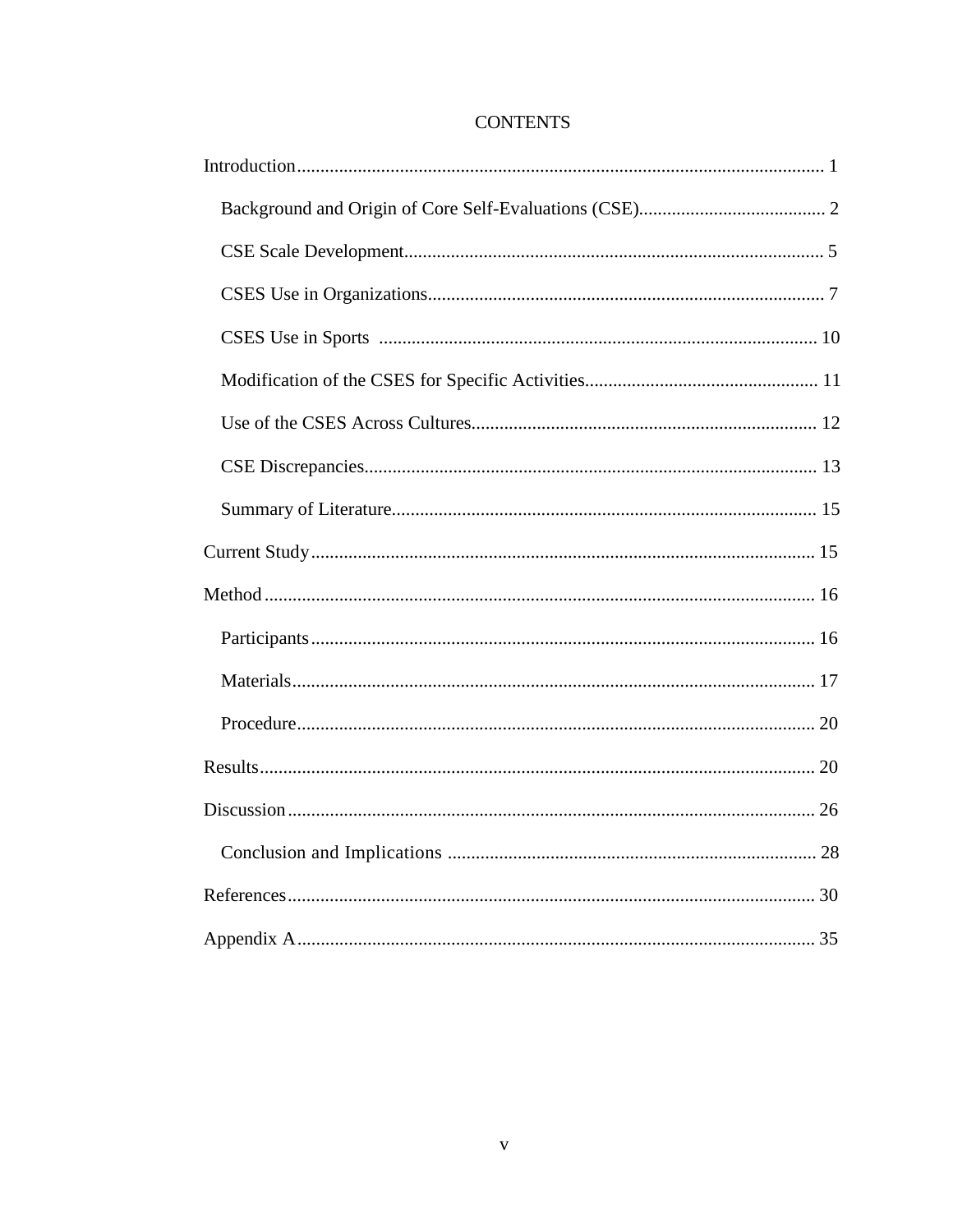#### **Introduction**

Researchers and practitioners are constantly searching for methods to predict specific outcomes related to human performance, whether it be a company trying to determine level of job performance or a baseball team attempting to forecast how many homeruns their players will hit. Specifically, organizations of any kind (e.g., businesses, sports teams, colleges) are often trying to acquire the best performers or are trying to improve the performance of current incumbents. Especially in the modern workplace, change is evident, and it is crucial that employees are well-suited to perform at their best in a dynamic and complex environment. In some areas, such as sports, there has never been more emphasis on maximizing performance as the level of competition has increased (Thorton, Champion, & Ruddell, 2011).

Whether in business or sports, an important factor in being successful is not only understanding the current environment, but understanding the people within the environment and how they operate in that environment. Performance has been linked to many factors. Research has shown that significant variability in human performance results from inherent traits (e.g., personality, intelligence, and physical abilities) as well as learned knowledge and skills. Specifically, aspects of personality have been investigated in the prediction of important performance outcomes (Judge, Locke, & Durham, 1997). The current study investigated the personal trait of core self-evaluations (CSE; Judge et al., 1997) and whether a skill-specific version of the CSE scale is better at predicting performance than is the general CSE scale. This study examined if the Serve-Specific Core Self-Evaluation scale (SS-CSES) is a better predictor of serve performance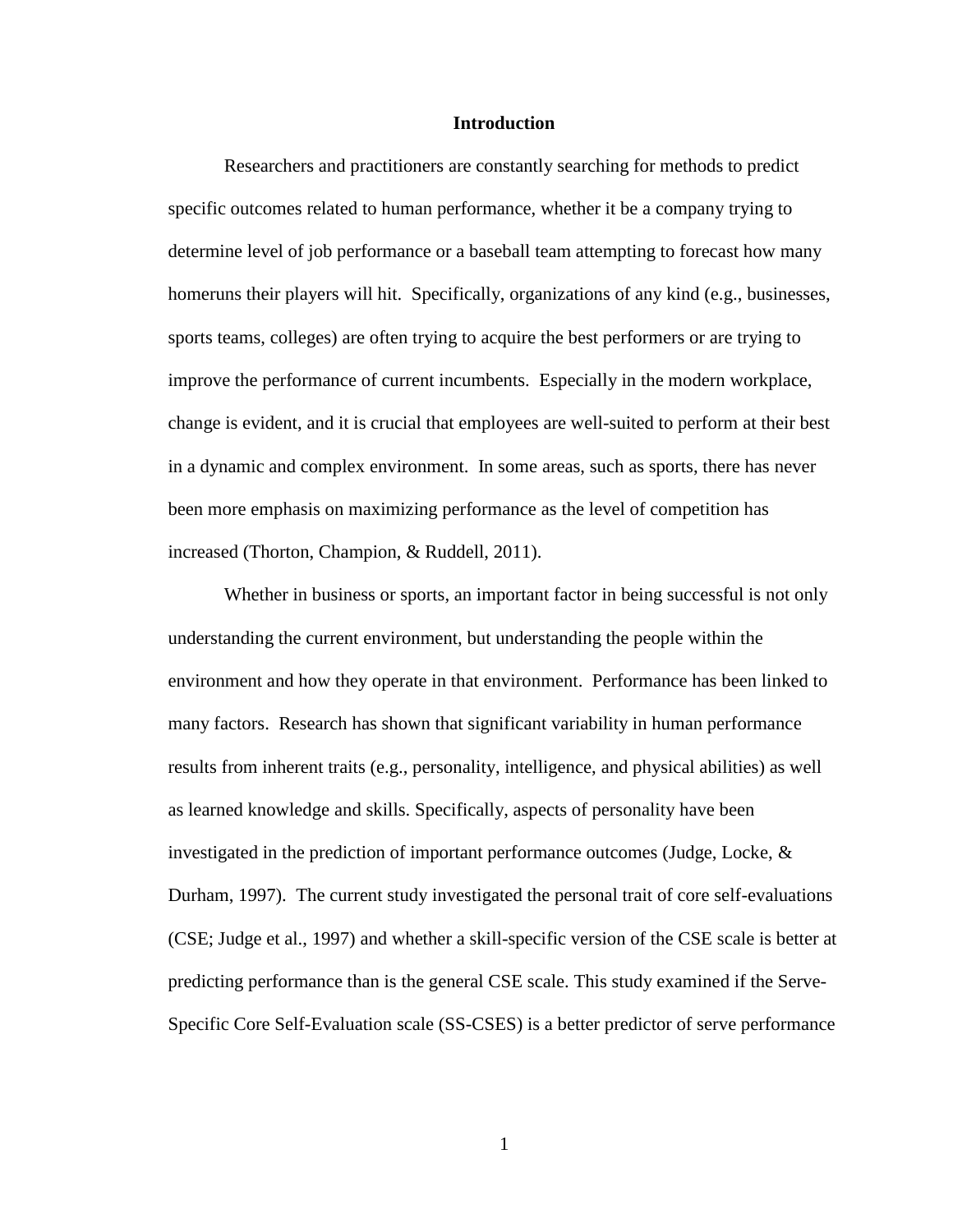in serving sports than is the general Core Self-Evaluation Scale (CSES). First, a review of the CSE literature is necessary to provide background for the current study.

#### **Background and Origin of Core Self-Evaluations (CSE)**

Judge et al. (1997) first examined the concept of core self-evaluations (CSE). They stated that a fundamental characteristic that differentiates individuals from one another are core evaluations they make about themselves and their environment. For example, people who have high CSE see themselves positively across many situations and approach the world in a confident and self-assured manner. CSE consists of four inherent components: generalized self-efficacy, self-esteem, locus of control, and emotional stability. Judge et al. proposed that these four traits combine to form a unitary trait. The four traits have been well-researched and there is an abundance of literature that defines each of them.

Generalized self-efficacy is defined as an individual's estimate of his or her ability to perform well across a variety of situations (Bandura, 1982). Generally, individuals have varying levels of self-efficacy across performance domains, but it is a global estimate of ability across a wide range of situations that is typically considered a stable trait. Individuals high in generalized self-efficacy likely will undertake new tasks that promote growth in their abilities, and they are more persistent than those with lower generalized self-efficacy (Judge et al., 1997).

Self-esteem mirrors an individual's general examination of his or her own worth (Harter, 1990). Self-esteem may be one of the most essential components of core selfevaluations because it is the overall value an individual places on him/herself as a person (Judge, Locke, Durham, & Kluger, 1998).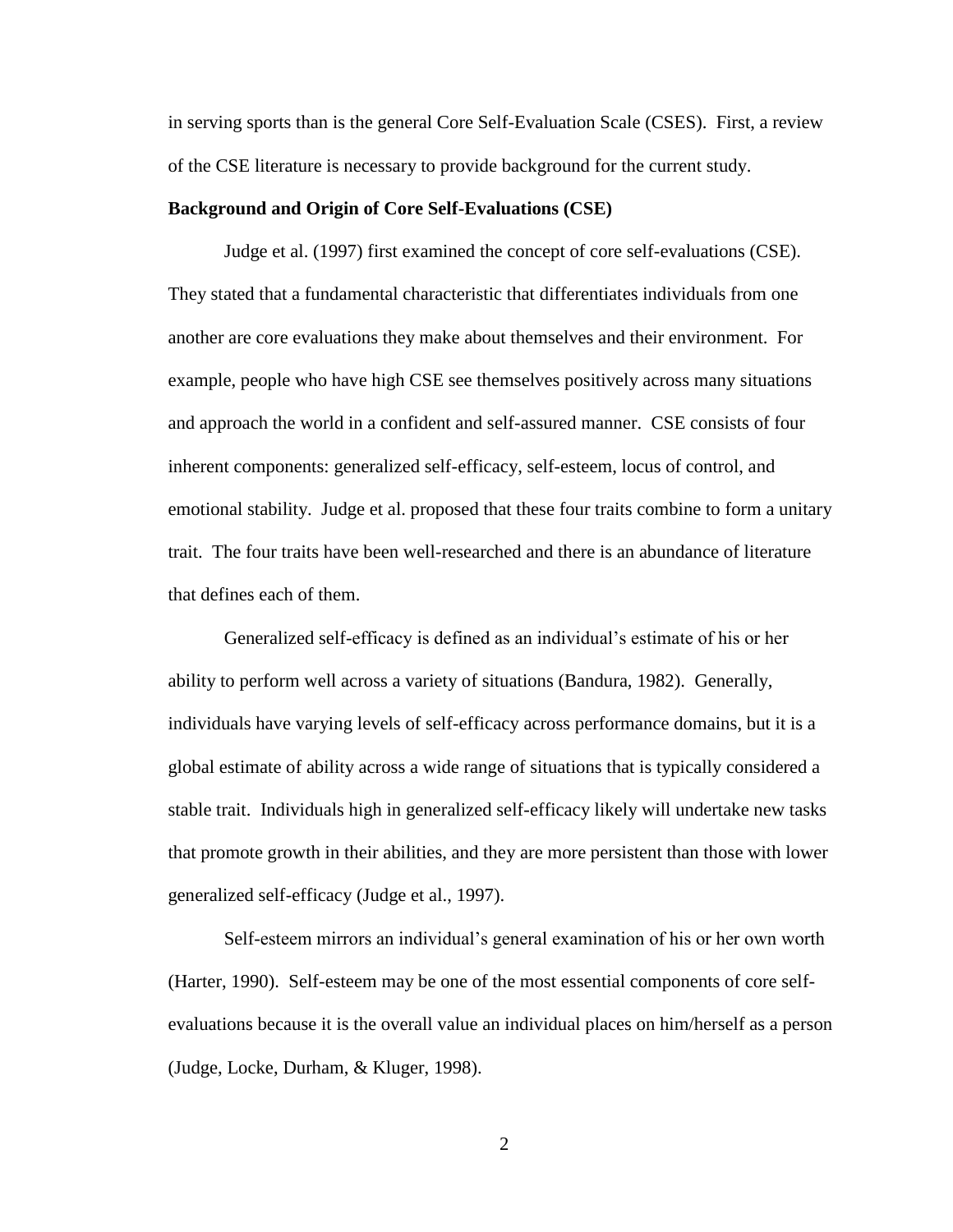Locus of control is a tendency for an individual to attribute life events to his/her own actions or to forces beyond his/her control. People who believe they control their own environment have an internal locus of control; people who believe outside forces control their environment have an external locus of control (Rotter, 1990). Individuals with an internal locus of control are more likely to be satisfied with their lives, jobs, or roles because they believe they can control of situations (Judge et al., 1998).

Last, emotional stability or neuroticism brings in a more emotional component. Defining this trait in terms of neuroticism, it is an enduring tendency to experience negative emotions such as anger, anxiety, or depression (Costa and McCrae, 1992). Individuals high in neuroticism are often feel helpless, are more prone to anxiety, and are poor at handling stress (Judge et al., 1997). Individuals low in neuroticism are considered to be emotionally stable. Emotional stability is the opposite end of the continuum.

Prior to the development of the construct of core self-evaluations, each of these four core traits was seen as a relatively good predictor of various work outcomes. Judge et al. (1997) discovered that combining these traits to form the broader trait of core selfevaluations predicted job outcomes such as job satisfaction better than did each individual trait alone. The four traits are conceptually similar, but prior to the study of core self-evaluations, they had rarely been examined together. Researchers (Eysenck, 1990; Watson & Clark, 1984) have argued that many traits (e.g., affective disposition and emotional stability) have been proposed and studied without considering that the traits have a broad common core. Many of the traits such as affective disposition and emotional stability correlate highly and could potentially be considered measures of the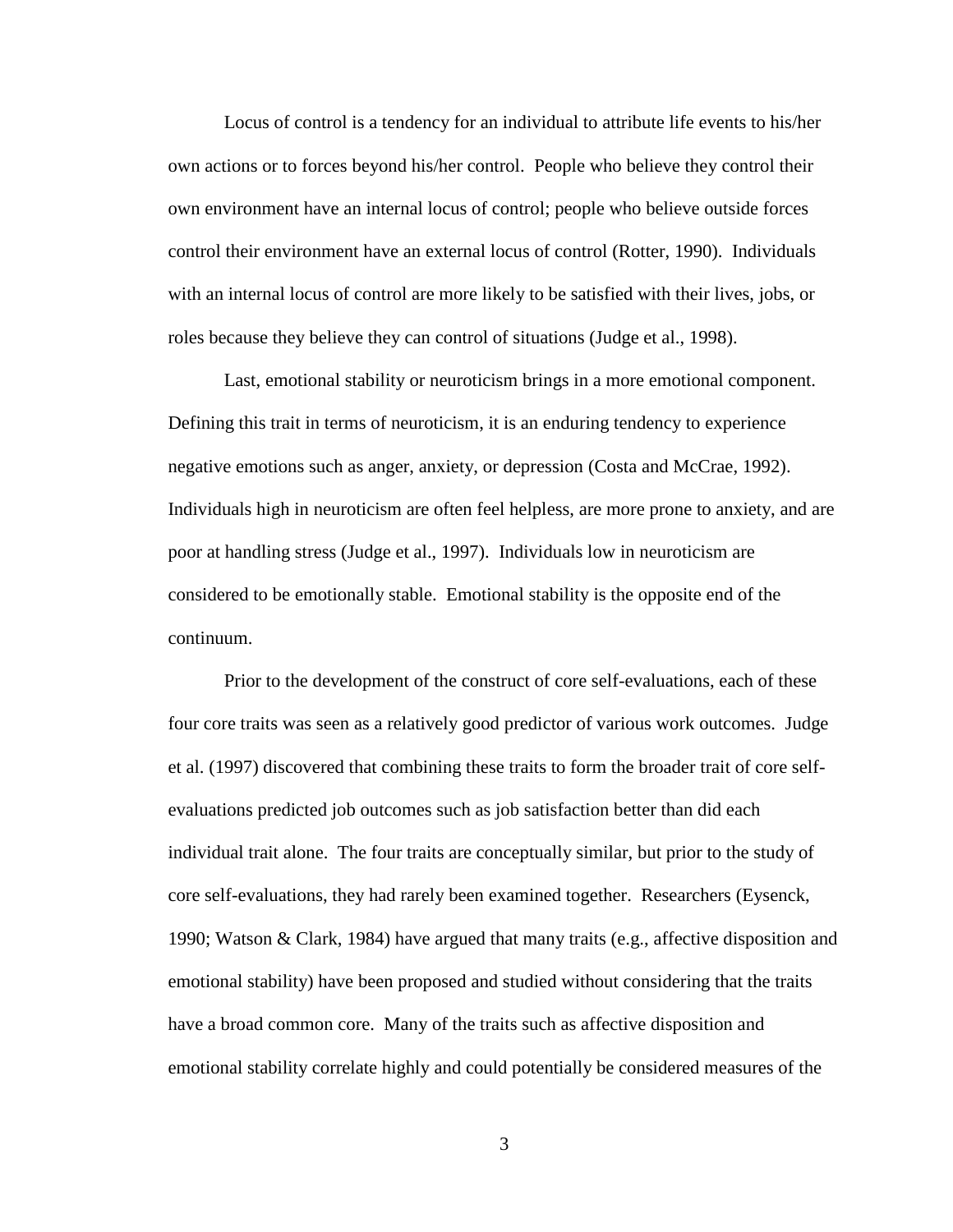same construct (Bono  $\&$  Judge, 2003). Bono and Judge determined that this is the case with the CSE components.

Judge and Kammeyer-Mueller (2012) supported the idea that the four traits that form CSE overlap and often provide more insight when combined into a single trait. They discussed the debate on using general versus specific constructs. There are psychologists who seek to make clear distinctions among psychological constructs by dividing them into constituent elements and there are psychologists who seek to aggregate constructs by combining narrow constructs into broader ones. The decision to take a general or specific approach in classifying constructs depends on whether the specificity of one construct depends on the specificity of other constructs in the model, and the fact that general constructs will work better for some characteristics and specific constructs better for others. CSE is a broad or general trait that is an integration of four narrow or specific traits. Judge and Kammeyer-Mueller (2012) view CSE as a hierarchical latent construct. This latent construct of an individual's capability and efficacy in life is what leads to the inter-correlation of the CSE core trait measures. Therefore, CSE is identified as a reflective construct with scale scores on the core traits serving as effect indicators. However, some psychologists (e.g., Johnson, Rosen, & Levy, 2007) support a different perspective that conceptualizes CSE as a formative construct that forms as a result of causally independent measures of the core traits. Thus, there is disagreement in how CSE is viewed as a construct. Discrepancy over this construct is discussed further in a later section.

CSE was initially developed as a dispositional predictor of job satisfaction, but has since been found to predict a variety of other outcomes in varying settings. CSE is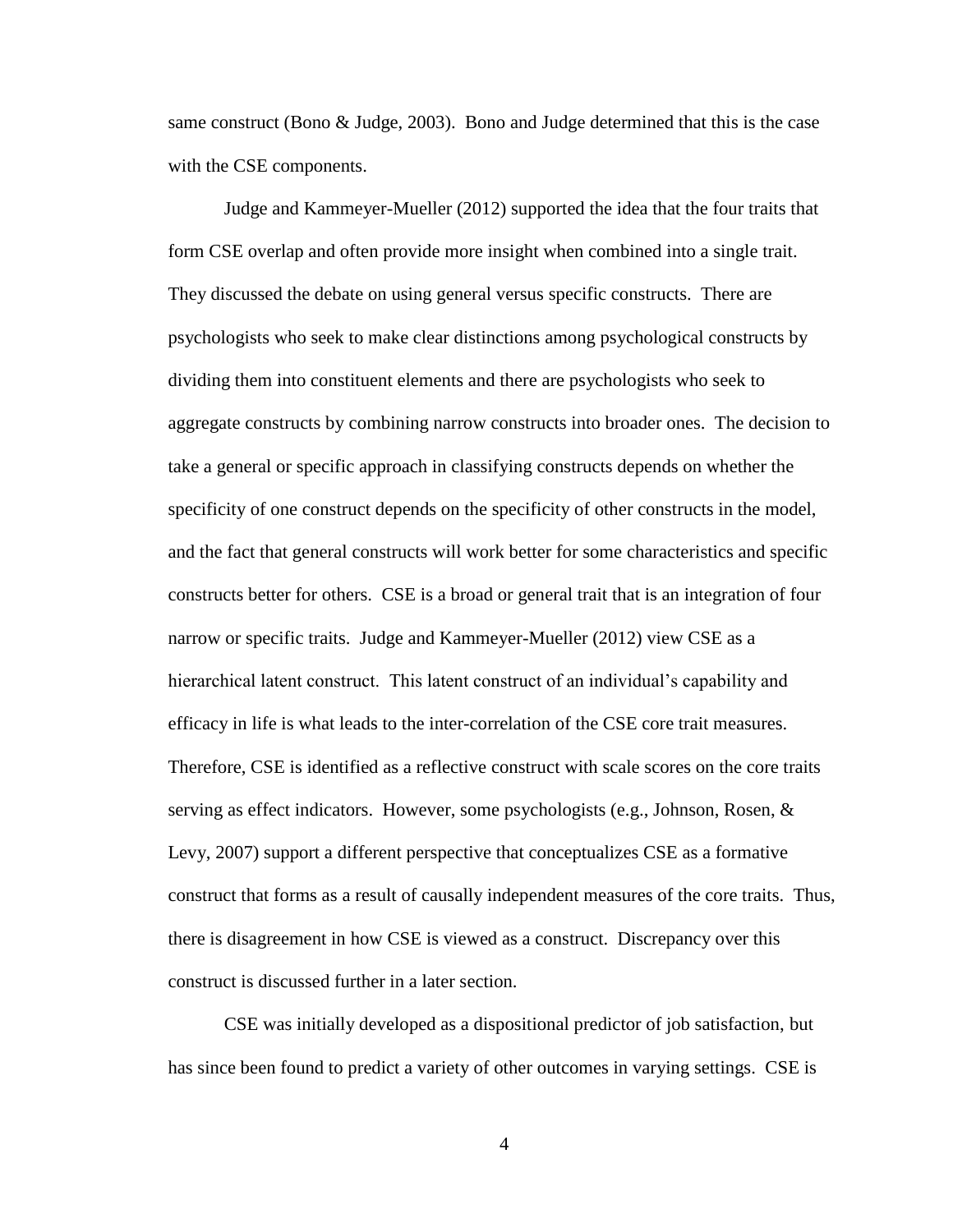important because it is an inherent trait that should remain stable over time. However, it has been proposed that aspects of performance and life events can alter CSE. Therefore, researchers have recognized that more research is needed to determine if CSE is a stable trait or a dynamic trait that may change based on performance or life events (Judge  $\&$ Kammeyer-Mueller, 2011). To assess CSE in an optimal manner, the core selfevaluation scale (CSES) was developed.

#### **CSE Scale Development**

Judge, Erez, Bono, and Thoresen (2003) developed a 12-item scale to directly measure CSE. Prior to the development of this scale, instruments were being used that only indirectly measured the construct. The final items of the CSE scale were selected from a pool of 65 items that were based on the literature involving the measurement of the four core traits. The researchers carefully examined the items of existing measures of the four core traits and wrote items base on those measures. In selecting the final items, the items needed to adequately sample the content domain covered by the four core traits, needed to significantly correlate with one another to ensure scale reliability, needed to have significant or strong correlations with important job outcomes, and needed to be short enough to be useful. The researchers decided on 12 items that addressed all four of their item selection criteria. After the development of the scale, the researchers investigated its psychometric properties and if it conveyed a single unitary construct.

The results indicated that the scale had good internal consistency, achieving an average across samples of .84, and a mean item-total correlation of .50. Additionally, there was high test re-test reliability of .81 and there were strong correlations with the core traits. The scale also displayed a unitary factor structure, had validity equal to that of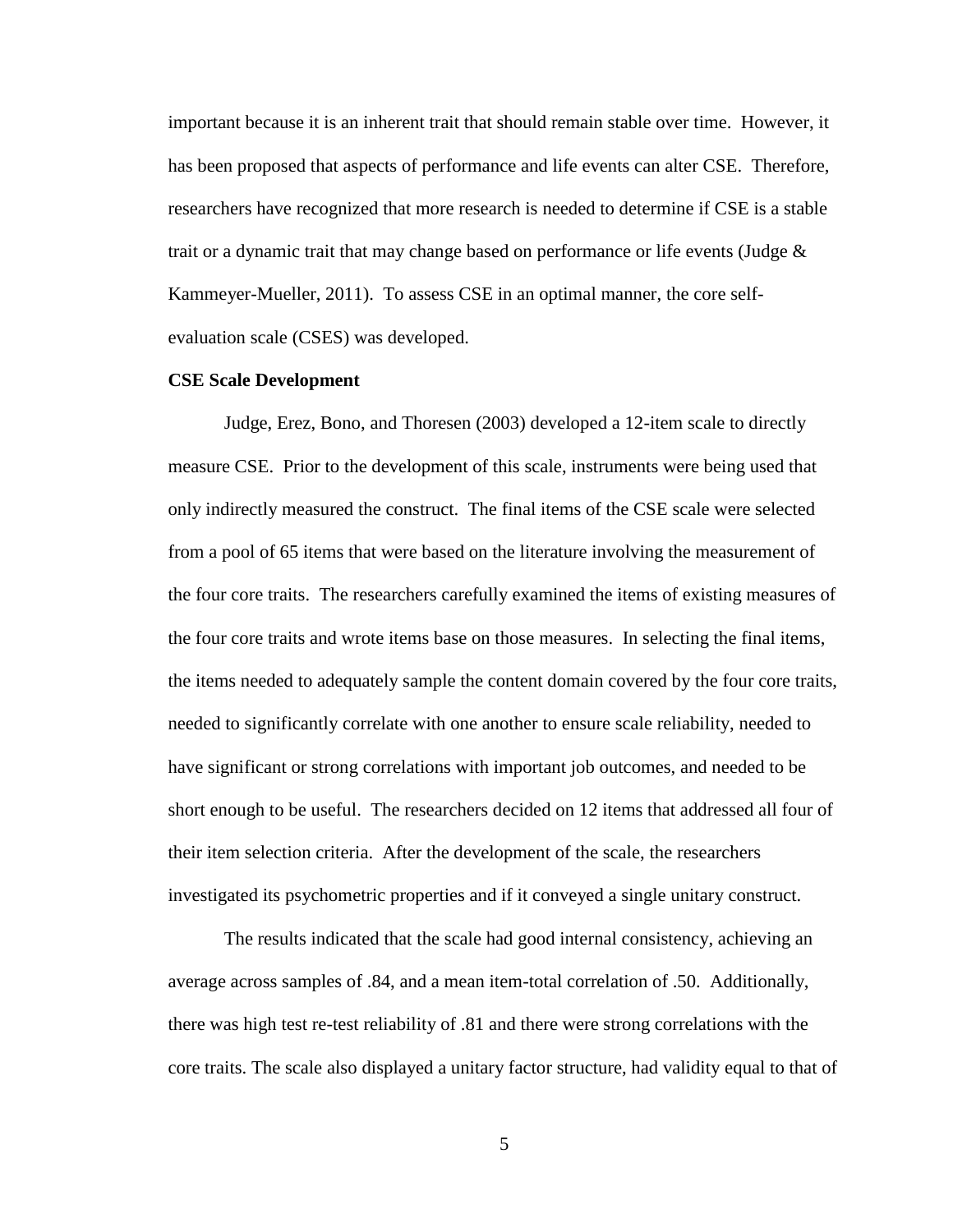the optimal weighting of the four core traits, and had incremental validity over the fivefactor model of personality. The overall results of the Judge et al. (2003) study indicated that the CSES has robust psychometric properties, suggesting that it is a valid measure that could be useful in psychological research and applied settings.

Prior to the development of this scale, CSE had to be extracted from measures of each individual trait and then compiled. The CSES was shown to have convergent validity with valid and reliable measures of the individual traits showing that this scale actually does measure these traits. However, as mentioned before, the collective scale has more predictive power. Judge et al. (2003) cited a few advantages of using a direct scale in comparison to measuring the trait indirectly. First, direct scales are able to measure the trait with fewer items. Second, direct scales are likely to be more valid because they are designed to measure the trait itself as opposed to indicators of the trait. Third, most traits in contemporary personality research are measured with relatively short and direct scales.

The single direct scale generally predicted better than the measures of the four core traits. Judge et al. (2003) addressed why this may be even though they are essentially measuring the same construct. They proposed that CSES may measure more than CSE, but in their study they found that the CSES did not reflect a relationship with related traits like conscientiousness and extraversion any more than did the measures of the individual core traits. However, it could measure more distant traits outside of the five-factor model or other common personality traits related to CSE. A more likely explanation for its superior prediction is that the CSES was designed to directly measure the CSE construct. Items on the CSES were developed to include the intersections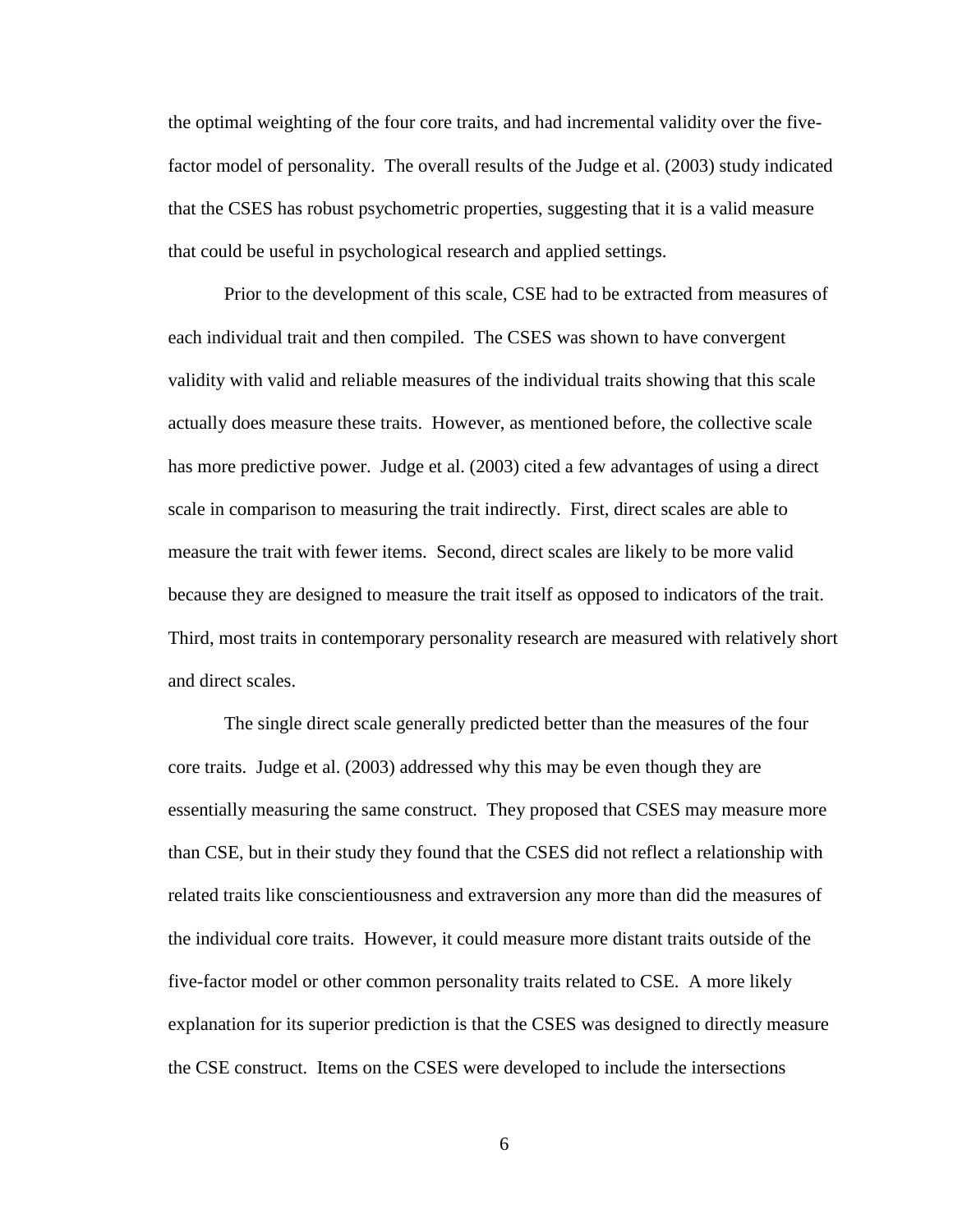between the core traits likely leading to a more direct measure with less error than measures of the individual core traits. Essentially, the CSES measures the commonality among the core traits as compared to only the traits themselves, resulting in a more comprehensive measure. As mentioned above, the CSES was found to have strong psychometric properties and may serve as a valid measure in both applied and research settings. Since the development of this scale, it has been used successfully in organizations, sports, across cultures, and it has been modified to measure CSE of specific skills.

#### **CSES Use in Organizations**

The CSES has been used in many organizational studies to determine the relationship between CSE and a variety of employee-related criterion. In this section, I will discuss prior research that has demonstrated a strong positive relationship between CSE and work-related variables. Research has shown that CSE is related to several important work-related outcomes such as job satisfaction, job performance, coping, and motivation (Erez & Judge, 2001; Judge et al., 2003; Kanmeyer-Mueller, Judge, & Scott, 2009). The CSES was originally developed in a study that examined if scale scores were correlated with common job outcomes such as job satisfaction and job performance. Results indicated that it was significantly correlated with both of these outcomes (Judge et al., 2003).

In addition to overall job satisfaction, CSE has been shown to be positively related to task satisfaction. This relationship was evidenced by the correlation between task complexity and CSE. Through a strategic business simulation with undergraduate business students and from survey results from over 100 full-time employees, Srivastava,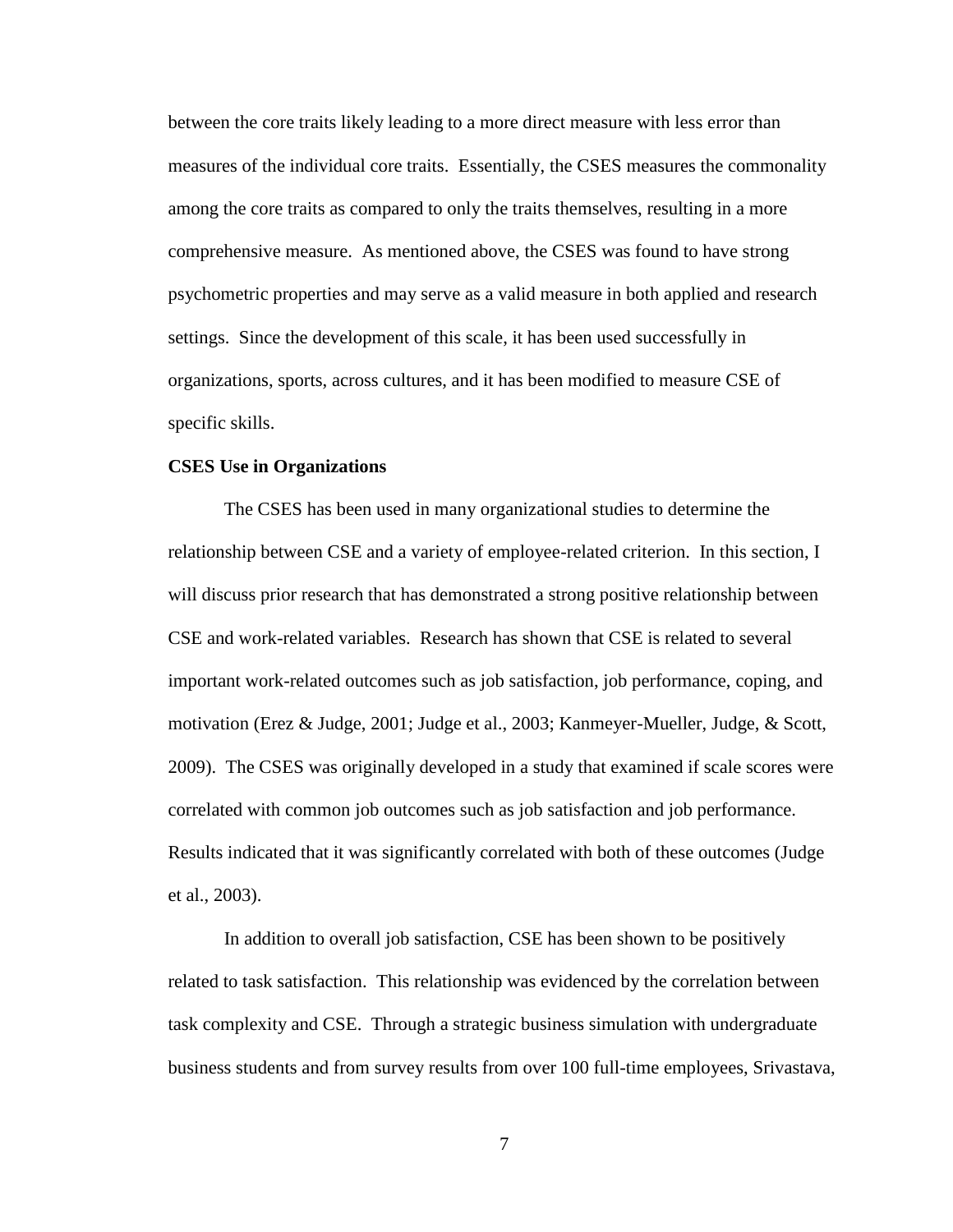Locke, Judge, and Adams (2010) found that individuals with higher CSE chose or sought out tasks with higher levels of complexity. They also demonstrated that task complexity increased task/work satisfaction. Practically, these findings have implications for using CSE as an employee selection measure. Individuals with high CSE viewed their jobs as more challenging, sought out greater task complexity, and were more satisfied with their work, all factors that have been linked to better performance. Also, Judge et al. (2003) and Judge and Bono (2001) found individuals with high CSE often perform better than those with low CSE. Based on this evidence, Srivastava and colleagues suggested that using CSE would be beneficial in selecting employees. Because high CSE is related to increased performance, it would be beneficial for supervisors to provide high CSE employees with opportunities to work on complex tasks and to provide them with the resources needed to succeed in tasks to increase satisfaction.

Erez and Judge (2001) found that core self-evaluations were significantly related to task motivation, task performance, productivity, and goal-setting behaviors. Employees with high CSE took more ownership of their goals and were convinced that attaining their goals was solely in their control. Goal ownership and control led to greater performance and productivity. Although this study predated the development of the CSES, the four core traits together predicted the aforementioned traits better than did each trait in isolation. It is likely that if the CSES had been used in this study, there would have been even greater predictability.

Kanmeyer-Muller, Judge, and Scott (2009) investigated if CSE served as an integrative framework for understanding individual differences in the coping process. A meta-analytic review indicated that CSE was positively related to fewer perceived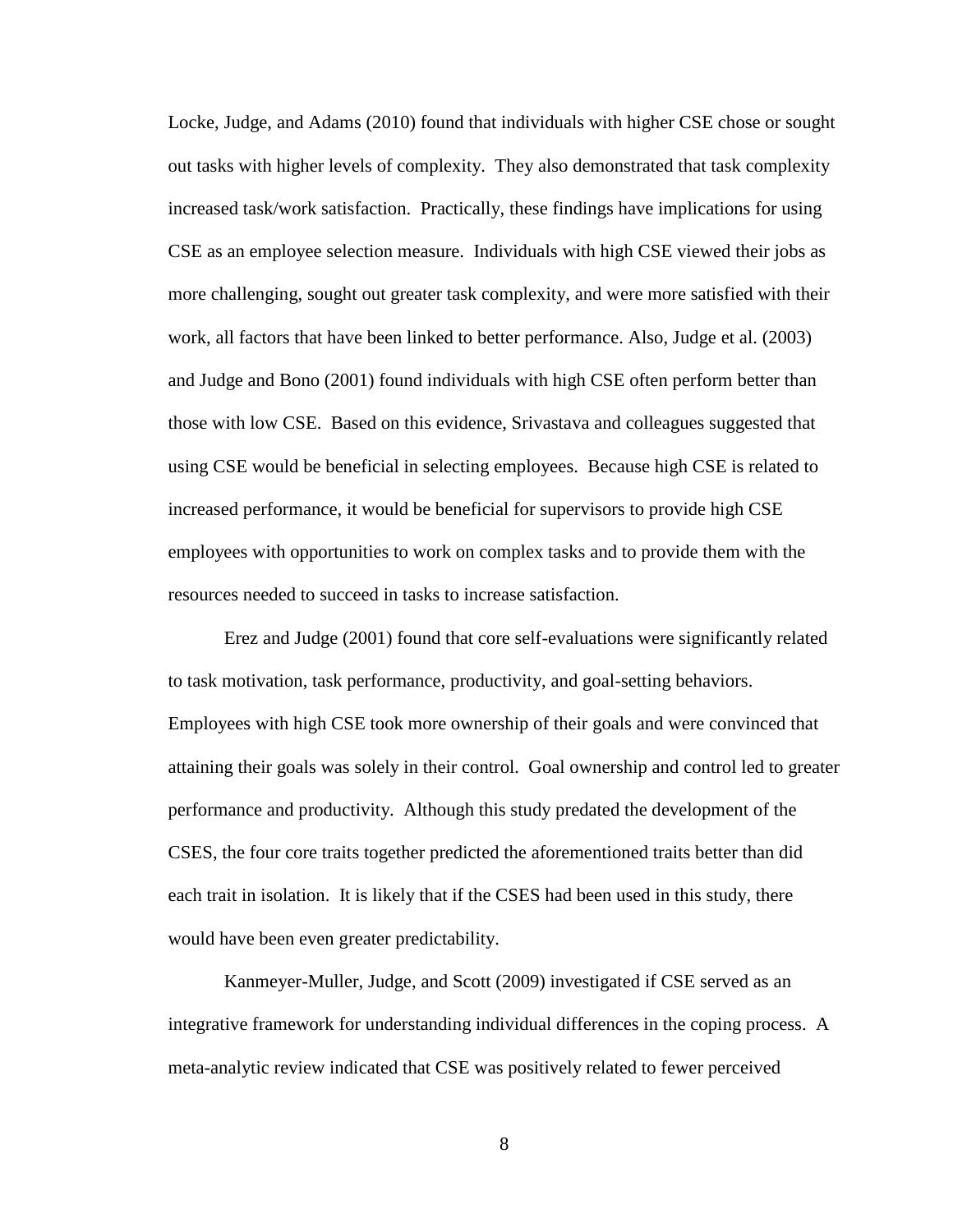stressors, lower strain, less avoidance coping, more problem solving coping, and was not related to emotion-focused coping. Results from a second part of this study where individuals kept a daily stress diary found consistent results. Individuals high in CSE perceived fewer stressors, experienced less strain, and engaged in less avoidance coping. Additionally, both parts of the study demonstrated that CSE had a unique relationship with stress and the coping process, and that it moderated the relationship between perceived stressors and strain. High CSE moderated the relationship by decreasing the negative effects of the stressors, resulting in less strain. The researchers indicated these results have implications for individuals within organizations that may be facing stressful assignments. Individuals with high CSE may handle stressful assignments or workplace stressors more effectively than people with lower CSE. This relationship has implications for managers to carefully monitor the work choices and attitudes of individuals who have lower CSE, and to provide further task training, encouragement, and social support to assist with autonomously managing obstacles to task goals.

In summary, the aforementioned studies demonstrated that CSE is related to many important work-related outcomes. Judge et al. (2003) indicated that CSE was significantly related to job satisfaction and job performance. Srivastava et al. (2010) found that task complexity was positively correlated with CSE and that task complexity led to task/work satisfaction. Erez and Judge (2001) demonstrated that high goal ownership and control were related to greater job performance and productivity. Last, individuals who have high CSE have lower stress, engage in more productive coping behaviors, and are able to handle stressful work assignments or workplace stressors better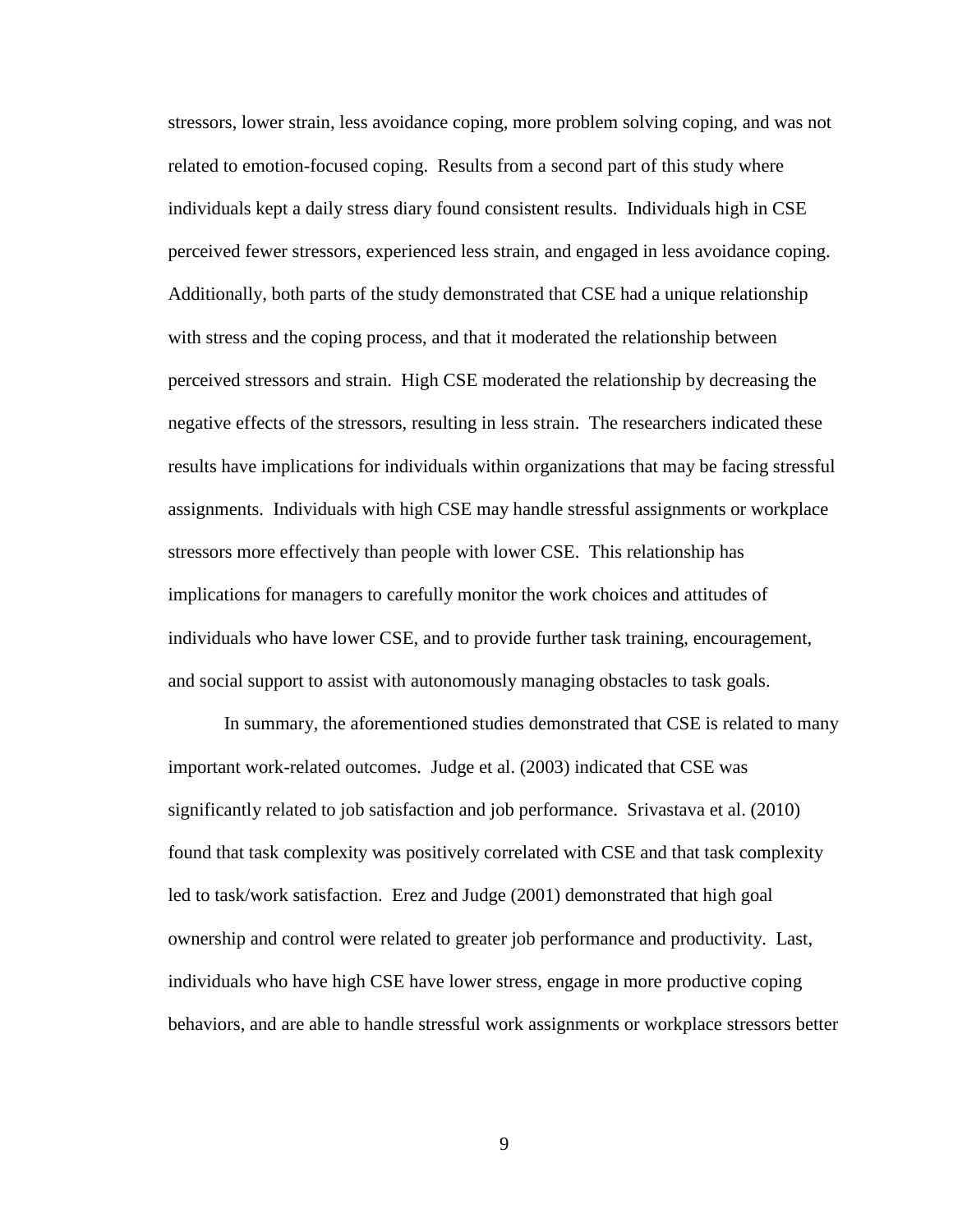than individuals with low CSE (Kanmeyer-Mueller et al., 2009). The CSES has been used successfully in organizations, and it may be used effectively in other settings too.

#### **CSES Use in Sports**

Not only has CSE been applied to a business or workplace setting, researchers have started examining its use in sports. Shoenfelt and Griffith (2008) used the CSES in a study examining mental skills training for serving in volleyball. This was the first known study that applied this scale to a sports setting. Shoenfelt and Griffith used the scale to measure self-efficacy of serving prior to and after mental skills training. They modified the scale to make it a serve-specific scale. This was done by adding or substituting the word "serve" or "serving" to each item of the CSES. The new scale was called the serve-specific core self-evaluations scale (SS-CSES). The SS-CSES had a coefficient alpha of .70 and was correlated with serve performance.

Machado et al. (2016a) used the SS-CSES in another volleyball study. In this study, the SS-CSES was successfully translated into Portuguese. The Portuguese version of the scale demonstrated strong internal consistency (Cronbach's alpha of .85) and testretest reliability (*r =* .96). Volleyball players in Brazil completed the Portuguese SS-CSES. SS-CSES scores were significantly related to years of practice (*r =*.18*)* and level of competition  $(r = .16)$ .

Machado, Valentim, and Stefanello (2016b) used the Portuguese SS-CSES with volleyball athletes in their study examining self-assessment of serving. Serving effectiveness data, years of practice, and serve self-assessments were collected for each athlete. The SS-CSES was used as a measure of self-assessment of serving efficacy. Athletes that had more years of practice and who assessed themselves as having higher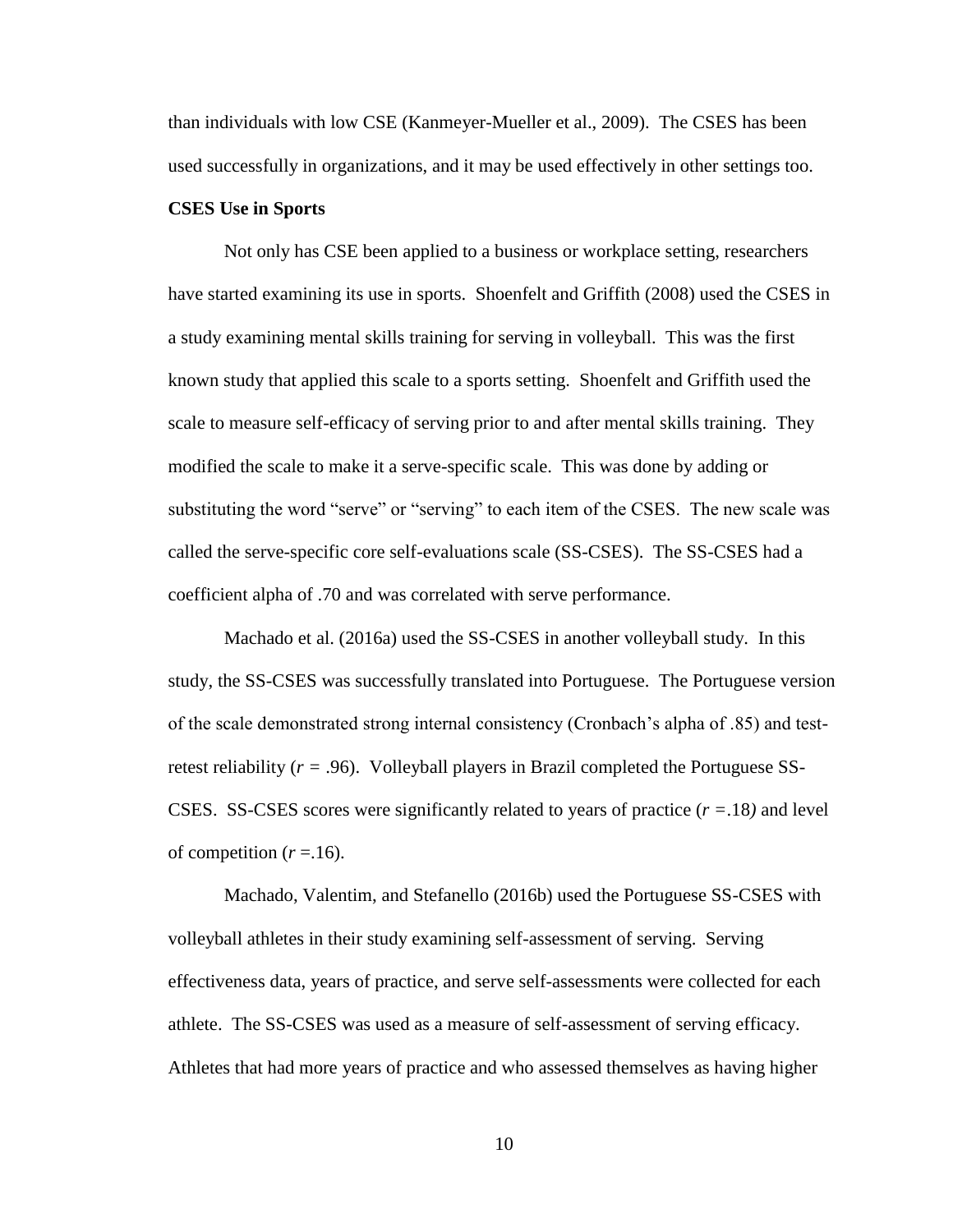serve efficacy were more effective servers. The results of this study provided evidence that the CSES was successfully modified to be serve specific. The last three studies (i.e., Machado et al., 2016a, 2016b; Shoenfelt & Griffith, 2008) indicated that CSE can successfully be used in sports. Thus, it has been established that the CSES can be used across different settings (i.e., organizations and sports) and that it can also be modified to predict performance outcomes for specific activities.

#### **Modification of the CSES for Specific Activities**

The CSES measures general CSE, but the scale can be modified to measure CSE for specific activities. Bowling, Wang, Tang, and Kennedy (2010) stated that researcher reliance on general rather than specific CSES has resulted in underestimates of the importance of CSES. Bowling et al. modified the CSES items to include the words "at work" to measure CSE for certain work-related outcomes. Using two independent samples, they found that, when compared to the CSES, the work-specific CSES yielded minimal differences with work-related criteria. However, they found several instances where the work-specific CSES predicted incremental variance in work-related criteria beyond using the CSES alone. The work-specific scale demonstrated strong internal consistency yielding coefficient alphas of .81 and .86 for the two samples.

As mentioned before, Shoenfelt and Griffith (2008) modified the CSES to make the SS-CSES. This scale measures CSE in volleyball serving. The SS-CSES has since been used in a few other studies and even was translated into Portuguese (Machado et al., 2016a, 2016b). Aside from the study by Bowling et al. (2010) investigating workspecific CSE and the few studies examining serve specific CSE, no other studies have been found that focus on skill specific CSE. This is an indication that more research is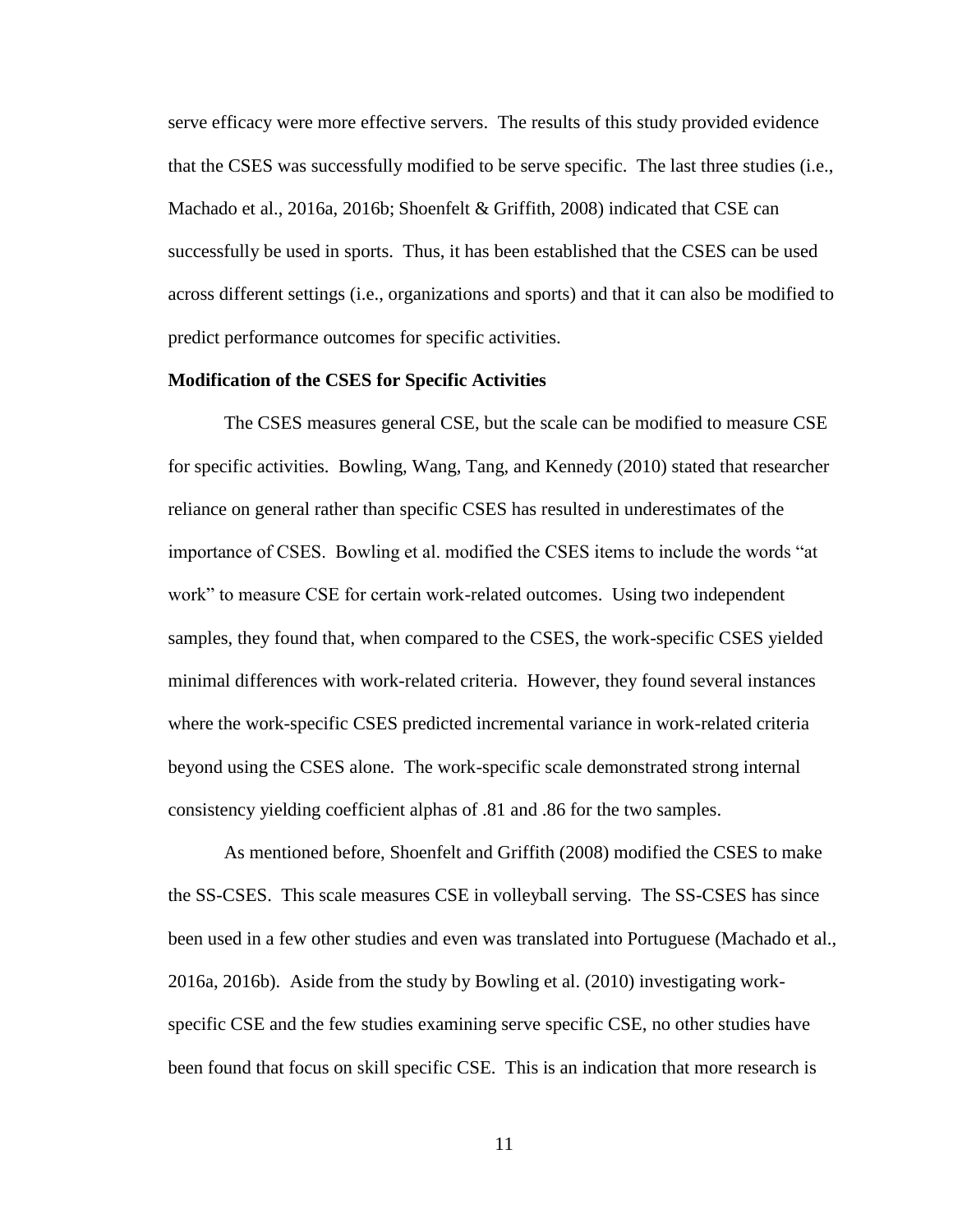needed on the development of skill specific CSES. The CSES has also been translated into other languages to be used across cultures.

#### **Use of the CSES Across Cultures**

There are at least four studies to date that have translated the CSES into other languages for use across cultures. In each of the studies, the translated scales were shown to have robust psychometric properties. As mentioned earlier, Machado et al. (2016a) translated the scale to Portuguese. Judge, Van Vianen, and De Prater (2004) found that both Spanish and Dutch versions of the scale had strong psychometric properties having coefficient alpha reliability estimates greater than .80. This is consistent with the results found by Judge et al. (2003) when they created the original English version of the scale.

Stumpp, Muck, Hulsheger, Judge, and Maier (2010) translated the CSE scale into German and found results consistent with previous studies. They found an average internal consistency estimate of .84, and test-retest reliability of .82. Additionally, the researchers indicated that the German CSES had incremental validity over the individual core traits, as well as the Big Five, and positive and negative affect when predicting career success. Convergent validity with measures of the four core traits was found and discriminate validity with traits different from the core traits was found. These results indicate that the German CSES is a reliable and valid measure that is likely to be successful for both practical and research purposes.

Rode, Judge, and Sun (2012) translated the CSES into Chinese. The resulting coefficient alpha reliability estimate was .75, a similar degree of internal consistency as other versions of the CSES. The Chinese version of the scale demonstrated incremental validity over other individual traits such as self-esteem, narcissism, and protestant work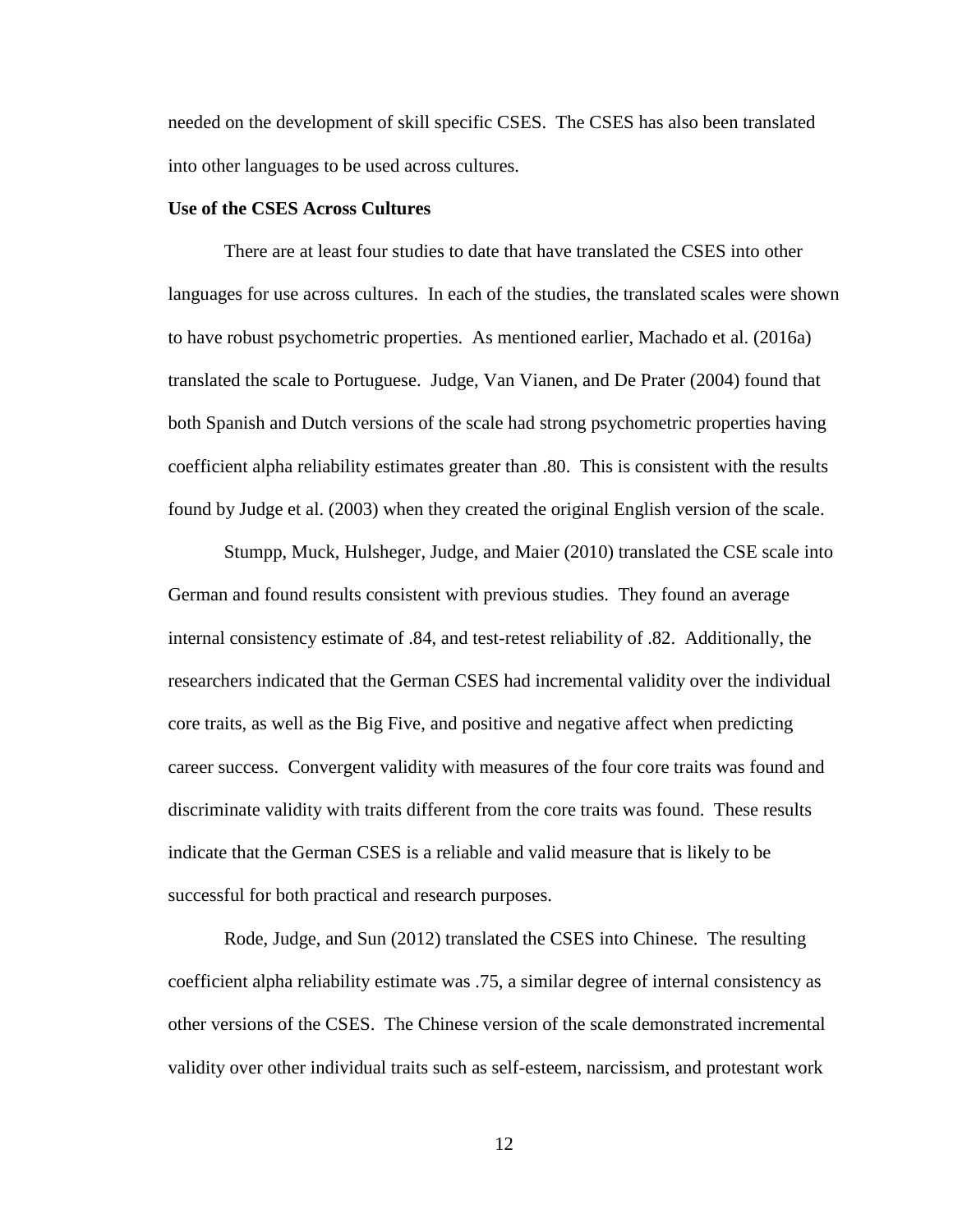ethic in predicting criteria such as job and life satisfaction, extrinsic and intrinsic job satisfaction, and several job attitude variables. Thus, the CSES has successfully been translated into Chinese, Dutch, German, Portuguese, and Spanish and has been used successfully across cultures. Even though research has shown that the CSES successfully predicts performance outcomes across cultures, in organizations, and in sports, there is disagreement about how the construct should be defined.

#### **CSE Discrepancies**

Although CSE has been an effective predictor of important outcomes in work and sports, there are discrepancies over its meaning as a construct. A major concern of psychologists is that CSE is just another measure of emotional stability. Emotional stability is an old and vastly researched construct, and some researchers consider some of the core traits of CSE to be indicators of emotional stability (e.g., Eyseneck, 1990; Johnson, Rosen, & Levy, 2007). These researchers argued that CSE as developed by Judge et al. (1997) is just a broader conceptualization of emotional stability. Judge, Heller, and Klinger (2008) discovered that when examining dispositional sources of job satisfaction (i.e., CSE, the Big Five, and positive affect and negative affect typologies), CSE was the strongest predictor. Because CSE and the Big Five both contain emotional stability, Judge et al. addressed that connection. Emotional stability was the best predictor of job satisfaction among all of the Big Five traits. However, it was not the best predictor of the CSE traits. Judge et al. stated that CSE offers more than just a measure of emotional stability.

However, apart from the argument that CSE is more than just emotional stability, Judge et al. (2008) recognized it is likely that CSE could be integrated into emotional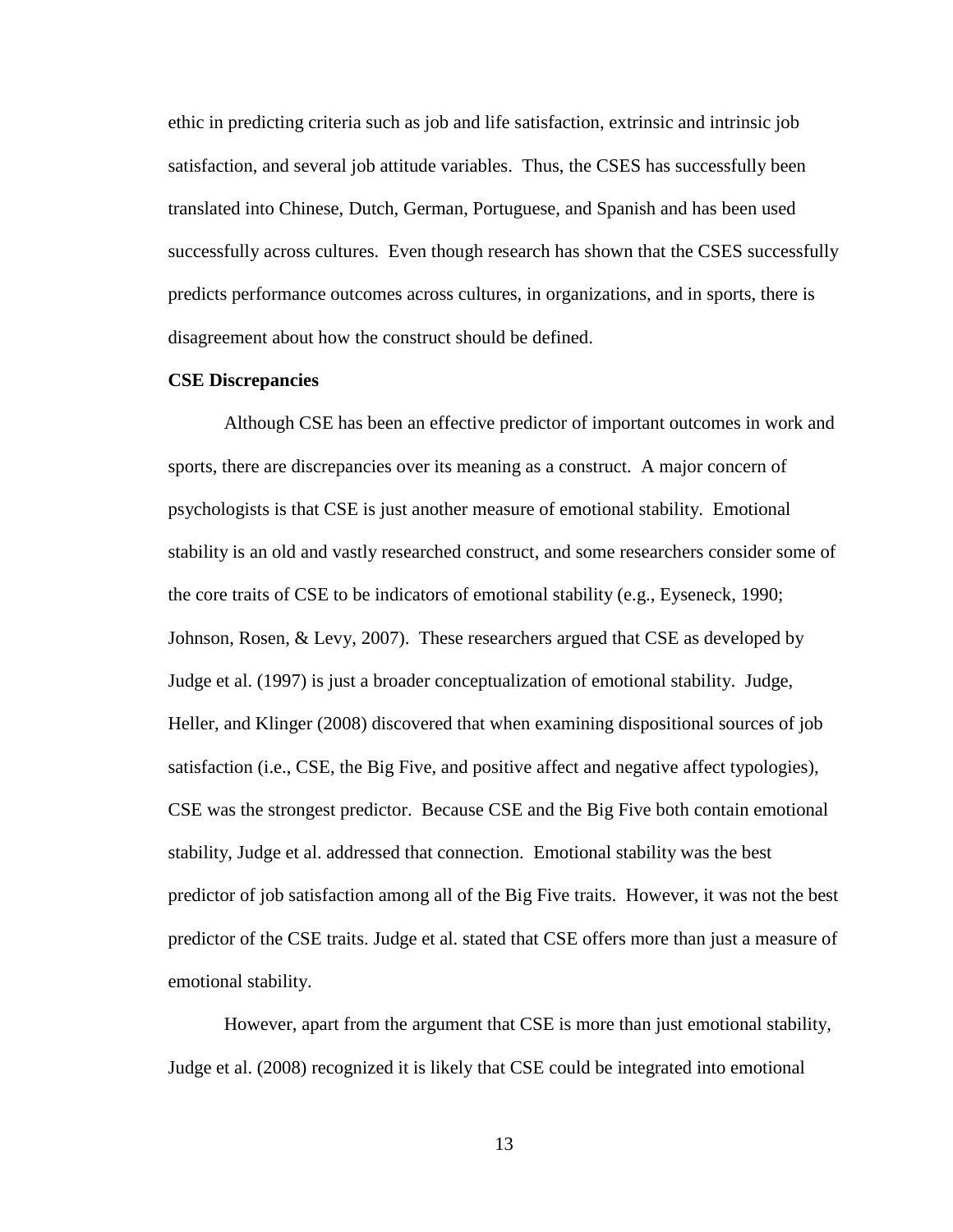stability. However, if that were to happen, emotional stability would need to be measured more broadly than it has been in the past to achieve maximum prediction of outcomes. In the past, emotional stability has been measured by scales designed to measure the specificity of the trait. Judge et al. mentioned that scales such as Costa and McCrae's (1992) NEO-PI-R do not measure the evaluative indicators of CSE. The other three traits in CSE may be considered indicators of emotional stability, and that overlap and broader definition is measured in the CSES. If CSE were to be integrated into emotional stability, measures would need to be broader to account for aspects of emotional stability that are explained by overlap with the other CSE traits. Judge et al. suggested that the other component traits of CSE, as well as others, are just indicators of emotional stability and overlap with it to the extent that they all measure emotional stability.

Judge and Kammeyer-Mueller (2011) stated that if CSE is redundant with other established personality traits, there is likely little practicality in studying CSE. Schmitt (2004) argued that CSE was nothing but a combination of three of the Big Five traits: conscientiousness, extraversion, and emotional stability because CSE was correlated with all of them. However, although CSE measures overlap with other constructs such as the Big Five, studies have shown that CSE is more predictive of important outcomes like job satisfaction and job performance when compared to predictive power of the Big Five (Judge, et al., 2003). Consequently, even if the constructs are the same, CSE is a stronger predictor, justifying the utility of CSE research.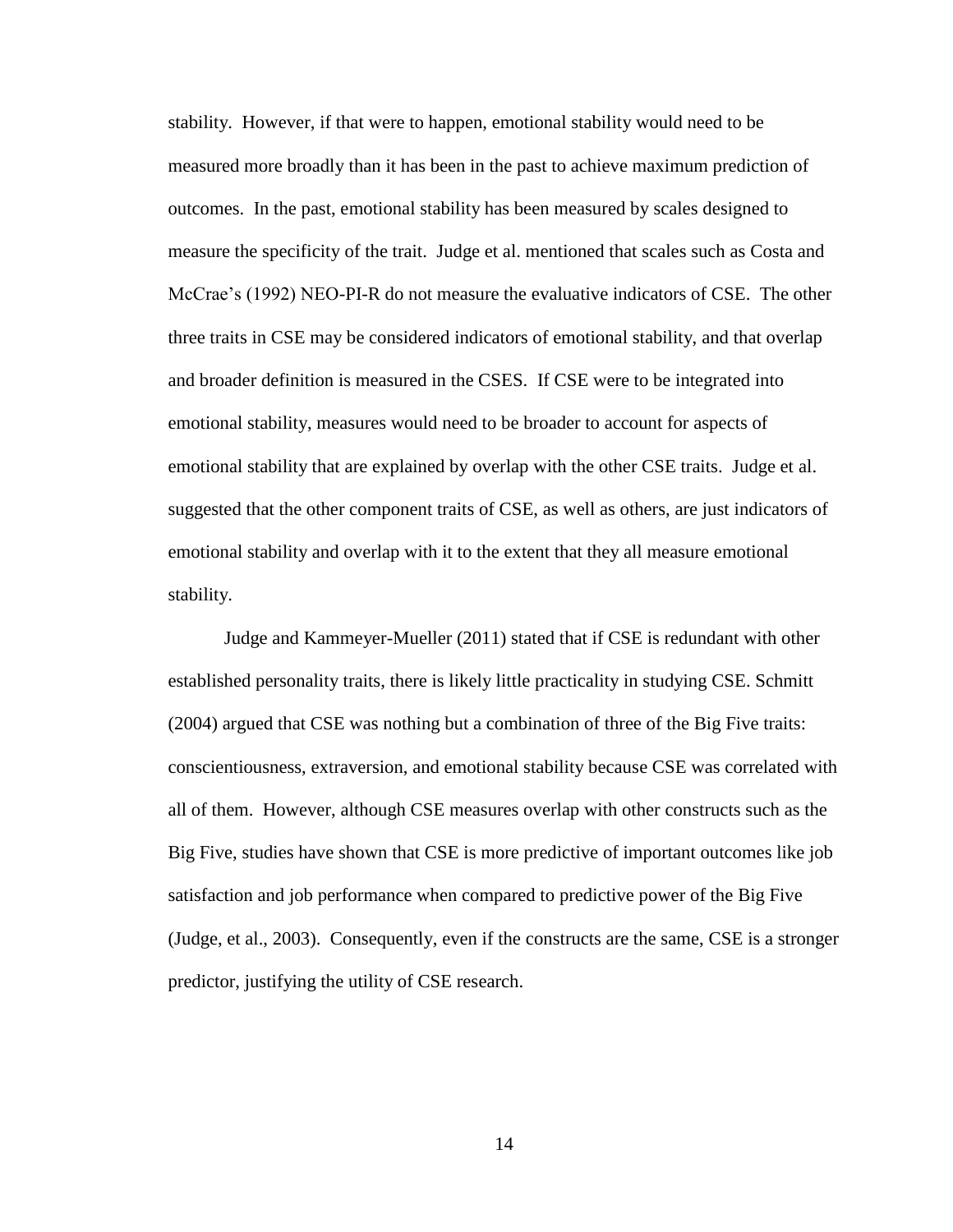#### **Summary of Literature**

As discussed, researchers and practitioners are constantly trying to predict performance outcomes. To do this we rely on measures of related constructs. Specifically, CSE has been positively linked to many performance outcomes. CSE is a broad trait formed from the combination of generalized self-efficacy, self-esteem, locus of control and emotional stability. The CSES is the only known measure of CSE and it has been successfully used in several different settings (Judge et al., 2003). In organizations, CSES scores have been positively correlated with important work-related outcomes such as job satisfaction, job performance, coping, and motivation (Erez  $\&$ Judge, 2001; Judge et al., 2003; Kanmeyer-Mueller, Judge, & Scott, 2009). The CSES has been modified to be skill-specific. In volleyball, SS-CSES scores have been shown to predict serve performance (Machado et al., 2016b; Shoenfelt & Griffith, 2008). The CSES also has been translated into five different languages and used successfully across cultures (Judge et al., 2004; Machado et al., 2016a; Rode et al., 2012; Stumpp et al., 2010). Apart from the success of the CSES, there is disagreement on how CSE should be defined. Some psychologists (Judge et al., 2003) think that CSE is an important trait that encompasses where the four core traits overlap and explains more than any of the four traits do alone. Others psychologists believe that CSE is too similar to traits such as emotional stability and is believed to be nothing more than another adaption of emotional stability (Schmitt, 2004).

#### **Current Study**

The purpose of the current research was to establish whether the SS-CSE will be more strongly related to serve performance than will general CSE, and if the SS-CSES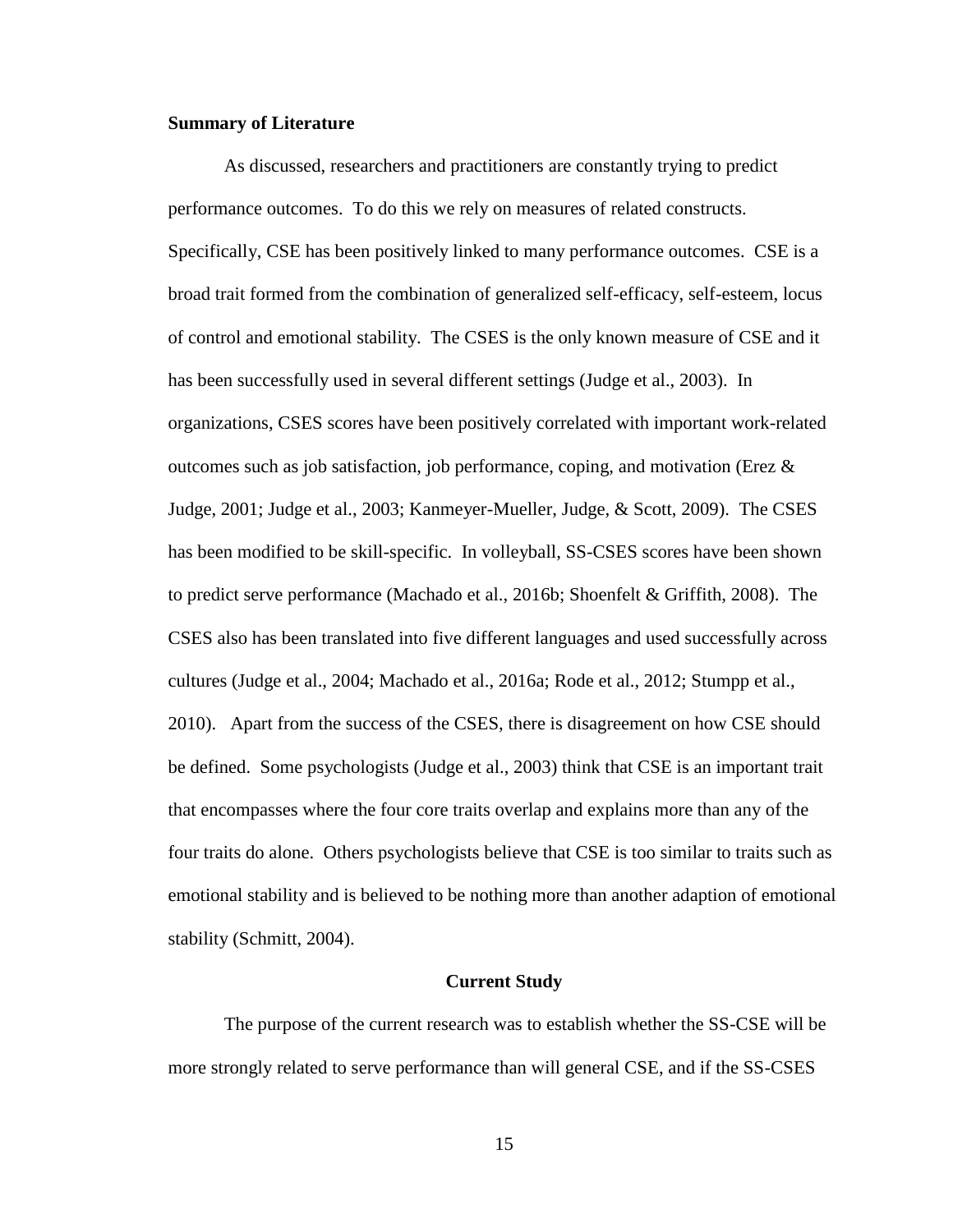has incremental validity over the general CSES in predicting serve performance outcomes in the sport of volleyball. Investigating this question will provide validity evidence for using skill-specific core self-evaluation scales versus the general core selfevaluation scale. No prior research has examined the incremental validity of the SS-CSES over the CSES in predicting performance outcomes, and only one other study (Bowling et al., 2010) has investigated the incremental validity of using skill-specific scale over using the general scale. Additionally, only two skill-specific scales have been developed (Shoenfelt & Griffith, 2008; Bowling et al., 2010), and there is limited research on this subject. This study adds to the knowledge of using skill-specific scales and will contribute to closing the gap of establishing incremental validity of using the SS-CSES over the CSES when trying to predict performance outcomes in serving sports. Additionally, SS-CSE results gained from the study may inform athletes and their coaches of areas they can work on to help improve their serve performance. The following hypotheses were tested:

*Hypothesis 1*: SS-CSE will be positively related to serve performance. *Hypothesis 2*: SS-CSE will be more strongly related to serve performance than will general CSE.

*Hypothesis 3*: The SS-CSE will demonstrate incremental validity over the CSES when predicting serve performance.

#### **Method**

#### **Participants**

Data were collected from 87 athletes from Division 1 inter-collegiate women's volleyball teams across the U.S. On the questionnaire, athletes indicated whether they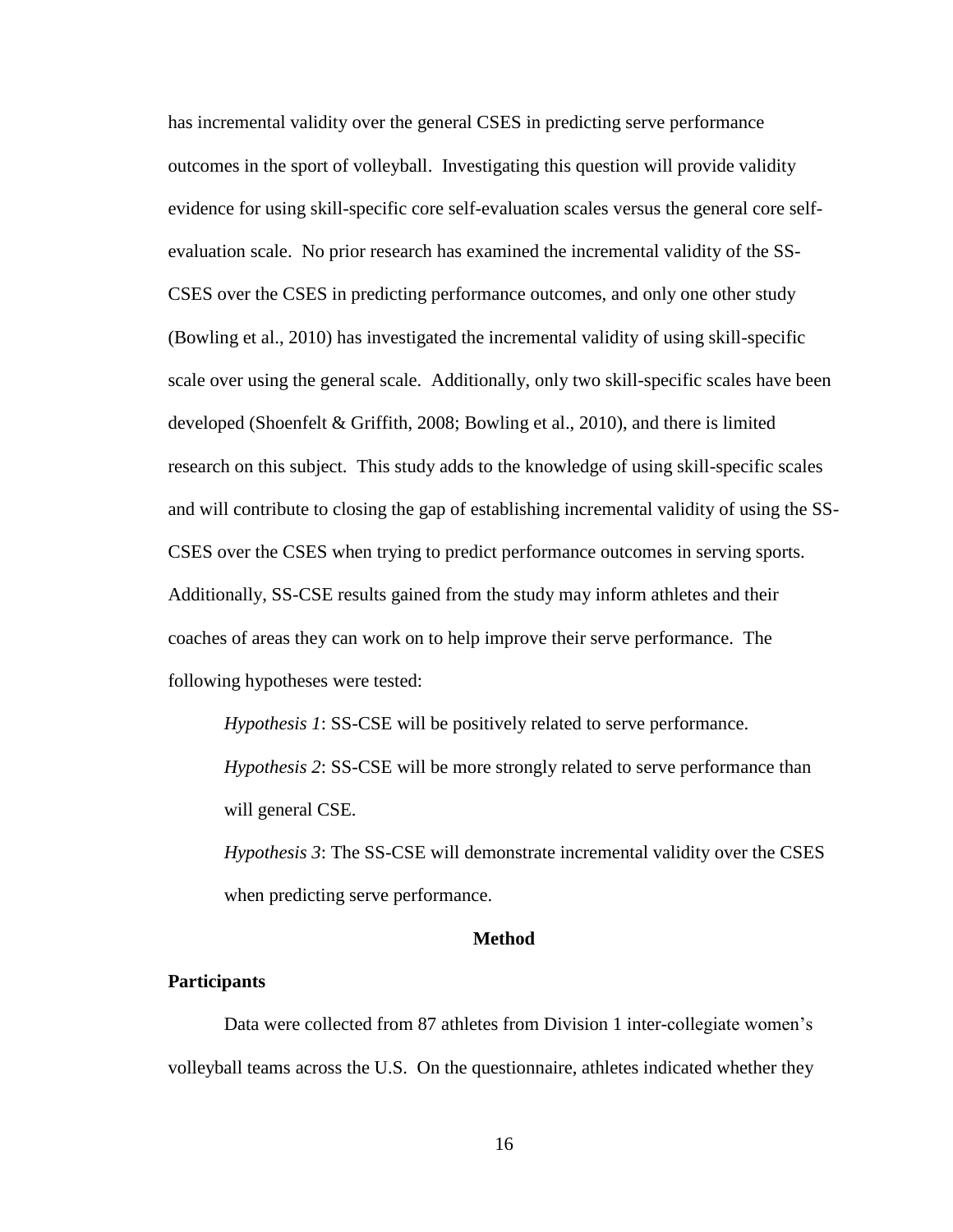served in the Fall 2016 season. As the major premise of the study was to determine if the SS-CSE was related to serve performance, all analyses were run only with data from athletes who served in the Fall 2016 season. Although non-servers likely have served in the past, if they did not serve in Fall 2016, performance statistics were not available. Additionally, it would be reasonable to say that some responses from non-servers are inaccurate without a specific reference point (e.g., Fall 2016 season). There were about three times as many servers ( $n = 65$ ) than non-servers ( $n = 22$ ), so the majority of the data were included.

The average age of the 65 participants included in the analyses was 19.98 years  $(SD = 1.24)$ ; 12 Seniors, 17 Juniors, 23 Sophomores, and 13 Freshman participated; 43.1% of participants indicated they have played volleyball 10-15 years, 50.8% have played 5-9 years, and 6.1% have played less than 5 years. Athletes were solicited to participate by sending an email to the head coach, requesting they forward the study information to their players.

#### **Materials**

A close-ended questionnaire (see Appendix A) was administered to participants online. The questionnaire included the 12 items from the CSES, 12 items from the SS-CSES, 11 items from the Mental Toughness Scale (Madrigal, Hamill, & Gil, 2013), 9 items addressing serve performance, and 8 demographic items. Additionally, to gauge the level of effort and focus participants were engaging in while completing the questionnaire, after each section they were asked to indicate how much effort they exerted (e.g., "How much effort did you put forth when responding to the Serving Self-Evaluation Scale?") and what they were thinking about while responding to the items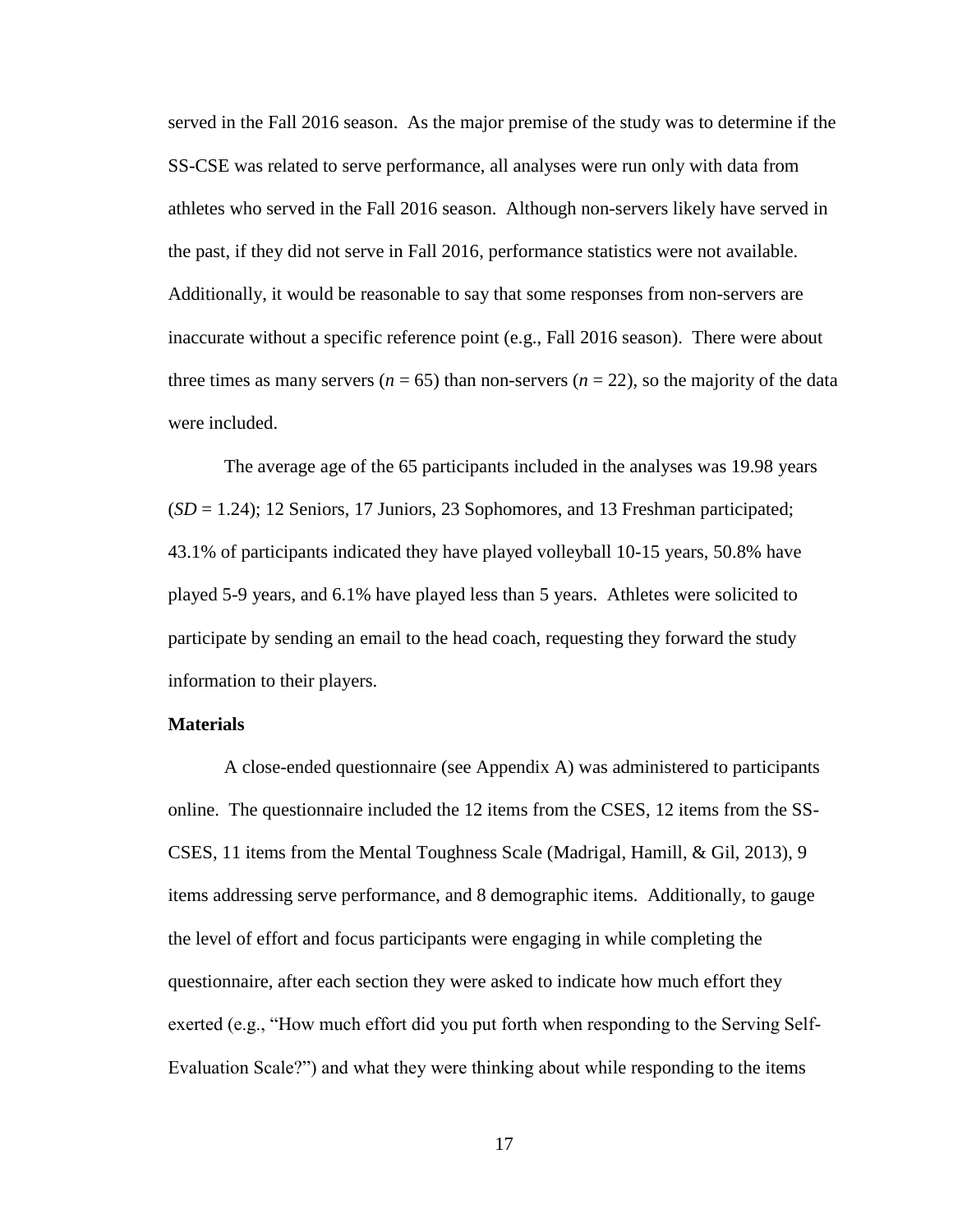(e.g., "What were you thinking about when completing the Serving Self-Evaluation Scale?"). Athletes rated their effort on a five-point Likert Scale where a rating of 1 indicated "Very low effort" and a rating of 5 indicated "Very high effort."

The first section of the questionnaire asked participants to provide demographic information including their name, whether they served in the Fall 2016 season, gender, age, ethnicity, grade level, number of years playing volleyball, and the college they attend. Participants were then asked to complete the 12 items from the CSES (Cronbach's alpha = .77) and the 11 items from the Mental Toughness Scale (Cronbach's alpha = .88). Madrigal et al. (2013) specifically developed the Mental Toughness Scale for use with collegiate athletes. The scale is designed to measure the key components of mental toughness related to being a collegiate athlete. The mental toughness scale was included to help establish discriminant validity. Six of the 12 CSES items were negatively worded; these items were reverse scored. The mean was calculated to attain a CSE composite score. The mean was calculated for the 11 mental toughness items to form a mental toughness composite score. After completing these scale, participates indicated what they were thinking about when responding, and how much effort they put forth.

 Next, participants completed the 12 item SS-CSES. As before, after completing the items they were asked to indicate what they were thinking about while responding and how much effort they put forth. Six of the SS-CSES items were negatively worded, so they were reverse scored; then the means were found to form a SS-CSE composite score (Cronbach's alpha  $=$  .89). After completion of the SS-CSES, participants responded to items about their serve performance. There were two performance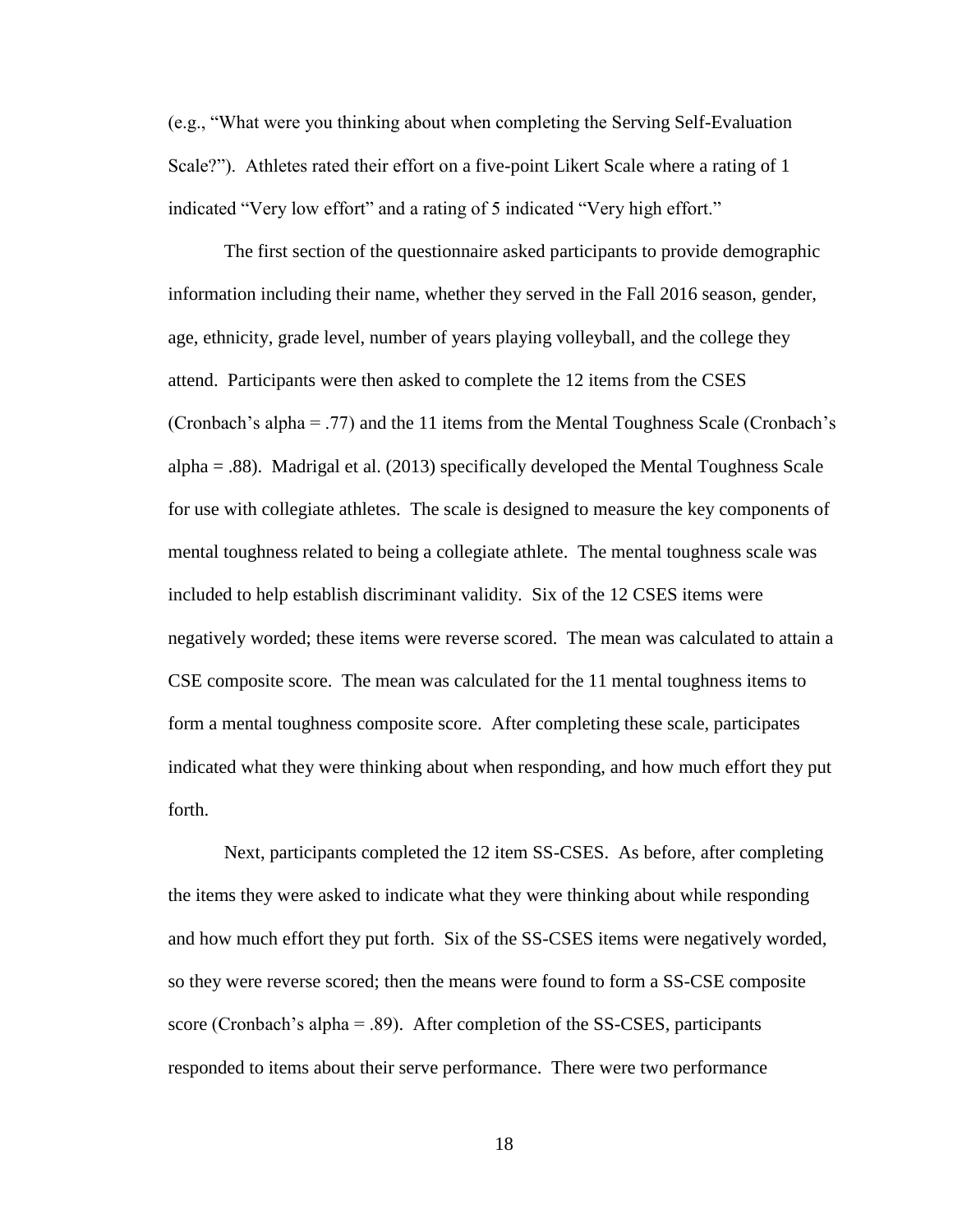measures. The first measure included four items (i.e., items 1-4 in the Serve Performance section in Appendix A). Items 1, 2, and 3 asked participants about their level of agreement with statements regarding their serve performance (e.g. "My opponent generally had trouble returning my serve."). Athletes responded on a 5-point Likert scale where 1 indicated a strong level of disagreement and 5 indicated a strong level of agreement. Item 4 asked participants to rate their level of serve performance. Athletes responded on a 5-point Likert scale where 1 indicated very poor performance and 5 indicated very good performance. The mean was calculated for these four items to form a composite score, General Perceptions of Serve Performance (GPSP). A higher score is indicative of a higher level of performance. An internal consistency analysis of GPSP revealed that it had a Cronbach's alpha of .76, indicating a moderate level of reliability. However, when Item 1 was deleted alpha increased to .86, indicating greater reliability. Accordingly, Item 1 was dropped from the GPSP measure.

The second performance measure consisted of five items (i.e., items 5-9 in the Serve Performance section in Appendix A) asking athletes to indicate the percent of time their serve attained a specific result (e.g., "% of time my serve got the other team out of system."). One item (% errors) was negatively worded, so it was reverse scored. The mean of the four items was calculated to form a composite score, Self-Report Serve Percentage (SRSP). A high score indicated a higher level of performance. An internal consistency analysis of SRSP revealed that it had a Cronbach's alpha of .74, indicating a moderate level of reliability. If Item 5 is deleted alpha increases to .86, indicating greater reliability. Despite the moderate reliability with Item 5, "percent of time my serve is an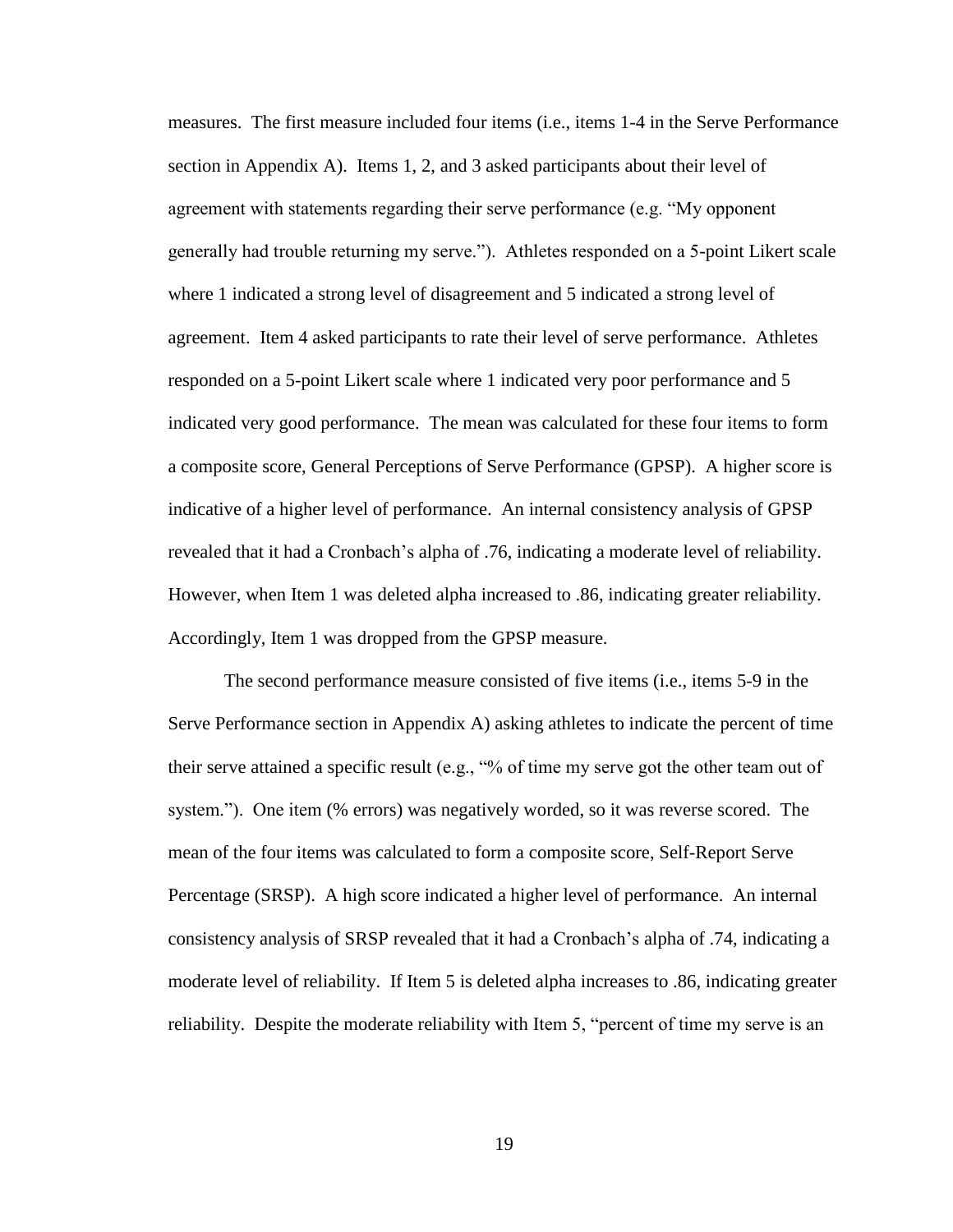error" is unambiguous and clearly related to serve performance; accordingly, it was retained as an item in SRSP.

As an additional measures of performance, the researchers collected Fall 2016 serve statistics for each athlete that served in match that season. Statistics were collected from the website of the athlete's university. Statistics collected included service aces, service aces per set, service errors, ace-to-error ratio, serve percentage, and ace-efficiency rating. Ace efficiency is not an official NCAA statistic, but it is recorded by some teams and leagues. Ace efficiency is calculated by subtracting the number of service errors from the number of service aces then dividing this difference by the number of total service attempts. Each statistic served as a separate measure of performance.

#### **Procedure**

Head coaches of inter-collegiate women's volleyball teams were contacted through email requesting their team's participation in the study. The email explained the study and included the link for the questionnaire to be completed online. If coaches wished for their athletes to participate, they forwarded the email to the players. The players completed the questionnaire online and it took approximately 20 to 25 minutes to finish.

#### **Results**

Before any statistical analyses were conducted, I wanted to determine the level of effort participants put forth, and what they were thinking about while responding to the questionnaire. Responses on the effort scale indicated that all participants responded to all items with at least moderate effort; CSE and Mental Toughness effort  $(M = 3.86, SD =$ .61), SS-CSE effort (*M* = 3.92, *SD* = .71), GPSP and SRSP effort (*M* = 3.86, *SD* = .77).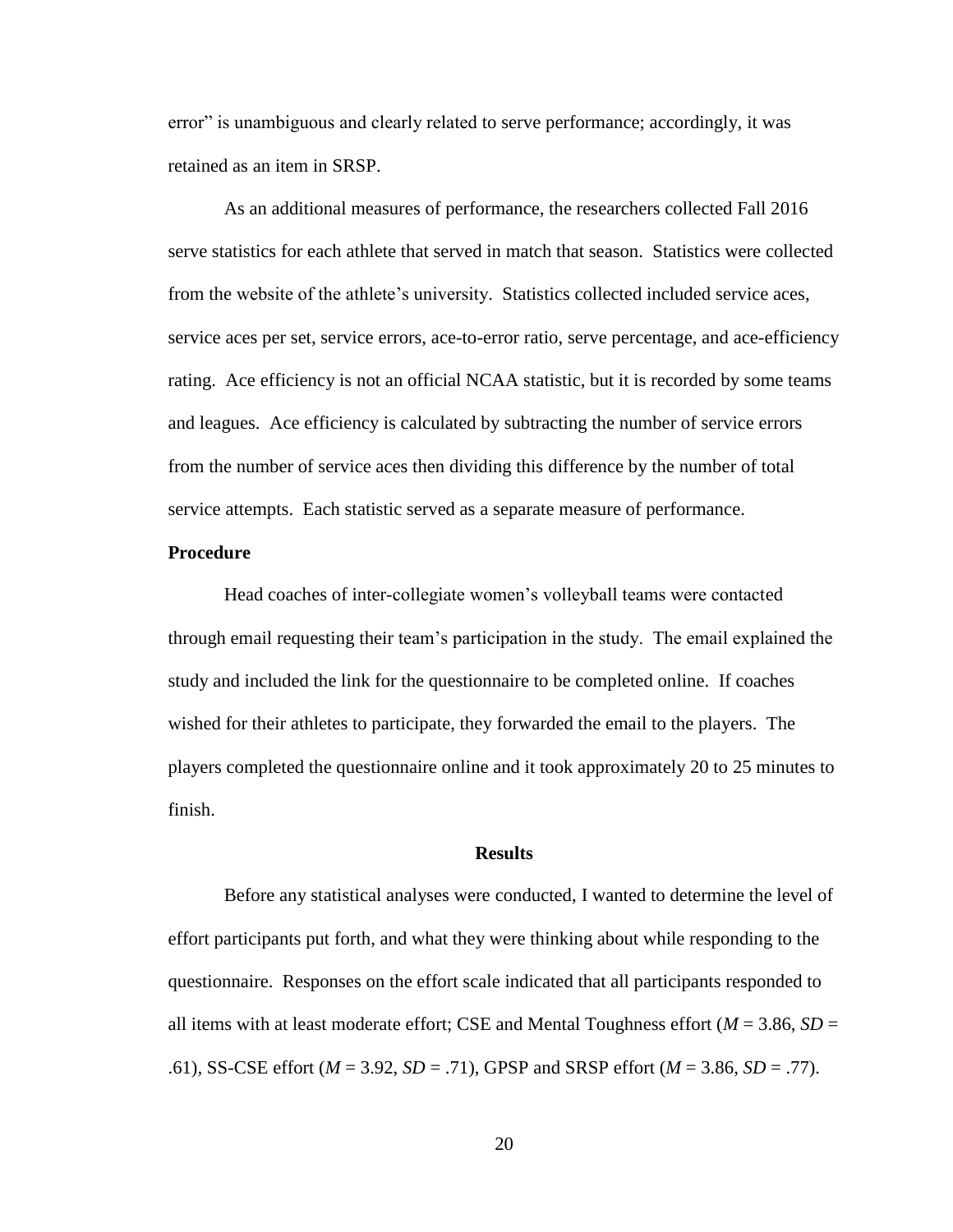Responses to the open-ended thought items, indicated that virtually all participants were thinking about things related to their serve performance when responding to the SS-CSE items. When responding to the CSE and mental toughness scales, responses on thought items indicated that the most common things participants were thinking about were school, life in general, and athletics.

First, there was a comparison of the three independent variables in this study: CSE, Mental Toughness, and SS-CSE. To examine the relationship between these variables a correlational analysis was conducted. There was significant association between CSE and SS-CSE,  $r(63) = .33$ ,  $p < .01$ . Although these two measures are related, they predict athlete serve performance differently, as seen in subsequent analyses. SS-CSES had a non-significant relationship with mental toughness *r*(65) = .19, *p* > .05. This lack of a relationship helps demonstrate the discriminant validity of the SS-CSES from a similar measure (i.e., Mental Toughness). All means, standard deviations, and correlations between study variables are provided in Table 1.

Hypothesis 1 stated that SS-CSE would have a positive relationship with serve performance. To test this hypothesis, a correlational analysis was conducted. There were significant positive correlations between SS-CSE and GPSP,  $r(64) = .61$ ,  $p < .01$  and between SS-CSE and SRSP,  $r(64) = .46 p < .01$ . To demonstrate that SS-CSE was related to serve performance and that CSE and mental toughness were not, four more correlations were run. There was a non-significant relationship between CSE and GPSP *r*(62) = .02, *p* > .05, and between CSE and SRSP *r*(62) = .22, *p* > .05. Regarding mental toughness, there were non-significant relationships with GPSP  $r(64) = .21$ ,  $p > .05$ , and SRSP  $r(64) = .05, p > .05.$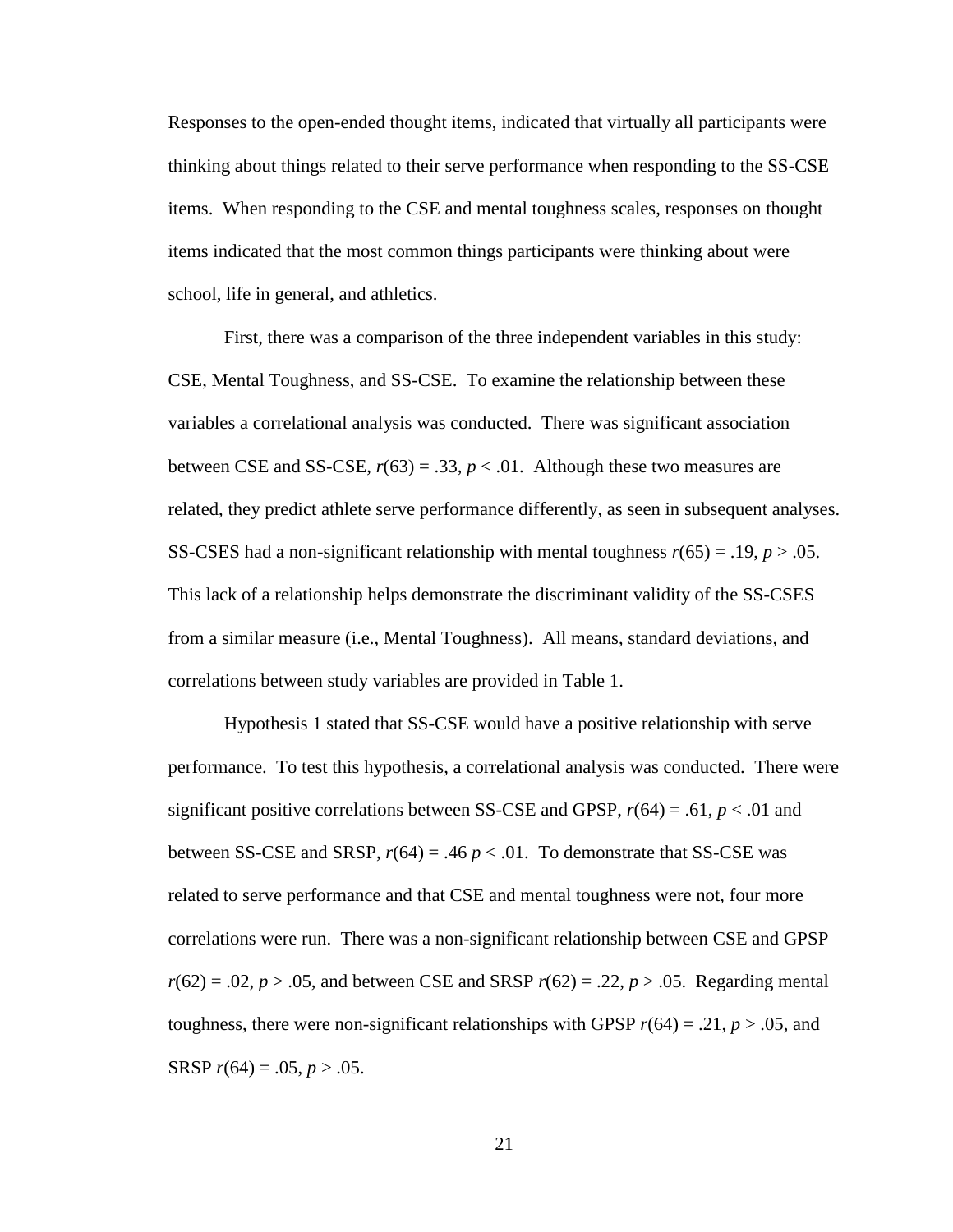### Table 1

| Variable                                                         | $\mathbf M$ | SD    | $\mathbf{1}$ | $\overline{2}$ | 3       | $\overline{4}$ | $5\overline{)}$ | 6        | $\tau$  | 8       | 9       | 10      | 11 |
|------------------------------------------------------------------|-------------|-------|--------------|----------------|---------|----------------|-----------------|----------|---------|---------|---------|---------|----|
| 1. CSE                                                           | 3.66        | 0.53  |              |                |         |                |                 |          |         |         |         |         |    |
| 2. MT                                                            | 4.47        | 0.52  | $.38**$      |                |         |                |                 |          |         |         |         |         |    |
| 3. SS-CSE                                                        | 3.75        | 0.60  | $.37**$      | 0.19           |         |                |                 |          |         |         |         |         |    |
| 4. GPSP                                                          | 3.54        | 0.76  | 0.02         | 0.21           | $.61**$ |                |                 |          |         |         |         |         |    |
| 5. SRSP                                                          | 58.82       | 12.35 | 0.22         | 0.04           | $.46**$ | $.46**$        |                 |          |         |         |         |         |    |
| 6. Service aces                                                  | 15.30       | 11.16 | 0.03         | 0.11           | $.30*$  | $.44**$        | $.41**$         |          |         |         |         |         |    |
| 7. Service<br>aces/set                                           | 0.17        | 0.10  | 0.05         | 0.12           | 0.23    | $.39**$        | $.28*$          | $.664**$ |         |         |         |         |    |
| 8. Service errors                                                | 23.29       | 19.63 | 0.05         | 0.12           | $-0.09$ | 0.02           | 0.01            | $.621**$ | $.30*$  |         |         |         |    |
| 9. Ace/Error ratio                                               | 0.87        | 0.95  | 0.01         | $0.00\,$       | 0.11    | $-0.02$        | 0.14            | $-0.01$  | $.53**$ | $-0.29$ |         |         |    |
| 10. Serve<br>percentage                                          | 0.84        | 0.12  | 0.39         | 0.16           | 0.40    | 0.07           | $-0.19$         | 0.15     | 0.23    | $-0.15$ | $.56**$ |         |    |
| 11. Ace<br>efficiency<br>$N_{\alpha}$ *n $\geq$ 05 **n $\geq$ 01 | $-0.07$     | 0.12  | .005         | 0.19           | $.59**$ | $.37*$         | 0.28            | 0.30     | $.43*$  | $-0.12$ | $.70**$ | $.90**$ |    |

*Descriptive Statistics and Correlations for all Study Variables*

*Note.* \**p* < .05, \*\**p* < .01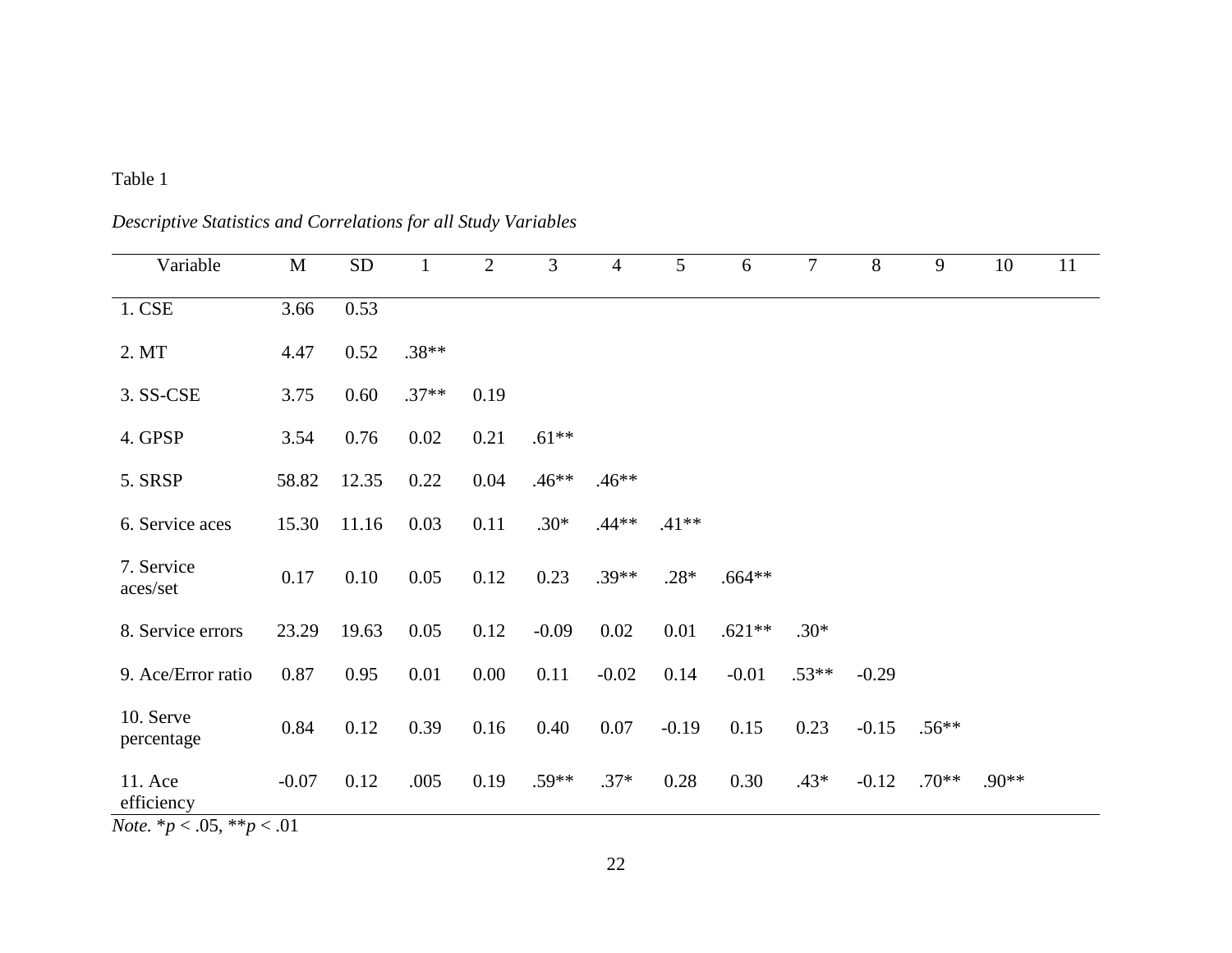Serve performance statistics were collected for each athlete that served in a match in the Fall 2016 season. A common indicator of good versus poor performance is ace-toerror ratio. A correlation was run between SS-CSE and ace-to-error ratio. There was not a significant relationship between the two,  $r(50) = .13$ ,  $p < .05$ . There were only two significant relationships found between SS-CSE and the serve statistics. SS-CSE was associated with number of aces  $r(52) = .37$ ,  $p < .01$ , and ace efficiency  $r(21) = .58$ ,  $p <$ .01.

Next, I wanted to determine how much stronger the relationship was between SS-CSE and serve performance versus CSE and serve performance. Hypothesis 2 stated that SS-CSE will more strongly related to serve performance than will general CSE. To test this, I used Steiger's (1980) z-test of difference in dependent correlations. This test is used to determine the difference between dependent correlations, or correlations that involve a common variable. I used Steiger's formula 14;  $\bar{Z}_1 = (N-3)^{1/2} (z_{ik} - z_{ih})(2 2\bar{s}_{jk,jh}$ )<sup>-1/2</sup>. This test determined that the correlation between SS-CSE and Perf 1 was significantly stronger than the correlation between CSE and GPSP  $(z = 4.39, p < .01)$ . SS-CSE did not yield a significantly stronger relationship with SRSP compared to CSE (*z =* 1.74, *p* > .05). SS-CSE had a significant correlation with aces and ace efficiency, so a Steiger's z-test was conducted to examine those relationships. There was a significant difference in the relationship between SS-CSE and aces and CSE and aces,  $(z = 2.03, p <$ .05). Also, there was a significant difference in the relationship between SS-CSE and ace efficiency and CSE and ace efficiency  $(z = 2.36, p < .05)$ . Table 2 provides a comparison of SS-CSE and CSE zero-order relationships with the four performance criteria.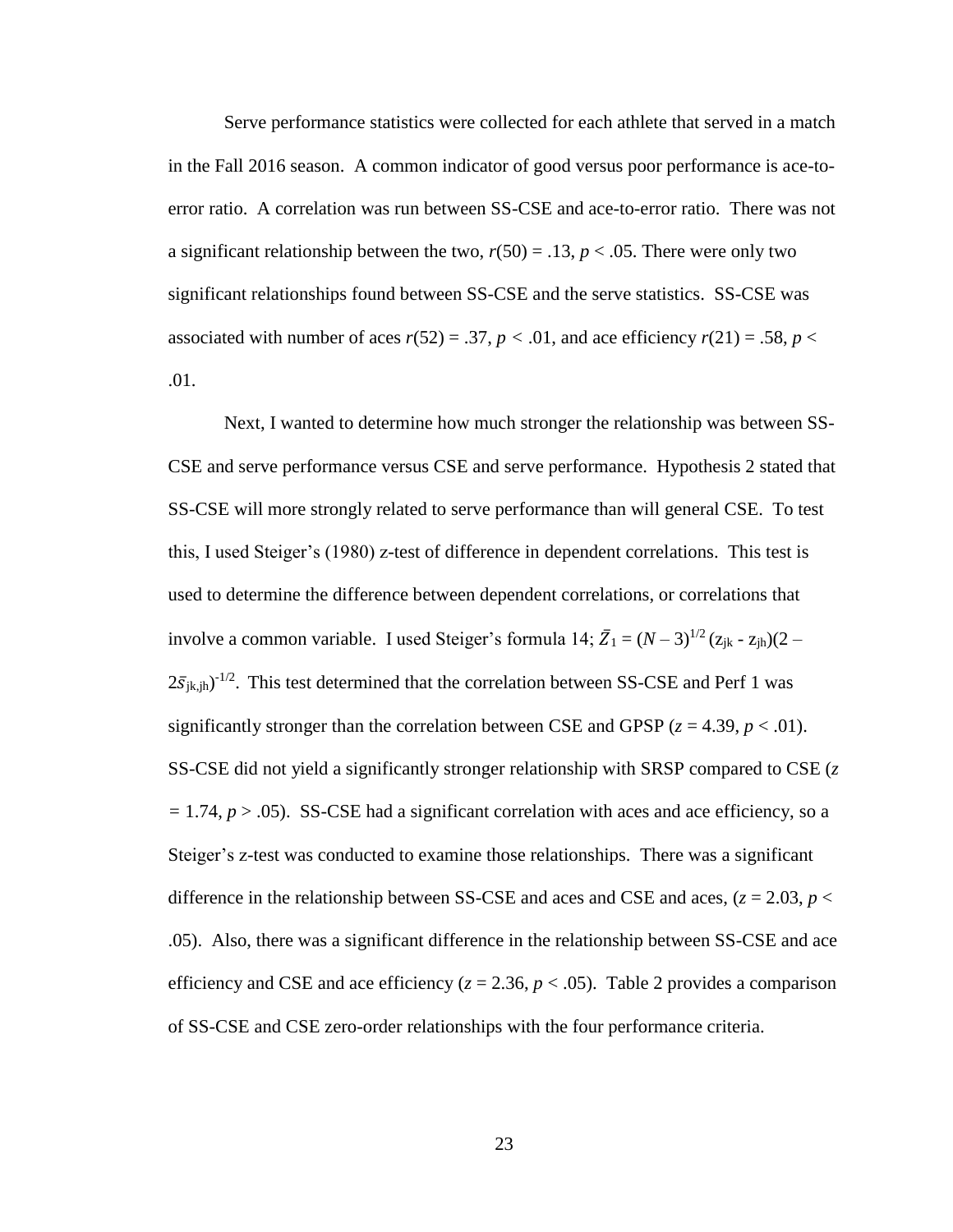Finally, I tested if SS-CSE had incremental validity over general CSE in predicting serve performance. Hypothesis 3 was that SS-CSES will have incremental validity over CSES when predicting serve performance. This was tested using hierarchical multiple regression analysis. The independent variables were scores on the SS-CSES and scores on the CSES, and the dependent variables were scores on the serve performance measures and serve statistics.

A hierarchical multiple regression was conducted to determine whether both CSE and SS-CSE were needed to predict GPSP (athlete serve performance). At step one of the analysis CSE was entered into the regression equation and was not significantly related to

GPSP  $F(1, 60) = .03$ ,  $p > .05$ . The multiple regression coefficient was .02, indicating that essentially none of the variance in GPSP could be accounted for CSE. At step two SS-Table 2

| comparisons of sp coll and coll $\zeta$ ero order retailensings serve performance eracitat |    |         |            |          |
|--------------------------------------------------------------------------------------------|----|---------|------------|----------|
| Criteria                                                                                   | N  | SS_CSE  | <b>CSE</b> | Z        |
| <b>GPSP</b>                                                                                | 62 | $.61**$ | .02        | $4.39**$ |
| <b>SRSP</b>                                                                                | 62 | $.46**$ | .22        | $1.74*$  |
| Aces                                                                                       | 50 | $.37**$ | .04        | $2.03*$  |
| Ace efficiency                                                                             | 21 | $.58**$ | .00        | $2.36*$  |

*Comparisons of SS-CSE and CSE zero-order relationships serve performance criteria*

*\*p <* .05, \*\**p* < .01

CSE was added to the equation in addition to CSE. The addition of SS-CSE to the regression equation containing CSE resulted in a significant increase in the relationship with GPSP,  $\Delta R^2 = .40$ ,  $F(1, 59) = 19.57$ ,  $p < .01$ . The multiple regression coefficient was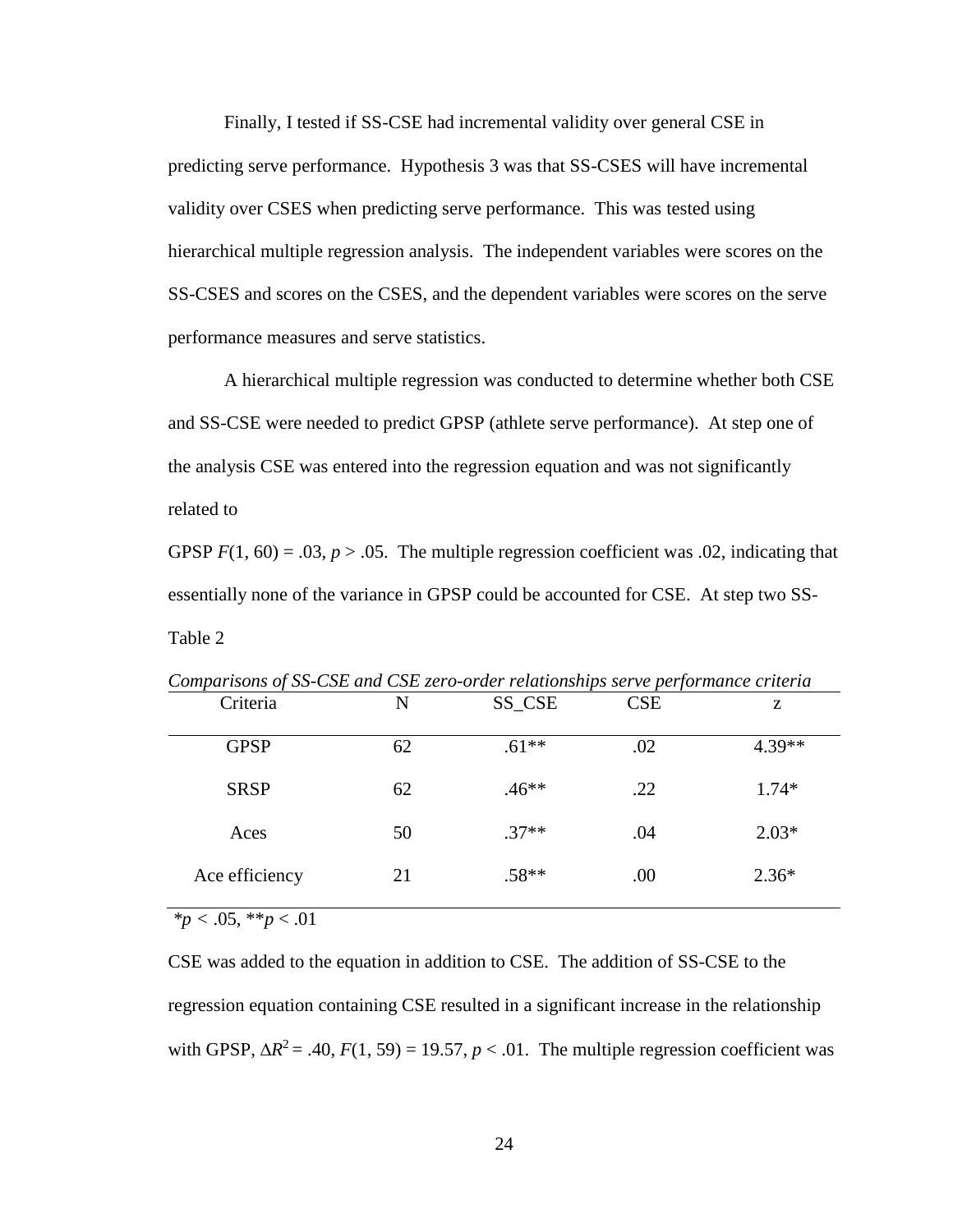.63 indicating that 38% of the variance in GPSP could be account for by SS-CSE and CSE.

An identical stepwise regression was conducted with SRSP. At step one of the analysis, CSE was entered into the regression equation and was not significantly related to SRSP  $F(1, 60) = 2.70$ ,  $p > .05$ . The multiple regression coefficient was .22, indicating that approximately 5% of the variance in GPSP could be accounted for by CSE. At step two, SS-CSE was added to the equation in addition to CSE. The addition of SS-CSE to the regression equation containing CSE resulted in a significant increase in the relationship with SRSP,  $\Delta R^2 = .18$ ,  $F(1, 59) = 8.81$ ,  $p < .01$ . The multiple regression coefficient was .48 indicating that 23% of the variance in GPSP could be account for by SS-CSE and CSE.

Two hierarchical multiple regressions were conducted with serve statistics as the dependent variables. One was run for each of the statistics that had a significant correlation with SS-CSE (i.e., aces and ace efficiency). For the regression with aces, CSE was entered into the regression equation at step one and was not significantly related to aces  $F(1, 48) = .08$ ,  $p > .05$ . The multiple regression coefficient was 0.04, indicating that virtually none of the variance in aces could be explained by CSE. SS-CSE was entered into the model in step two. At step two, the addition of SS-CSE to the regression equation containing CSE resulted in a significant increase in the relationship with aces,  $\Delta R^2$  = .18, *F*(1, 47) = 3.36, p < .05. The multiple regression coefficient was .35, indicating that 13% of the variance in aces could be accounted for by SS-CSE and CSE.

An identical regression was conducted for ace efficiency. In model 1, CSE was not significantly related to serve performance  $F(1, 19) = 0.00$ ,  $p > .05$ . The multiple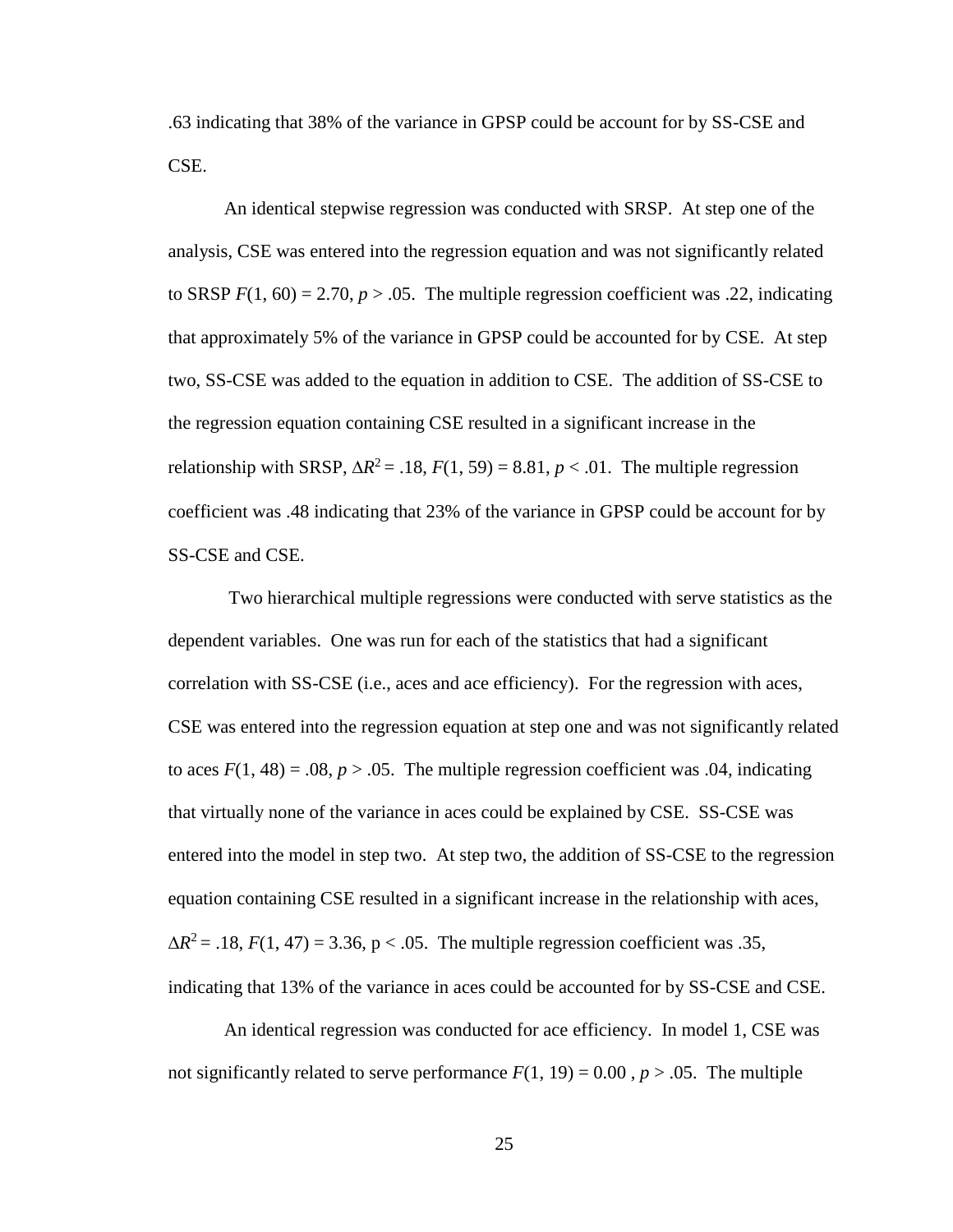regression coefficient was .005, indicating that no variance in ace efficiency was accounted for by CSE. SS-CSE was added in step two. The addition of SS-CSE to the regression equation containing CSE resulted in a significant increase in the relationship with ace efficiency,  $\Delta R^2 = .34$ ,  $F(1, 18) = 4.70$ ,  $p < .05$ . The multiple regression coefficient was .59, indicating that 34% of the variance in ace efficiency was accounted for by SS-CSE and CSE. The results from all four regressions support Hypothesis 3 that SS-CSE has incremental validity over CSE in predicting serve performance.

#### **Discussion**

The purpose of this study was to examine if SS-CSE was related to athlete serve performance, to determine if it would be more strongly related to athlete serve performance than general CSE, and to examine if SS-CSE would have incremental validity beyond general CSE in predicting serve performance. All three hypotheses were supported. As expected, SS-CSE was significantly related to athlete serve performance and was a far better predictor of serve performance compared to general CSE. SS-CSES had a significant relationship with both self-report performance measures, with one of the five NCAA serve statistics (i.e., aces), and with ace efficiency. General CSE had no significant relationship with any of the serve performance measures. Steiger's z-test results indicated that the correlation between SS-CSE and GPSP was significantly stronger than the correlation between general CSE and GPSP. Additionally, there was a significant difference between the correlations with SS-CSE and with CSE for aces, and ace efficiency. Results of the four hierarchical multiple regressions indicated that SS-CSE had incremental validity over CSE in predicting all four serve performance statistics. All results from these analyses suggest that SS-CSE is a better predictor of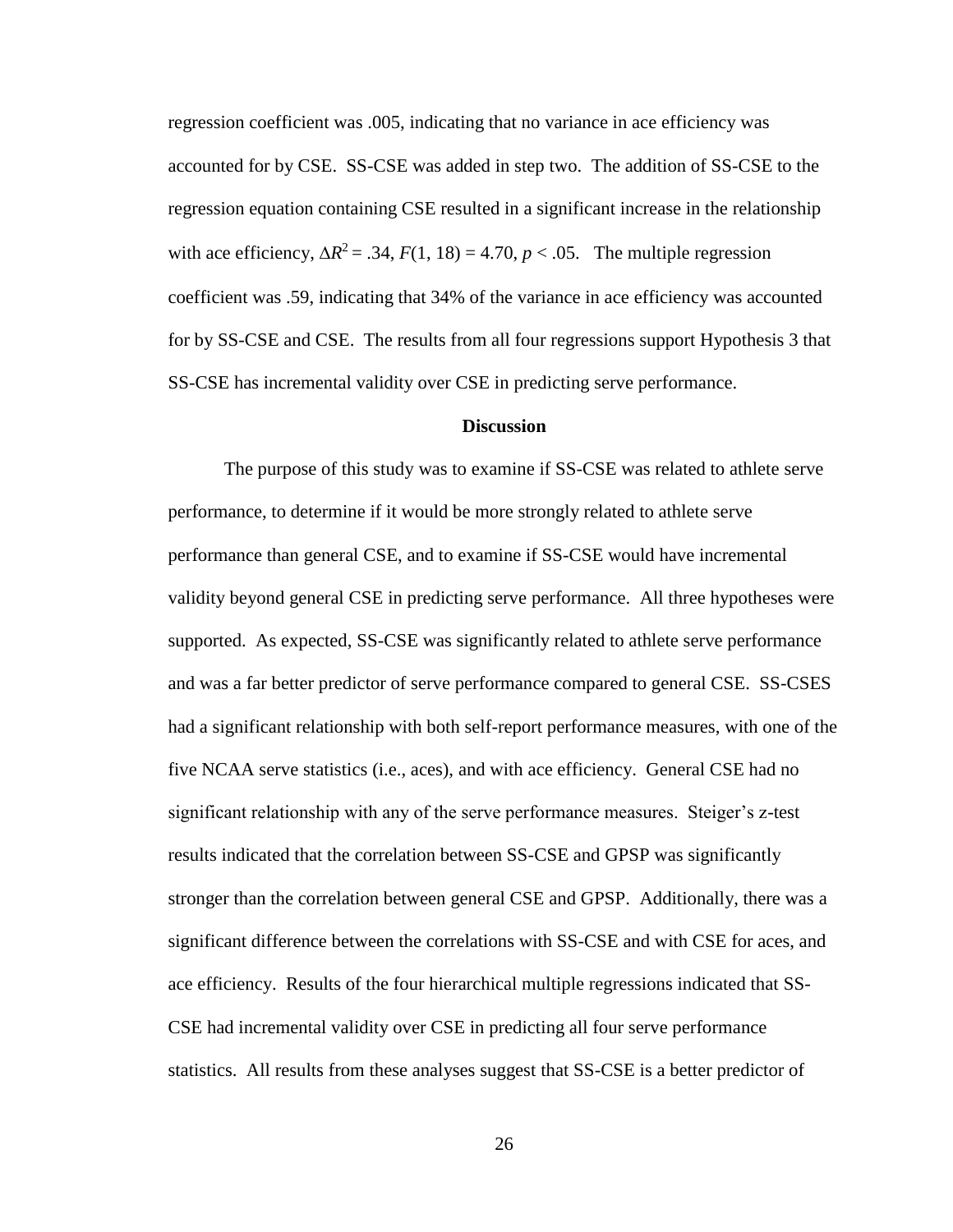athlete serve performance than is general CSE. When trying to predict serve performance, SS-CSE should be used instead of the general CSE scale.

The finding that the serve specific CSE is more strongly related to and is a better predictor of performance than is general CSE, is consistent with past research that has shown task-specific variations of general concepts to be better predictors of specific performance outcomes than general constructs (e.g., Bandura, 1982; Bowling et al., 2010). No previous studies had evaluated whether SS-CSES was a better predictor of serve performance than general CSE. Thus, this study is the first study to demonstrate that the serve-specific CSE accounts for significantly more variance in serve performance than does general CSE. Additionally, only a few previous studies (Machado et al., 2016a, 2016b; Shoenfelt & Griffith, 2008) examined the relationship between SS-CSE and serve performance. This is the first study to evaluate SS-CSE with a moderately large sample of U.S. inter-collegiate athletes, and only the second study to use the SS-CSE scale in English.

This study had a few potential limitations. First, data were gathered via a selfreport measure. Participants may have had social desirability bias, thus altering their responses to be consistent with acceptable societal standards. Responses on self-report performance items may have been inflated or even deflated. However, given that the participants were Division 1 inter-collegiate volleyball players, it is likely that they took responding seriously and attempted to be as accurate as possible. Furthermore, GPSP and SRSP correlated significantly with several of the NCAA statistics (see Table1). Also, there were items in the questionnaire that asked participants to indicate the level of effort they engaged and what they were thinking about while responding. The responses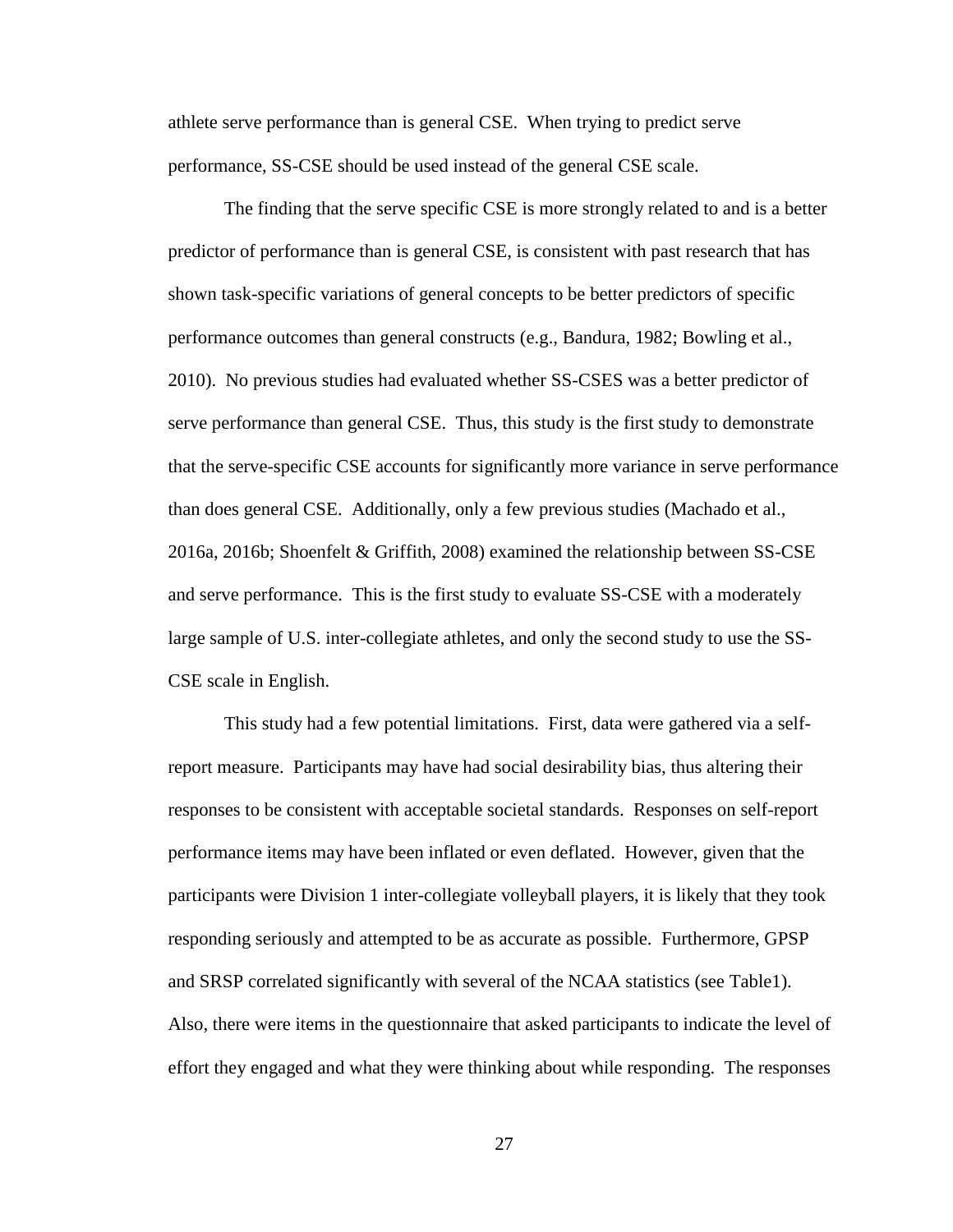from these items indicated that everyone exerted at least moderate effort and that that their minds were focused on things related to the study.

Another possible limitation to the current study is that there may not have been enough items to accurately assess serve performance. However, GPSP and SRSP had strong internal consistency. GPSP was significantly correlated with aces and ace efficiency providing support for its validity. SRSP was significantly correlated with aces providing support for its validity. Replicating the results of this study would provide further support for the reliability and validity of the two serve performance measures as criterion variables.

As discussed above, SS-CSE was found to be a better predictor of serve performance than general CSE. This is a promising finding in this area of limited research. This study adds to the knowledge of using skill-specific scales and it establishes that the SS-CSE is a better predictor of serving performance outcomes than is CSE. Future research could bring in raters of athlete performance, such as coaches, to evaluate inter-rater reliability. Also, coaches or other raters could observe in-match serve performance and record outcomes such as the number times the other team has trouble returning the serve, number times the serve causes the other team to get out of system, or number times the ball was not an ace but was not returned. To improve GPSP, perhaps a better item to include rather than "My serve usually puts the ball in play," would be "My team usually scores a point when I serve."

#### **Conclusion and Implications**

SS-CSE was found to be a better predictor of athlete serve performance than general CSE. This is a major finding that goes beyond Shoenfelt and Griffith (2008) and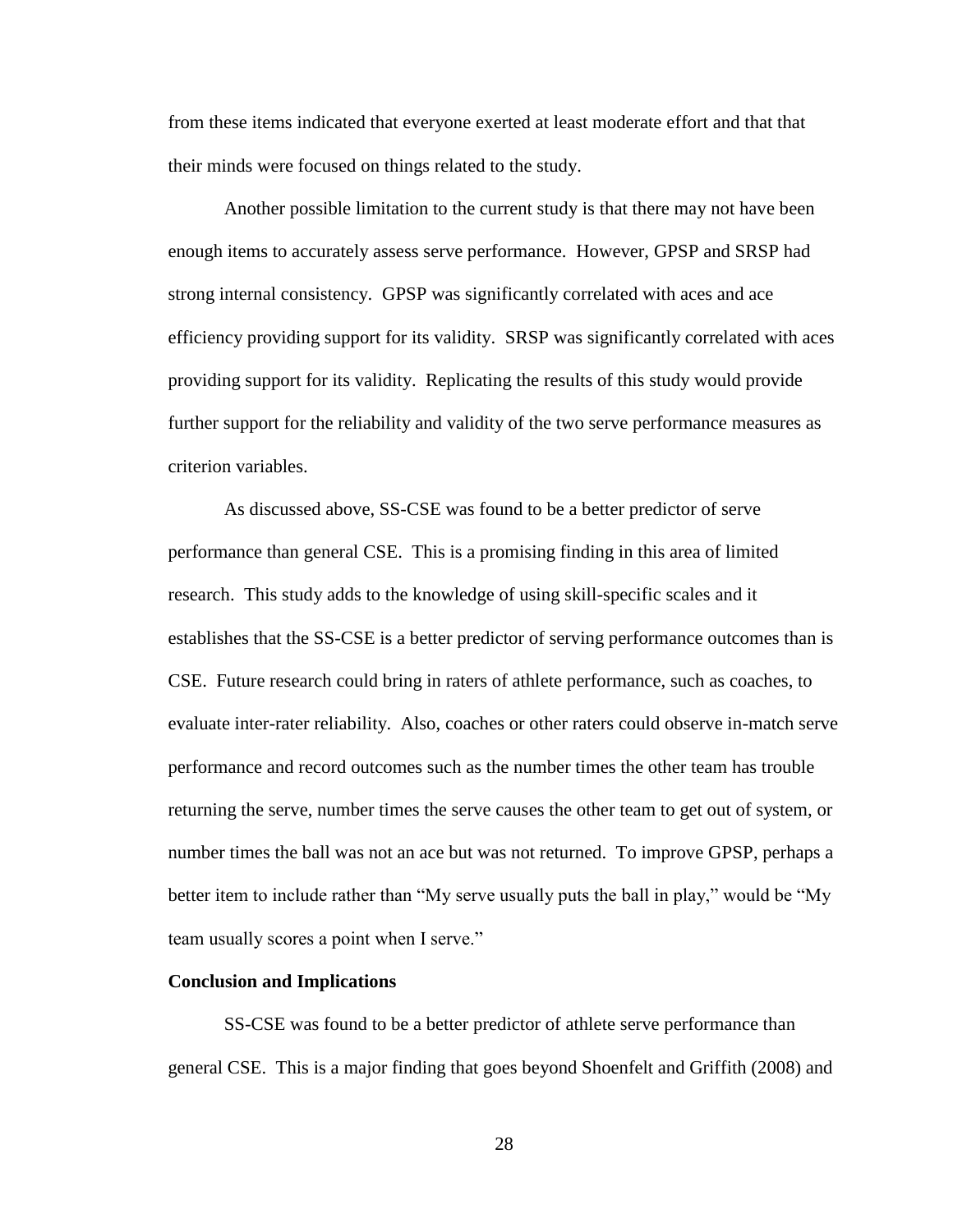Machado et al. (2010a, 2010b), as it establishes that SS-CSE is a better predictor of serve performance than CSE. Thus, this study provides further support for the idea that specific measures are better at predicting performance outcomes than are general measures. As discussed previously, more research needs to be done to further validate the findings in this study. The results from this study have both theoretical and practical applications. The results demonstrated that using specific measures predict performance outcomes better than using general measures. Only changing a general scale slightly, such as adding the word "serve" to the general CSE items, can influence the context the participants consider when responding, thus changing their responses. Additionally, this establishes SS-CSE as valid measure, which has discriminate validity when compared to the general CSE and other similar measures such as the Mental Toughness Scale.

Practically, the results of this study indicate that volleyball coaches could use the SS-CSE to predict serve performance. Additionally, sport psychologists could use SS-CSE and the serve self-report performance measures to help coaches and athletes identify areas they could work on to improve serve performance. This study supports the use of specific measures over general measures and provides direction for future research on serve-specific measures.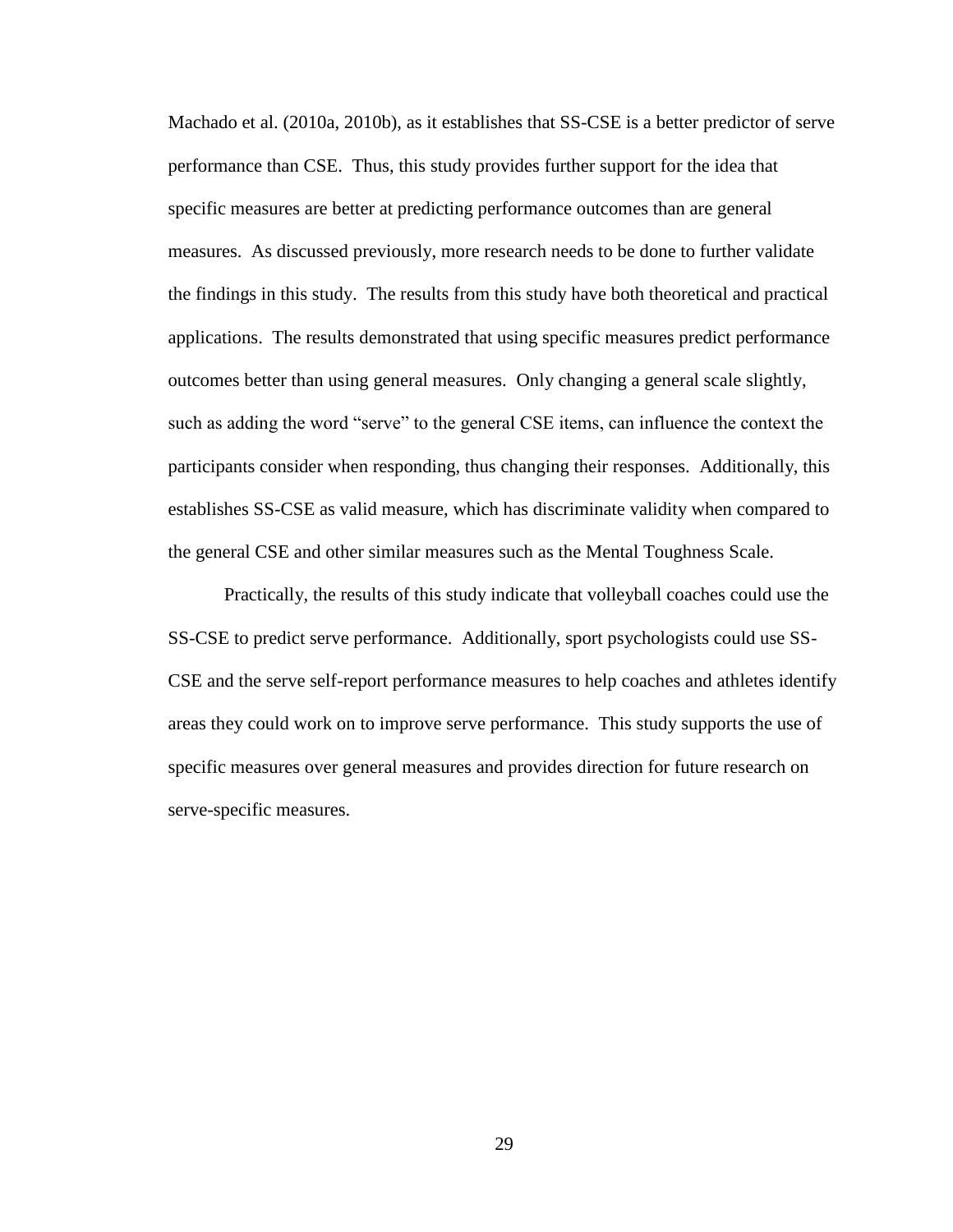#### References

- Bandura, A. (1982). Self-efficacy mechanism in human agency. *American Psychologist*, *37*, 122-147. doi:10.1037/0003-066X.37.2.122
- Bono, J. E., & Judge, T. A. (2003). Core self-evaluations: A review of the trait and its role in job satisfaction and job performance. *European Journal of Personality, 17*(s1), S5-S18. doi:10.1002/per.481
- Bowling, N. A., Wang, Q., Tang, H. Y., & Kennedy, D. D. (2010). A comparison of general and work-specific measures of core self-evaluations. *Journal of Vocational Behavior, 76,* 559-566. doi:10.1037/e518392013-557
- Costa, P.T., Jr., & McCrae, R.R. (1992). *Revised NEO Personality Inventory (NEO-PI-R) and NEO Five-Factor Inventory (NEO-FFI) professional manual*. Odessa, FL: Psychological Assessment Resources.
- Erez, A., & Judge, T. A. (2001). Relationship of core self-evaluations to goal setting, motivation, and performance. *Journal of Applied Psychology*, *86*, 1270-1279. doi:10.1037//0021-9010.86.6.1270
- Eysenck, H. J. (1990). Biological dimensions of personality. In L.A. Pervin (Ed.), *Handbook of Personality* (pp. 244–276). New York: The Guilford Press.
- Harter, S. (1990). Causes, correlates, and the functional role of global self-worth: A lifespan perspective. In R. J. Sternberg & J. Kolligan Jr. (Eds.), *Competence Considered* (pp. 67-97). New Haven, CT: Yale University Press.
- Johnson, R. E., Rosen, C. C., & Levy, P. R. (2007). Getting to the core of core selfevaluation: A review and recommendations. *Journal of Organizational Behavior*, *29*, 391-413. doi:10.1002/job.514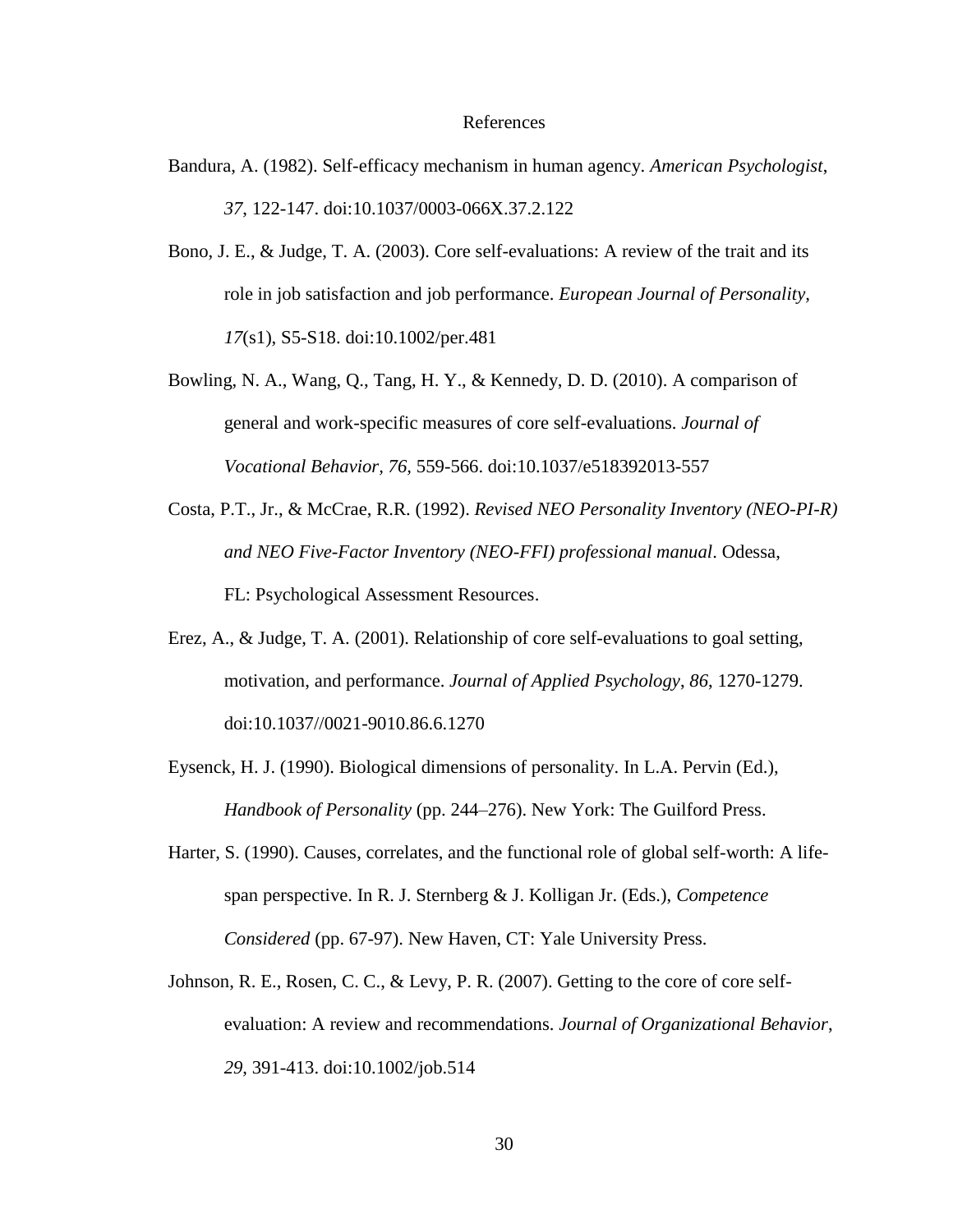- Judge, T. A., & Bono, J. E. (2001). Relationship of core self-evaluations traits selfesteem, generalized self-efficacy, locus of control, and emotional stability – with job satisfaction and job performance: A meta-analysis. *The Journal of Applied Psychology*, *86*, 80−92. doi:10.1037//0021-9010.86.1.80
- Judge, T. A., Erez, A., Bono, J. E., & Thoresen, C. J. (2003). The core self-evaluations scale: Development of a measure. *Personnel Psychology, 56,* 303-331. doi:10.1111/j.1744-6570.2003.tb00152.x
- Judge, T. A., Heller, D., & Klinger, R. (2008). The dispositional sources of job satisfaction: A comparative test. *Applied Psychology: An International Review*, *57*, 361-372. doi:10.1111/j.1464-0597.2007.00318.x
- Judge, T. A., & Kammeyer-Mueller, J.D. (2011). Implications of core self-evaluations for a changing organizational context. *Human Resources Management Review*, *21*, 331-341. doi:10.1016/j.hrmr.2010.10.003

Judge, T. A., & Kammeyer-Mueller, J. D. (2012). General and specific measures in organizational behavior research: Considerations examples, and recommendations for researchers. *Journal of Organizational Behavior*, *33*, 161-174. doi:10.1002/job.764

Judge, T. A., Locke, E. A., & Durham, C. C. (1997). The dispositional causes of job satisfaction: A core evaluations approach. In L. L. Cummins & B. M. Staw (Eds.), *Research in Organizational Behavior Vol. 19* (pp. 151-188). Greenwich, CT: Jai Press Inc.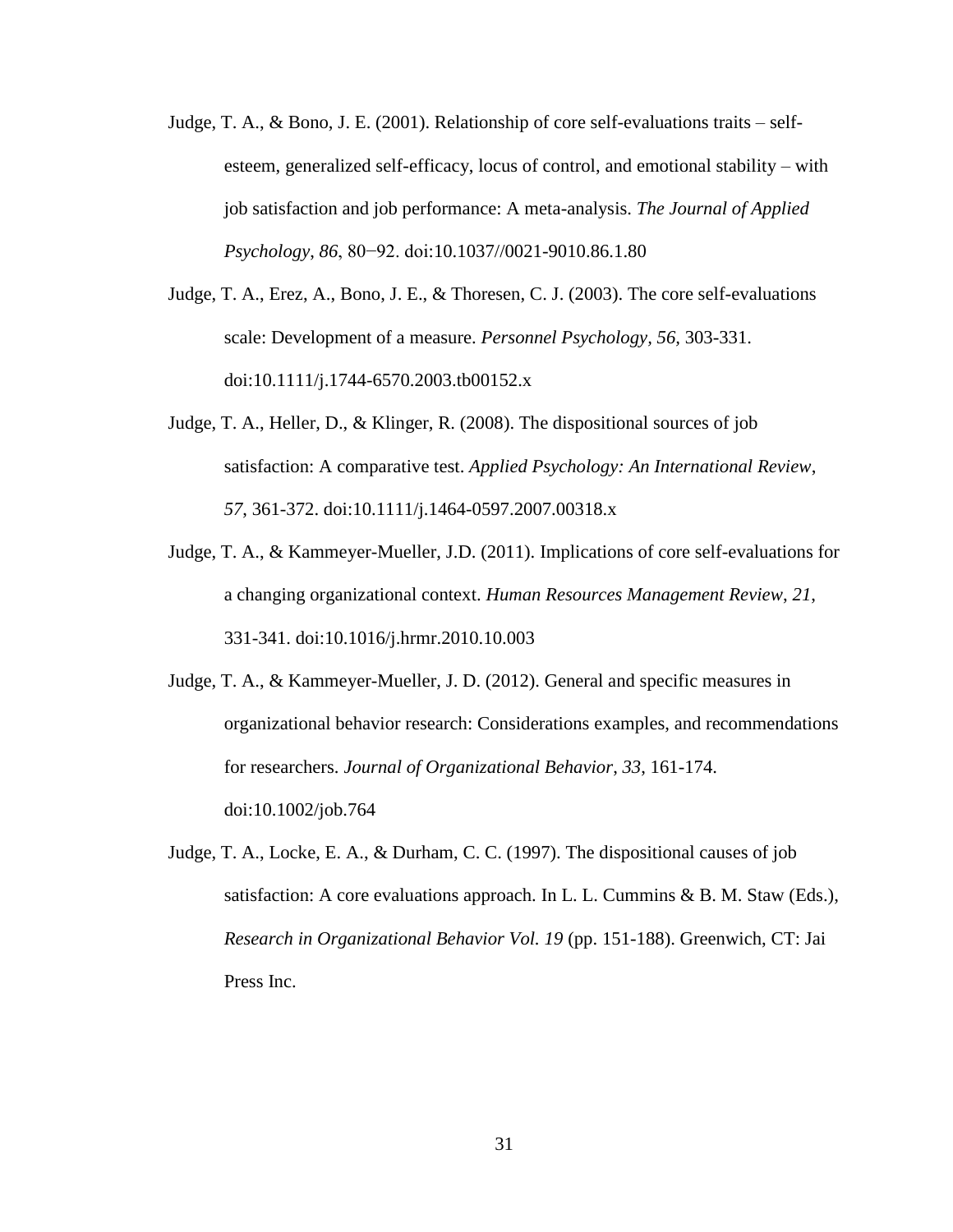- Judge, T. A., Locke, E. A., Durham, C. C., & Kluger, A. N. (1998). Dispositional effects on job and life satisfaction: The role of core evaluations. *Journal of Applied Psychology, 83*, 17-34. doi:10.1037/0021-9010.83.1.17
- Judge, T. A., Van Vianen, A. E., & De Pater, I. E. (2004). Emotional stability, core self-Evaluations, and job outcomes: A review of the evidence and an agenda for future research. *Human Performance, 17,* 325-346. doi:10.1207/s15327043hup1703\_4
- Kammeyer-Mueller, J. D., Judge, T. A., & Scott, B. A. (2009). The role of core selfevaluations in the coping process. *Journal of Applied Psychology*, *94*, 177-195. doi:10.1037/a0013214
- Machado, T. D. A., Shoenfelt, E. L., Nacimento, J. V. D., Taconeli, C. A., Forbellone, A. A., Brown, R. D., & Stefanello, J. M. F. (2016a). Development and evaluation of the serve-specific core self-evaluations scale in Portuguese. *International Journal of Sport and Exercise Psychology,* 1-10. doi:10.1080/1612197x.2016.1154089
- Machado, T. D. A., Valentim, F. P., & Stefanello, J. M. F. (2016b). Criterion validity of a volley-ball serve-specific core self-evaluations scale: Relationship between serve efficacy, effectiveness and self-assessment in infant female Brazilian athletes. *The Journal of Physical Education/UEM, 27,* 1-9*.*
- Madrigal, L., Hamil, S., & Gil, D. L. (2013). Mind over matter: The development of the Mental Toughness Scale (MTS). *The Sport Psychologist*, *27*, 62-77. doi:10.1123/tsp.27.1.62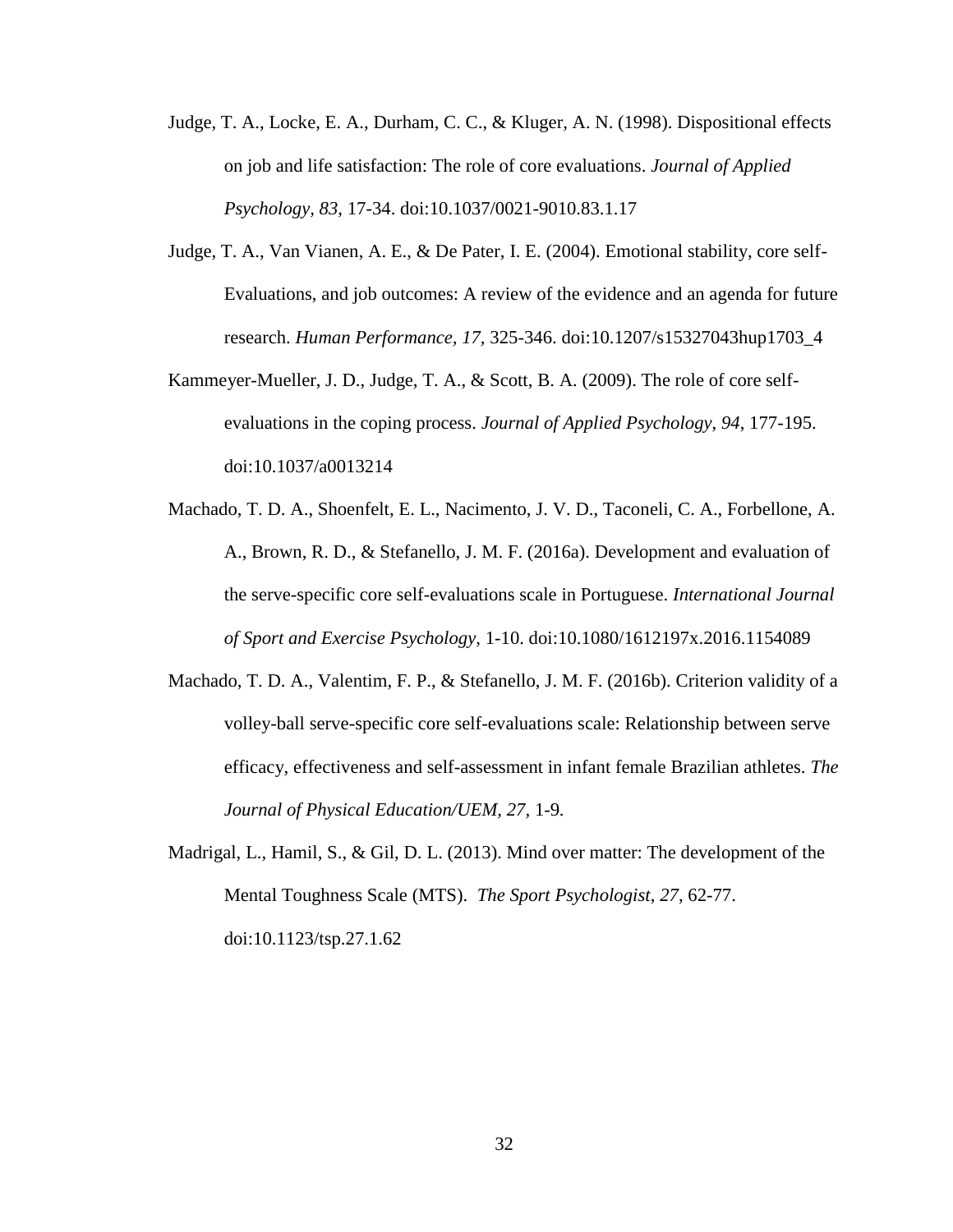- Rode, J. C., Judge, T. A., & Sun, J. M. (2012). Incremental validity of core selfevaluations in the presence of other select self-concept traits: An investigation of applied psychology criteria in the United States and China. *Journal of Leadership and Organizational Studies, 19,* 326-340. doi:10.1177/1548051812442964
- Rotter, J. B. (1990). Internal versus external control of reinforcement. *American Psychologist*, *45*, 489-493. doi: 10.1037/0003-066X.45.4.489
- Schmitt, N. (2004). Beyond the Big Five: Increases in understanding and practicality utility. *Human Performance*, *17*, 347-357. doi:10.1207/s15327043hup1703\_5
- Shoenfelt, E. L., & Griffith, A. U. (2008). Evaluation of mental skills program for serving for an intercollegiate volleyball team. *Perceptual Motor Skills*, *107*, 293-306. doi:10.2466/pms.107.5.293-306
- Srivastava, A., Locke, E. A., Judge, T. A., & Adams, J. W. (2010). Core self-evaluations as causes of satisfaction: The mediating role of seeking task complexity. *Journal of Vocational Behavior*, *77*, 255-265. doi:10.1016/j.jvb.2010.04.008
- Steiger, J. H. (1980). Tests for comparing elements of a correlation matrix. *Psychological Bulletin*, *87*, 245-251. doi:10.1037/0033-2909.87.2.245
- Stumpp, T., Muck, P. M., Hulsheger, U. R., Judge, T., & Maier, G. W. (2010). Core selfevaluations in Germany: Validation of a German measure and its relationship to career success. *Applied Psychology: An International Review, 59,* 674-700. doi:10.1016/j.jvb.2010.04.008
- Thorton, P. K., Champion Jr., W. T., & Ruddell, L. S. (2011). *Sports ethics for sports Management professionals*. Sudbury, MA: Jones & Bartlett Learning.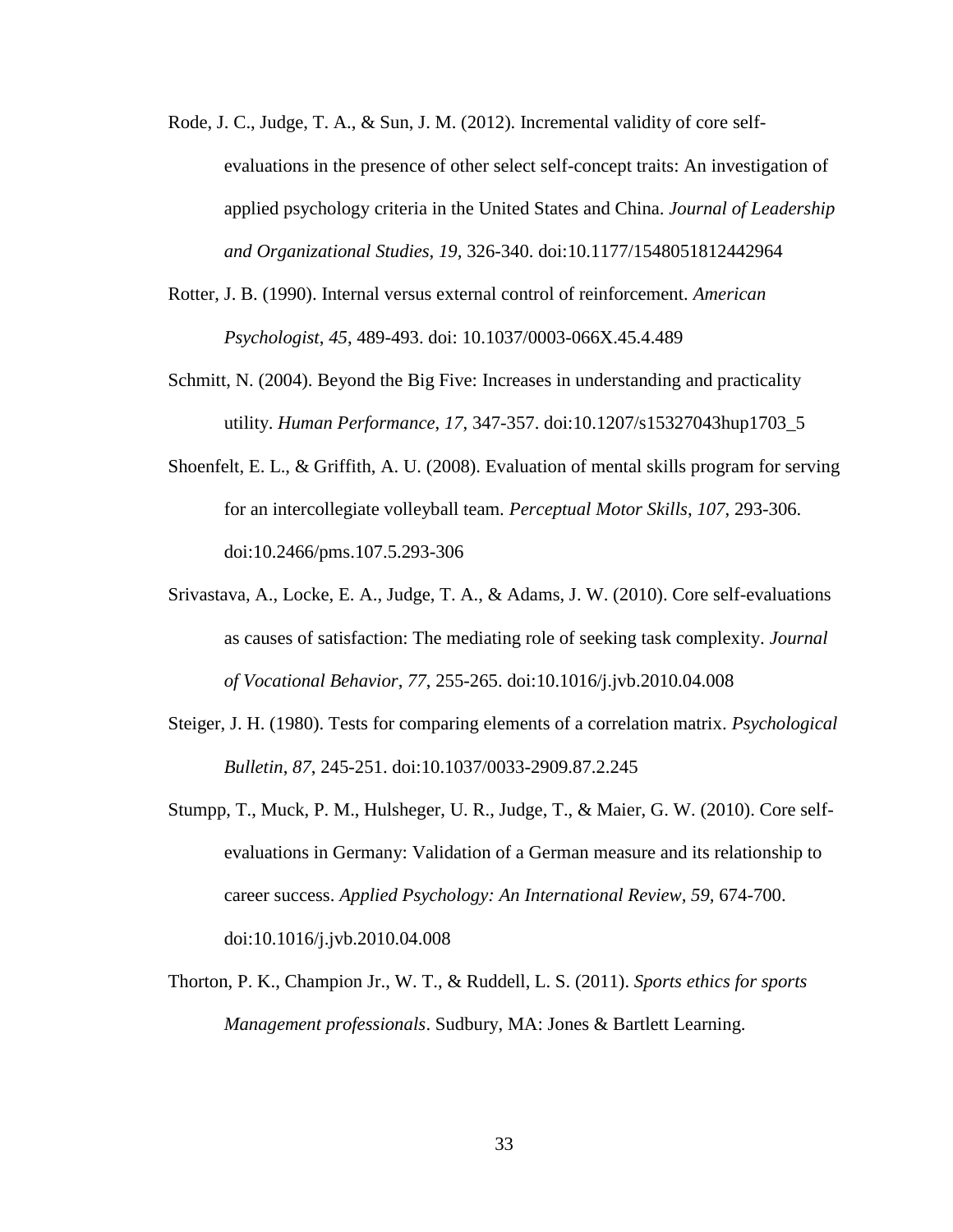Watson, D. & Clark, L. A. (1984). Negative affectivity: The disposition to experience aversive emotional states. *Psychological Bulletin*, *96*, 465-490. doi:10.1037/0033- 2909.96.3.465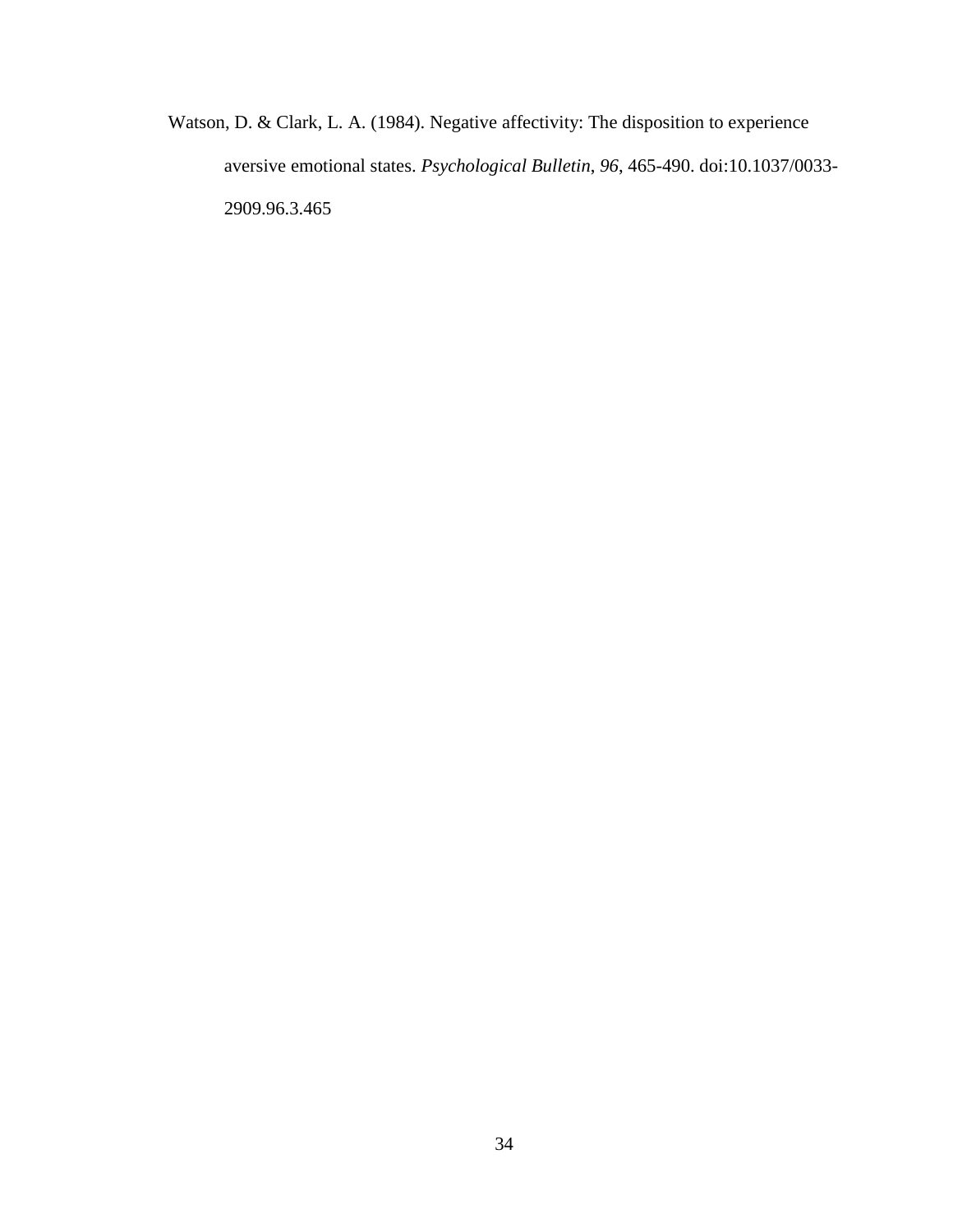### **APPENDIX A**

### **Self-Evaluations and Serve Performance**

Thank you, in advance, for completing this questionnaire and for your assistance with this important study!

**Please carefully read all directions. Please complete the Demographic Information on this page before completing the other items on the next pages.**

### **DEMOGRAPHIC INFORMATION:**

**Directions:** As researchers, we are sometimes interested in determining if certain groups respond differently (e.g., male vs female, freshman vs seniors, etc.). To make these comparisons, we need you to complete the demographic information below. Your responses will be kept confidential and only aggregated/group responses will be reported.

### **Please complete the following demographic information.**

| statistics provided by your coach).                                                                          | (to match your responses with the serve                                                                |
|--------------------------------------------------------------------------------------------------------------|--------------------------------------------------------------------------------------------------------|
| 2. Gender: Male Female                                                                                       |                                                                                                        |
| $3. \text{Age}$                                                                                              |                                                                                                        |
| 4. Ethnicity:<br>____African American/Black<br>American Indian/Alaskan Native<br>Asian<br>___Hispanic/Latino | Middle Eastern<br>Native Hawaiian/Other Pacific Islander<br>Caucasian/White<br>Other: (Please specify) |
|                                                                                                              | 5. Year in school: Freshman Sophomore _ Junior Senior Grad Student                                     |
| 6. Number of years playing volleyball:                                                                       |                                                                                                        |
| 7. School/College/University:                                                                                |                                                                                                        |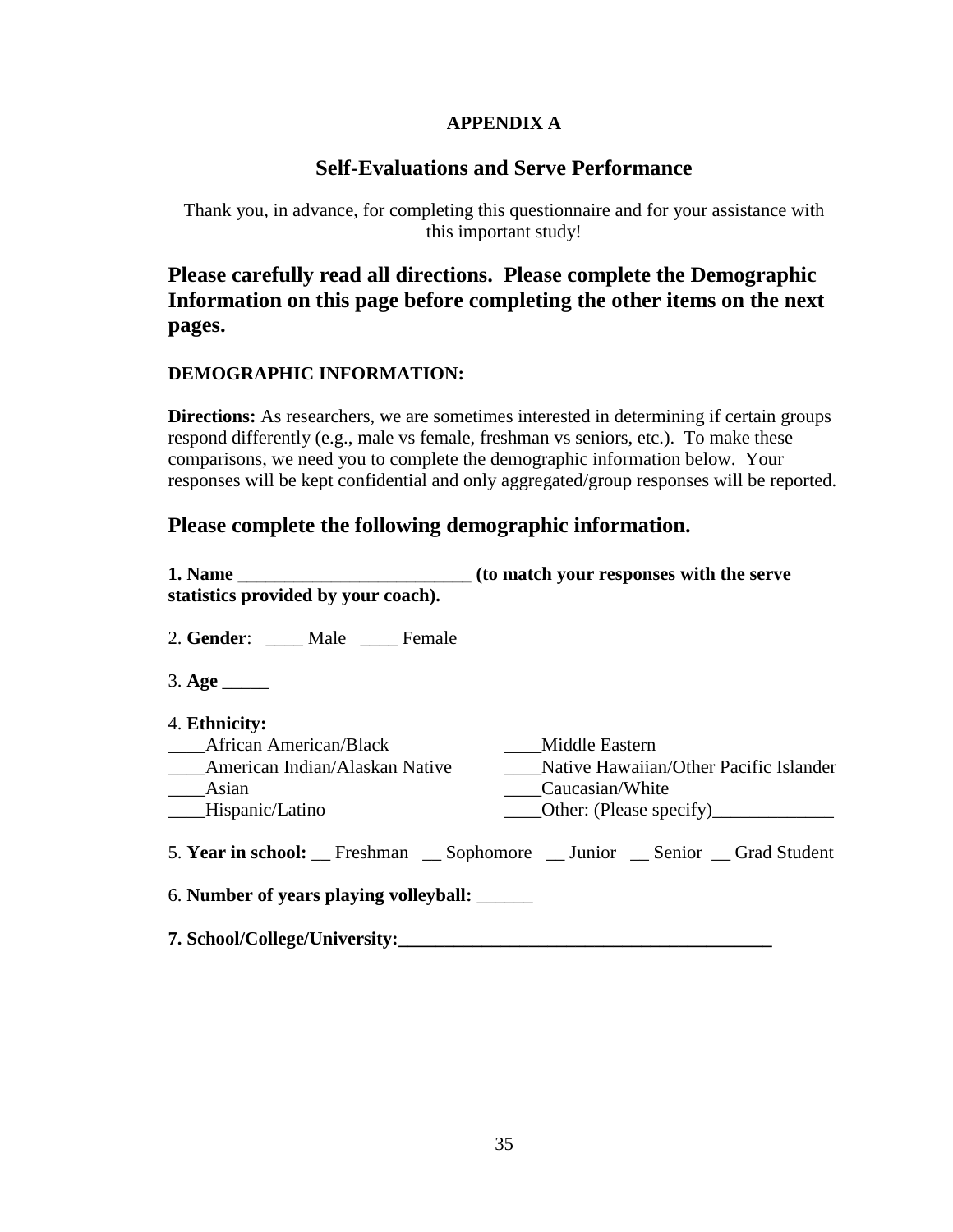### **SELF-EVALUATION**

**Directions:** Below are several statements about you with which you may agree or disagree. Using the response scale below, indicate your level of agreement or disagreement with each item by placing the appropriate number on the line preceding that item.

| Strongly disagree | Disagree | Neither agree<br>nor disagree | Agree | <b>Strongly Agree</b> |
|-------------------|----------|-------------------------------|-------|-----------------------|

### **PART A**

- 1. \_\_\_\_\_\_\_ I am confident I get the success I deserve in life.
- 2. \_\_\_\_\_ Sometimes I feel depressed.
- 3. \_\_\_\_\_ When I try, I generally succeed.
- 4. \_\_\_\_\_ Sometimes when I fail I feel worthless.
- 5. \_\_\_\_\_ I complete tasks successfully.
- 6. \_\_\_\_\_ Sometimes, I do not feel in control of my work.
- 7. \_\_\_\_\_ Overall, I am satisfied with myself.
- 8. \_\_\_\_\_\_ I am filled with doubts about my competence.
- 9. \_\_\_\_\_\_ I determine what will happen in my life.
- 10.  $\Box$  I do not feel in control of my success in my career.
- 11. \_\_\_\_\_ I am capable of coping with most of my problems.
- 12. \_\_\_\_\_ There are times when things look pretty bleak and hopeless to me.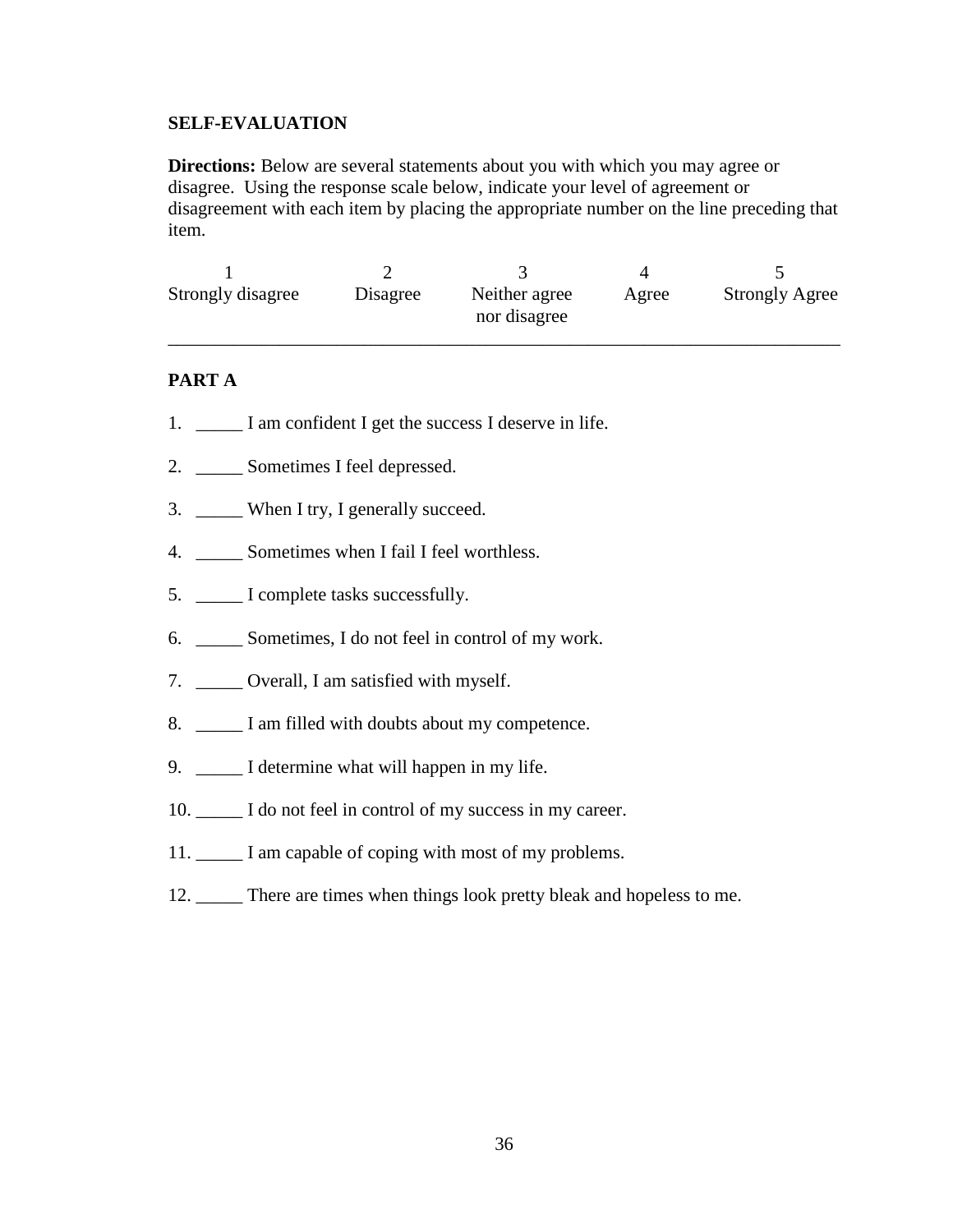### **PART B**

1. I have an inner arrogance that makes me believe I can achieve anything I set my mind

2. \_\_\_\_\_ I know when to celebrate success but also know when to stop and focus on the next

challenge.

to.

3. \_\_\_\_\_ I have a killer instinct to capitalize on the moment when I know I can win.

4. \_\_\_\_\_ I know what needs to be done to achieve the level of performance required to win.

5. \_\_\_\_\_ I have the patience and discipline to control my efforts to achieve each goal along the

ladder of success.

6. Even though I am tired, I continue to train to achieve my goal.

7. \_\_\_\_\_ I use all aspects of a very difficult training environment to my advantage.

8. \_\_\_\_\_ I am able to increase my effort if it is required to win.

9. When an obstacle is in my way I find a way to overcome it.

10. \_\_\_\_\_ I accept, embrace, and even welcome the elements of training that are considered

painful.

11. \_\_\_\_\_ I have total commitment to my performance goal until every possible opportunity of

success has passed.

### **Please answer the following 2 questions about how you responded to the Self-Evaluation scales (the 23 items above).**

12. What were you thinking about when completing the above items? (Please fill in below.)

### 13. How much effort did you put forth when responding to the **Self-Evaluation** items? Circle the number below that reflects your answer.

\_\_\_\_\_\_\_\_\_\_\_\_\_\_\_\_\_\_\_\_\_\_\_\_\_\_\_\_\_\_\_\_\_\_\_\_\_\_\_\_\_\_\_\_\_\_\_\_\_\_\_\_\_\_\_\_\_\_\_\_\_\_\_\_\_\_\_\_\_\_\_\_

|  | Very low effort Low effort Moderate effort High effort Very high effort |  |
|--|-------------------------------------------------------------------------|--|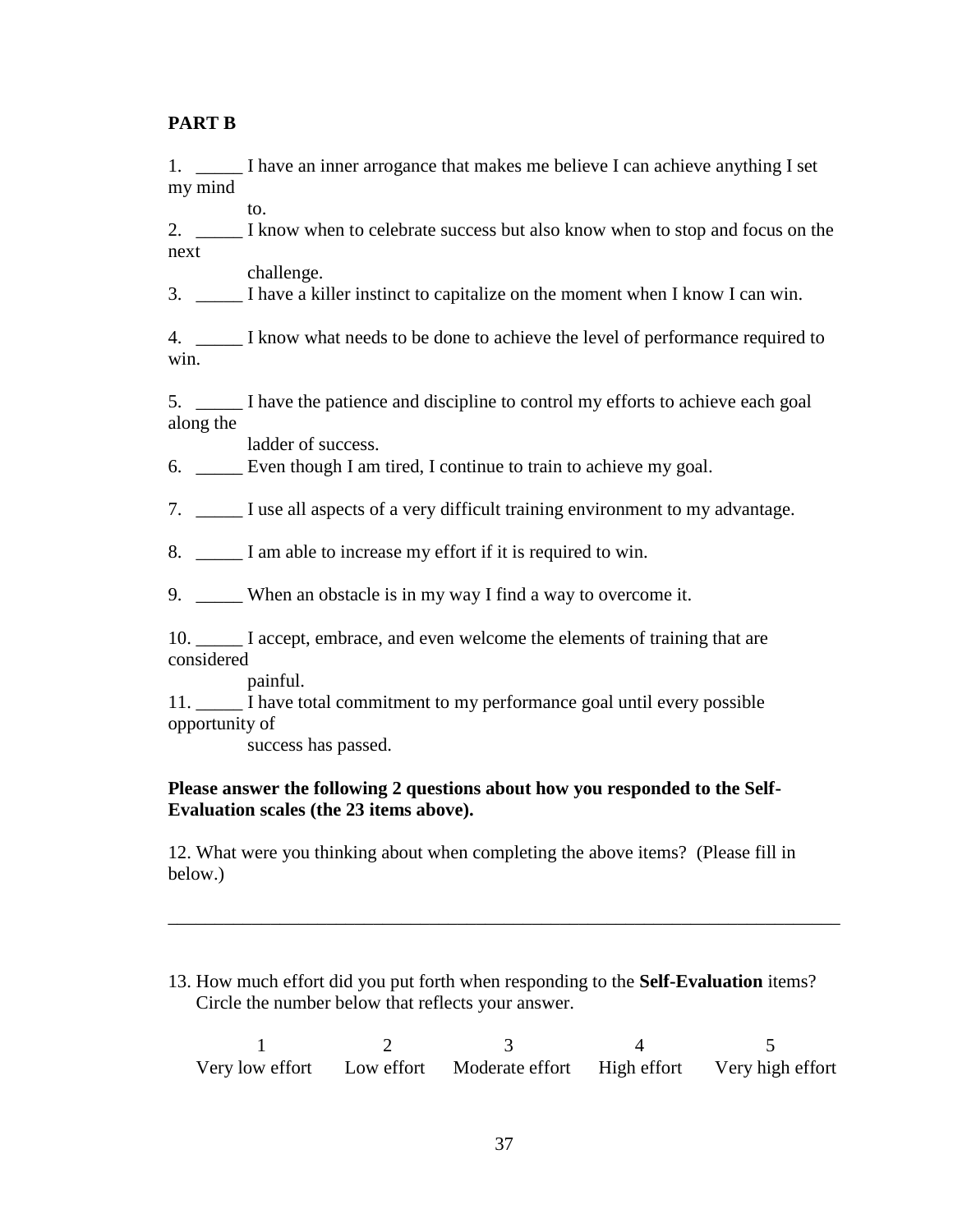### **SERVING SELF-EVALUATION SCALE**

**Directions:** Below are several statements about you when you are serving with which you may agree or disagree. Using the response scale below, indicate your level of agreement or disagreement with each item by placing the appropriate number on the line preceding that item. **Think about when you are serving while completing these items.** 

| Strongly disagree | Disagree | Neither agree<br>nor disagree | Agree | <b>Strongly Agree</b> |
|-------------------|----------|-------------------------------|-------|-----------------------|

- 1. I am confident I get the outcome I deserve when I serve.
- 2. \_\_\_\_\_\_\_ Sometimes I feel depressed when I think of my serve.
- 3. \_\_\_\_\_ When serving, I generally succeed.
- 4. \_\_\_\_\_ Sometimes when I fail at serving I feel worthless.
- 5.  $\Box$  I complete my serve successfully.
- 6. \_\_\_\_\_ Sometimes, I do not feel in control of my serve.
- 7. \_\_\_\_\_\_ Overall, I am satisfied with my serve.
- 8. \_\_\_\_\_ I am filled with doubts about my serving competence.
- 9. \_\_\_\_\_ I determine what will happen with my serve
- 10.  $\Box$  I do not feel in control of my success in my serving.
- 11. \_\_\_\_\_ I am capable of coping with most of my serving problems.
- 12. \_\_\_\_\_ There are times when my serve looks pretty bleak and hopeless to me.

### **Please answer the following 2 questions about how you responded to the Serving Self-Evaluation Scale (the 12 items above).**

13. What were you thinking about when completing the above items? (Please fill in below.)

\_\_\_\_\_\_\_\_\_\_\_\_\_\_\_\_\_\_\_\_\_\_\_\_\_\_\_\_\_\_\_\_\_\_\_\_\_\_\_\_\_\_\_\_\_\_\_\_\_\_\_\_\_\_\_\_\_\_\_\_\_\_\_\_\_\_\_\_\_\_\_\_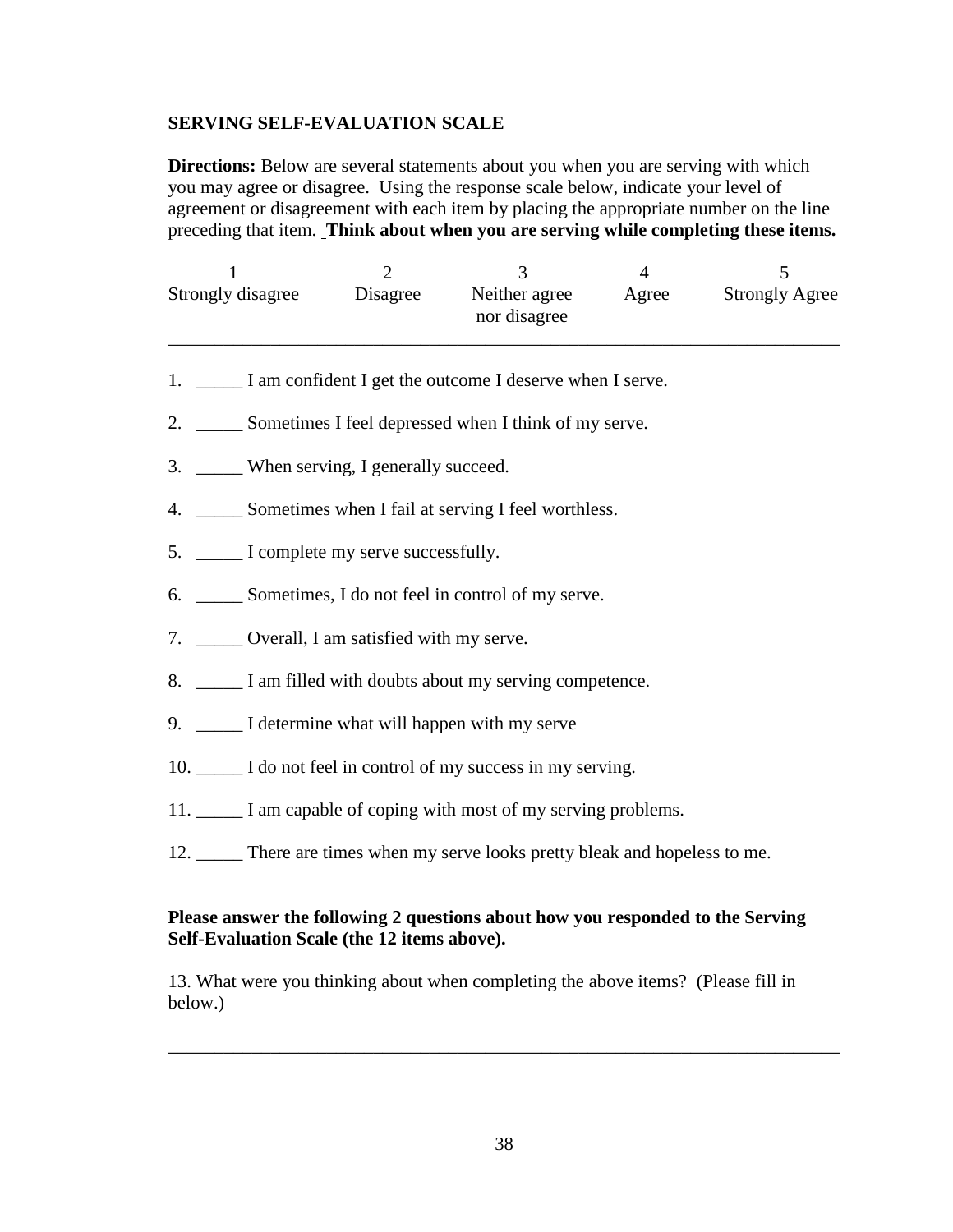14. How much effort did you put forth when responding to **the Serving Self-Evaluation Scale**? Circle the number below that reflects your answer.

1 2 3 4 5 Very low effort Low effort Moderate effort High effort Very high effort

### **SERVE PERFORMANCE SCALE**

**Directions:** Below are three statements about you with which you may agree or disagree. Using the response scale below, indicate your level of agreement or disagreement with each item by placing the appropriate number on the line preceding that item.

| Strongly disagree | Disagree | Neither agree<br>nor disagree | Agree | <b>Strongly Agree</b> |
|-------------------|----------|-------------------------------|-------|-----------------------|
|                   |          |                               |       |                       |

1. \_\_\_\_\_\_\_\_ My serve usually puts the ball in play.

2. \_\_\_\_\_\_ My opponent generally has trouble returning my serve.

3. \_\_\_\_\_\_ Others say I am great at serving.

4. Generally, how would you rate your serve performance? Circle the number below that reflects your answer.

\_\_\_\_\_\_\_\_\_\_\_\_\_\_\_\_\_\_\_\_\_\_\_\_\_\_\_\_\_\_\_\_\_\_\_\_\_\_\_\_\_\_\_\_\_\_\_\_\_\_\_\_\_\_\_\_\_\_\_\_\_\_\_\_\_\_\_\_\_\_\_\_

| Very poor | Poor | Acceptable | Good | Very good |
|-----------|------|------------|------|-----------|

### **Please indicate the percent of time your serve attains the results below. For each item, write the percentage on the line preceding that item.**

- 5. \_\_\_\_\_\_ % of the time my serve puts the ball in play.
- 6. \_\_\_\_\_\_ % of the time my *aggressive* serve puts the ball in play.
- 7. \_\_\_\_\_\_ % of the time my serve gets the other team out of system.
- 8. \_\_\_\_\_\_ % of the time my serve is an ace.
- 9. \_\_\_\_\_\_ % of the time my serve is an error.